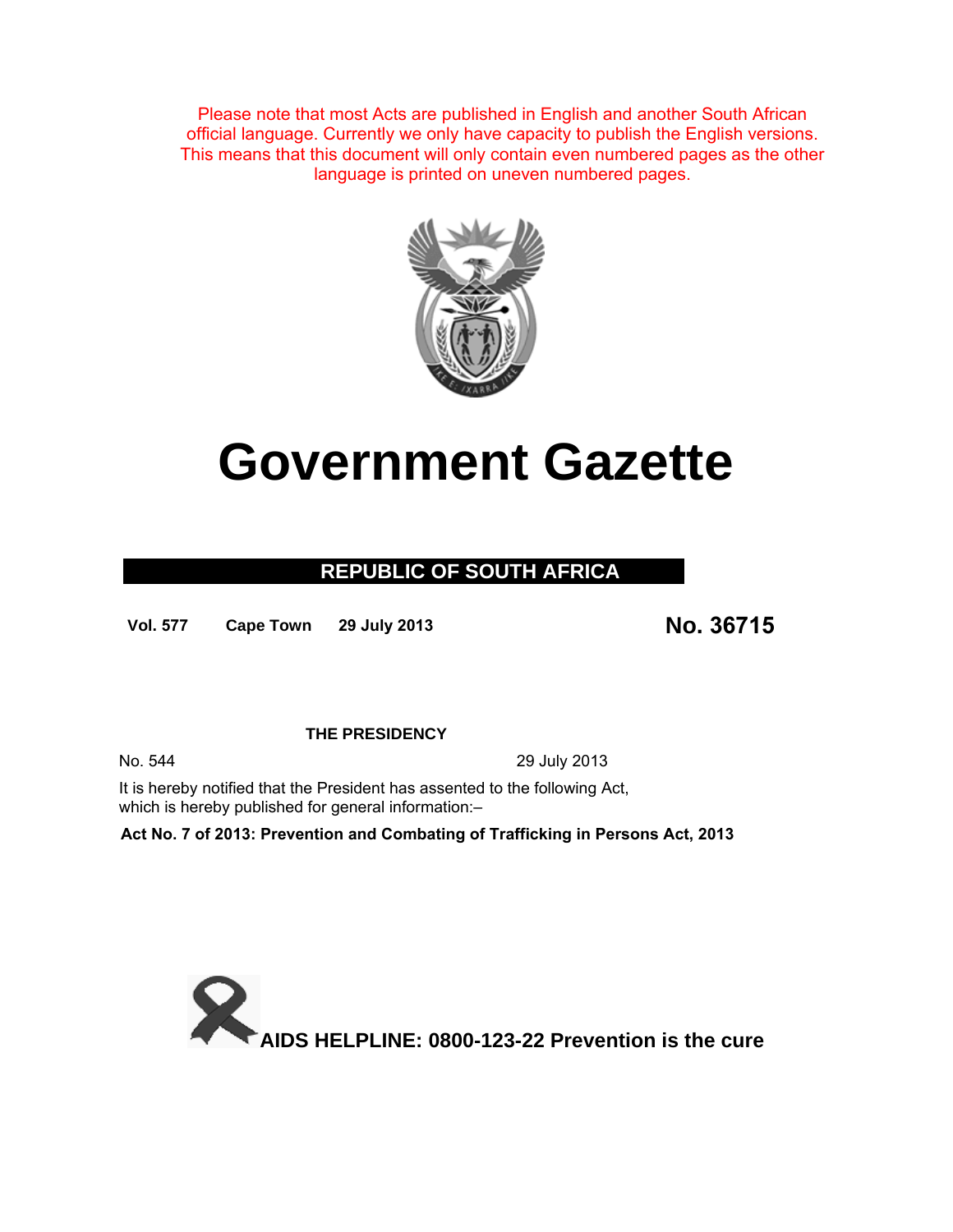*(English text signed by the President) (Assented to 28 July 2013)*

## **ACT**

**To give effect to the Republic's obligations concerning the trafficking of persons in terms of international agreements; to provide for an offence of trafficking in persons and other offences associated with trafficking in persons; to provide for penalties that may be imposed in respect of the offences; to provide for measures to protect and assist victims of trafficking in persons; to provide for the coordinated implementation, application and administration of this Act; to prevent and combat the trafficking in persons within or across the borders of the Republic; and to provide for matters connected therewith.**

#### **PREAMBLE**

**RECOGNISING** that the search for improved socio-economic circumstances and the demand for the services of victims of trafficking contribute to making persons vulnerable to becoming victims of trafficking;

**CONCERNED** by the increase of trafficking in persons, especially women and children, and the role played by organised criminal networks in the trafficking of persons globally;

**SINCE** the South African common law and statutory law do not deal with the problem of trafficking in persons adequately;

**AND SINCE** the Bill of Rights in the Constitution of the Republic of South Africa, 1996, enshrines the right to human dignity, equality, the right to freedom and security of the person, which includes the right not to be deprived of freedom arbitrarily or without just cause, and not to be treated in a cruel, inhuman or degrading way, the right not to be subjected to slavery, servitude or forced labour, and the right of children to be protected from maltreatment, neglect, abuse or degradation; and

**MINDFUL** of the United Nations Protocol to Prevent, Suppress and Punish Trafficking in Persons, especially Women and Children, Supplementing the United Nations Convention against Transnational Organised Crime, 2000, and other international agreements which place obligations on the Republic of South Africa towards the combating and ultimately, the eradication of trafficking in persons,

**P**arliament of the Republic of South Africa therefore enacts as follows:—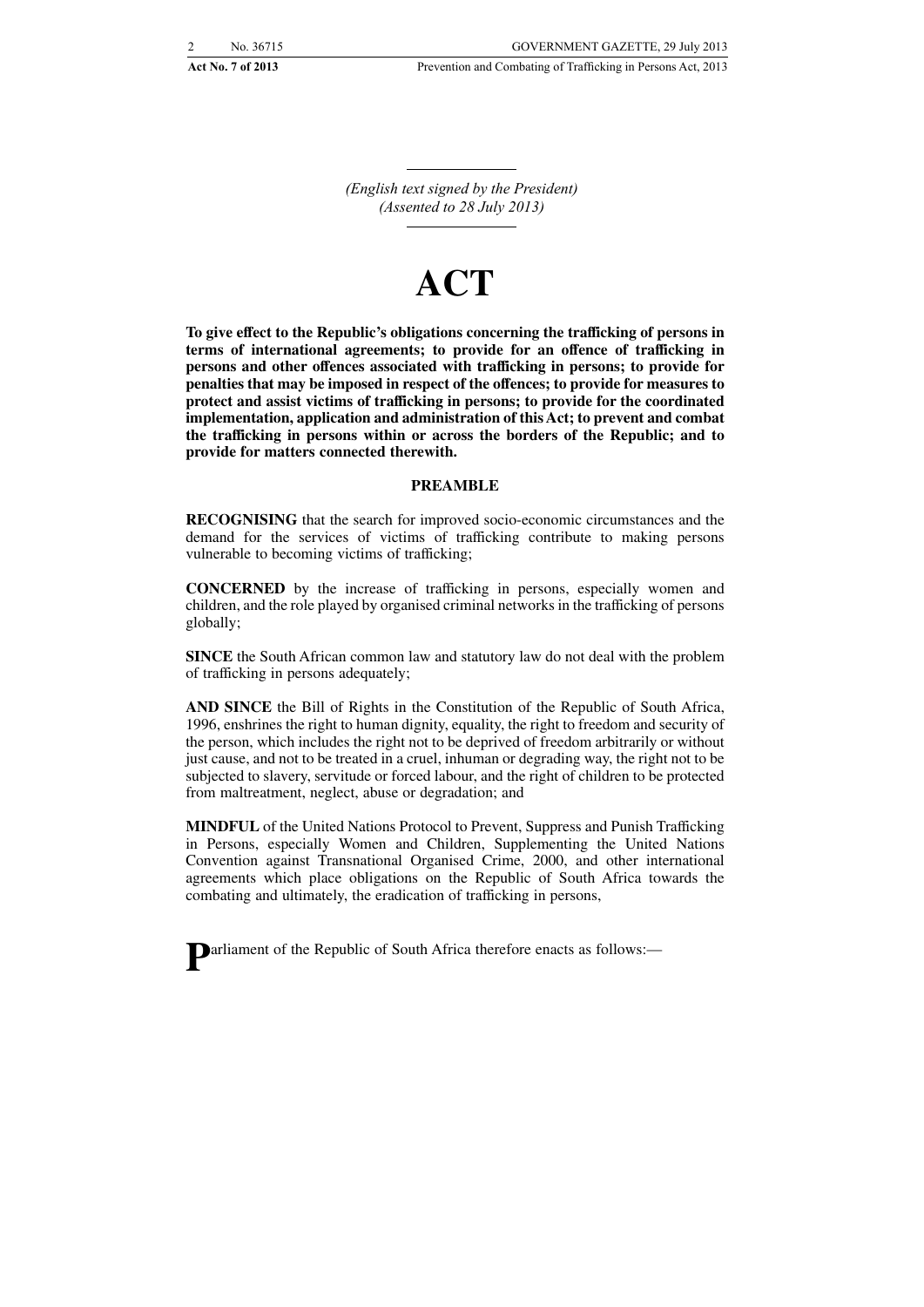Act No. 7 of 2013 Prevention and Combating of Trafficking in Persons Act, 2013

4

#### **ARRANGEMENT OF SECTIONS**

*Sections*

#### **CHAPTER 1**

#### **DEFINITIONS, INTERPRETATION AND OBJECTS OF ACT**

- 1. Definitions
- 2. Interpretation of certain expressions
- 3. Objects of Act

#### **CHAPTER 2**

#### **OFFENCES, PENALTIES AND EXTRA-TERRITORIAL JURISDICTION**

| 4.  | Trafficking in persons                                                               | 10 |
|-----|--------------------------------------------------------------------------------------|----|
| 5.  | Debt bondage                                                                         |    |
| 6.  | Possession, destruction, confiscation, concealment of or tampering with<br>documents |    |
| 7.  | Using services of victims of trafficking                                             |    |
| 8.  | Conduct facilitating trafficking in persons                                          | 15 |
| 9.  | Liability of carriers                                                                |    |
| 10. | Involvement in offences under this Chapter                                           |    |
| 11. | Liability of persons for offences under this Chapter                                 |    |
| 12. | Extra-territorial jurisdiction                                                       |    |
| 13. | Penalties                                                                            | 20 |
| 14. | Factors to be considered in sentencing                                               |    |
|     |                                                                                      |    |

#### **CHAPTER 3**

#### **STATUS OF FOREIGN VICTIMS OF TRAFFICKING REQUIRED TO ASSIST IN INVESTIGATIONS AND PROSECUTIONS**

- 15. Protective measures for purposes of investigation and prosecution in respect of 25 foreign victims of trafficking
- 16. Facilitation of police investigation or prosecution in case of foreign witnesses
- 17. Application for rights of permanent residence in terms of section 31(2)*(b)* of Immigration Act

#### **CHAPTER 4**

30

5

#### **IDENTIFICATION AND PROTECTION OF VICTIMS OF TRAFFICKING**

- 18. Reporting of and dealing with child victim of trafficking<br>19. Reporting of and dealing with adult victim of trafficking
- 19. Reporting of and dealing with adult victim of trafficking<br>20. Appeals against decision of provincial head
- 20. Appeals against decision of provincial head<br>21. Provision of health care services to a foreign
- 21. Provision of health care services to a foreigner who is a victim of trafficking 35
- 22. Criminal prosecution of victim of trafficking<br>23. Unauthorised access to and disclosure of info
- Unauthorised access to and disclosure of information

#### **CHAPTER 5**

#### **ACCREDITATION OF ORGANISATIONS TO PROVIDE SERVICES TO ADULT VICTIMS OF TRAFFICKING**

- 24. Accreditation of organisations to provide services<br>25. Norms and minimum standards
- 25. Norms and minimum standards<br>26. Programme offered by accredite
- Programme offered by accredited organisation
- 27. Access to programme offered by accredited organisation
- 28. Plan to address needs of victim of trafficking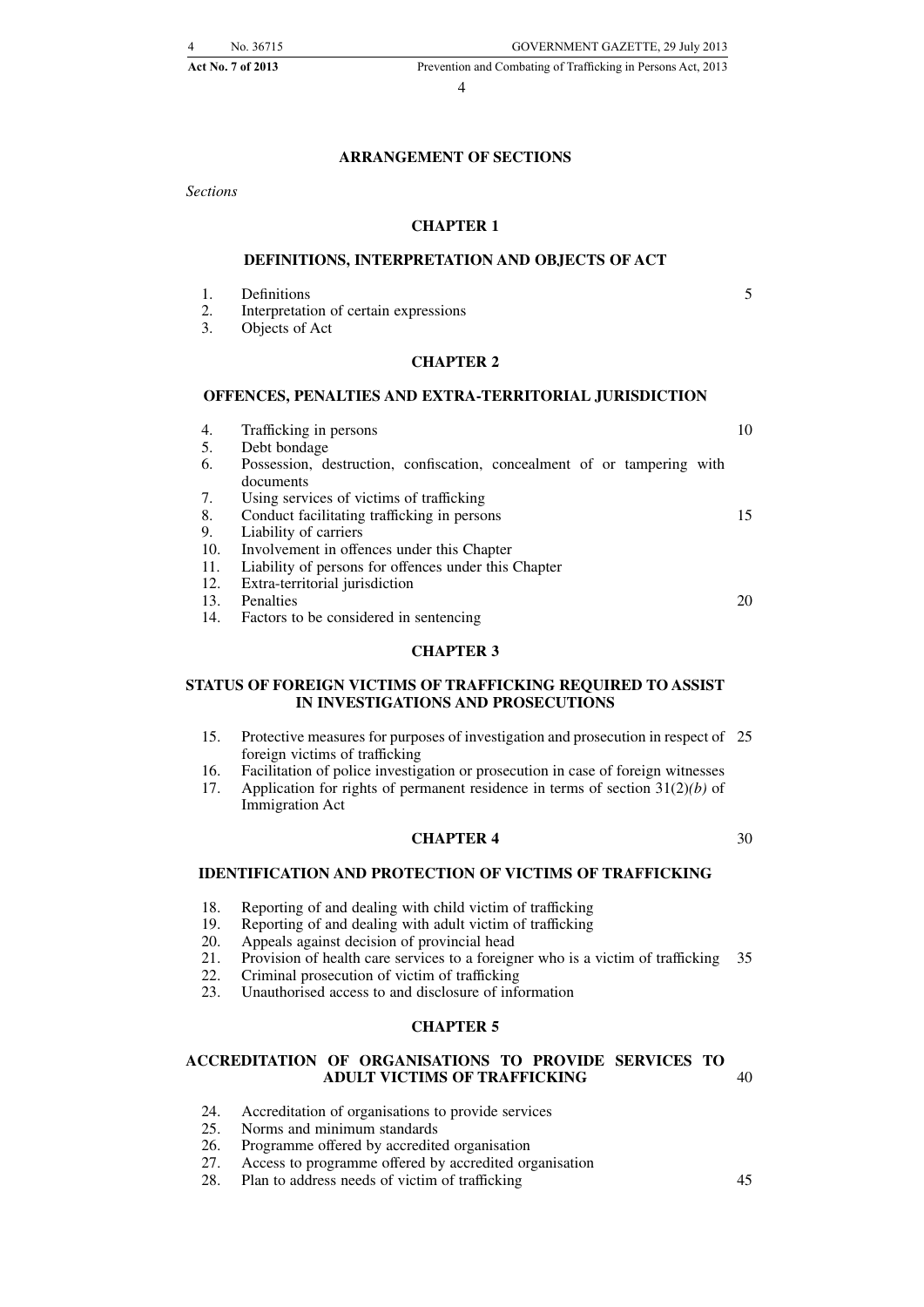#### **CHAPTER 6**

#### **COMPENSATION**

- 29. Compensation to victim of trafficking<br>30. Compensation to State
- Compensation to State

#### **CHAPTER 7**

5

10

20

25

35

#### **RETURN AND REPATRIATION OF VICTIMS OF TRAFFICKING**

- 31. Repatriation of victim of trafficking from Republic
- 32. Assistance to foreign victim of trafficking
- 33. Repatriation of suspected victim of trafficking to Republic
- 34. Return of adult victim of trafficking within Republic
- 35. Escorting of child victim of trafficking

#### **CHAPTER 8**

#### **GENERAL PROVISIONS**

- 36. Trafficking of child by parent, guardian or other person who has parental responsibilities and rights in respect of child 15
- 37. International cooperation
- 38. Legitimacy and validity of documents
- 39. Annual report on abuse or deliberate neglect of child and findings by children's court that child is in need of care and protection

#### **CHAPTER 9**

#### **ADMINISTRATION OF ACT**

- 40. National Policy Framework
- 41. Coordination of responsibilities, functions and duties relating to implementation of Act
- 42. Report to Parliament
- 43. Regulations
- 44. National instructions and directives
- 45. Delegation of powers and assignment of duties by Director-General to senior official
- 46. Assignment of powers and duties by Director-General to provincial head 30
- 47. Delegation of powers and assignment of duties by provincial head

#### **CHAPTER 10**

#### **MISCELLANEOUS MATTERS**

- 48. Laws repealed or amended
- 49. Transitional arrangements
- 50. Short title and commencement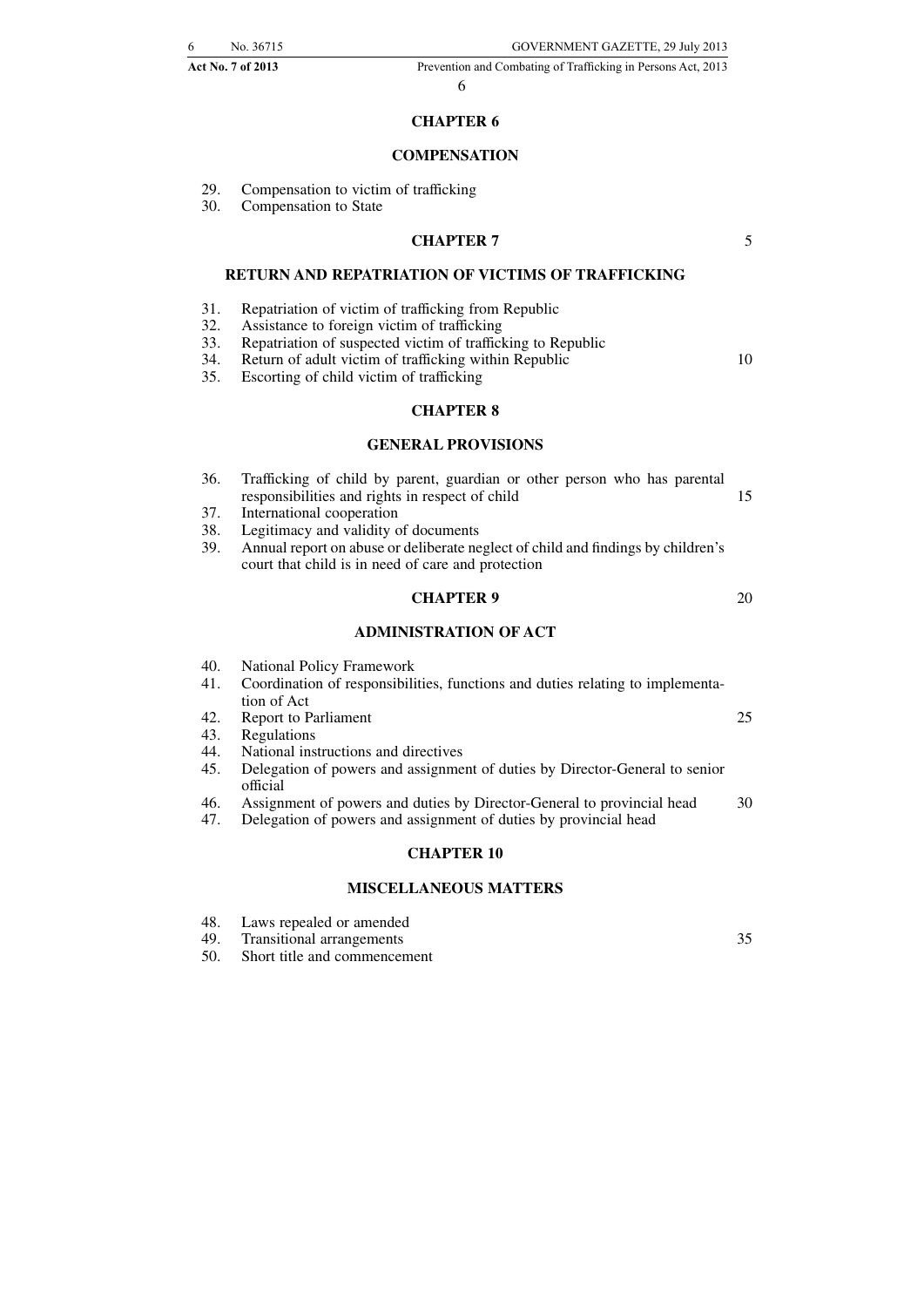#### 8

#### **SCHEDULE**

#### **Laws repealed or amended**

#### **CHAPTER 1**

#### **DEFINITIONS, INTERPRETATION AND OBJECTS OF ACT**

#### **Definitions**

**1.** In this Act, unless the context indicates otherwise—

**''abuse of vulnerability''** for purposes of section 4(1), means any abuse that leads a person to believe that he or she has no reasonable alternative but to submit to exploitation, and includes but is not limited to, taking advantage of the vulnerabilities of that person resulting from—

- *(a)* the person having entered or remained in the Republic illegally or without proper documentation;
- *(b)* pregnancy;
- *(c)* any disability of the person;

*(d)* addiction to the use of any dependence-producing substance;

- *(e)* being a child;
- *(f)* social circumstances; or

*(g)* economic circumstances;

**''accredited organisation''** means an organisation, including a government institution, accredited in terms of section 24 to provide services to adult victims of 20 trafficking;

**''body part''** for purposes of this Act, means any blood product, embryo, gamete, gonad, oocyte, zygote, organ or tissue as defined in the National Health Act, 2003 (Act No. 61 of 2003);

**"carrier"** includes a person who is the owner or employee of the owner, an agent, 25 an operator, a lessor, a driver, a charterer or a master, of any means of transport; "child" means a person under the age of 18 years;

"Children's Act<sup>3</sup>" means the Children's Act, 2005 (Act No. 38 of 2005);

"children's court" means a children's court referred to in section 42 of the Children's Act;

**''court''** means a High Court or a magistrate's court for any district or for any regional division;

**''Criminal Law (Sexual Offences and Related Matters) Amendment Act''** means the Criminal Law (Sexual Offences and Related Matters) Amendment Act, 2007 (Act No. 32 of 2007);

**''Criminal Procedure Act''** means the Criminal Procedure Act, 1977 (Act No. 51 of 1977);

**''debt bondage''** means the involuntary status or condition that arises from a pledge by a person of—

*(a)* his or her personal services; or

*(b)* the personal services of another person under his or her control,

as security for a debt owed, or claimed to be owed, including any debt incurred or claimed to be incurred after the pledge is given, by that person if the—

- (i) debt owed or claimed to be owed, as reasonably assessed, is manifestly excessive;
- (ii) length and nature of those services are not respectively limited and defined; or
- (iii) value of those services as reasonably assessed is not applied towards the liquidation of the debt or purported debt;

**"designated child protection organisation"** has the meaning ascribed to it in 50 section 1 of the Children's Act;

**''electronic communications''** means the emission, transmission or reception of information, including without limitation, voice, sound, data, text, video, animation, visual images, moving images and pictures, signals or a combination thereof 5

10

15

30

40

45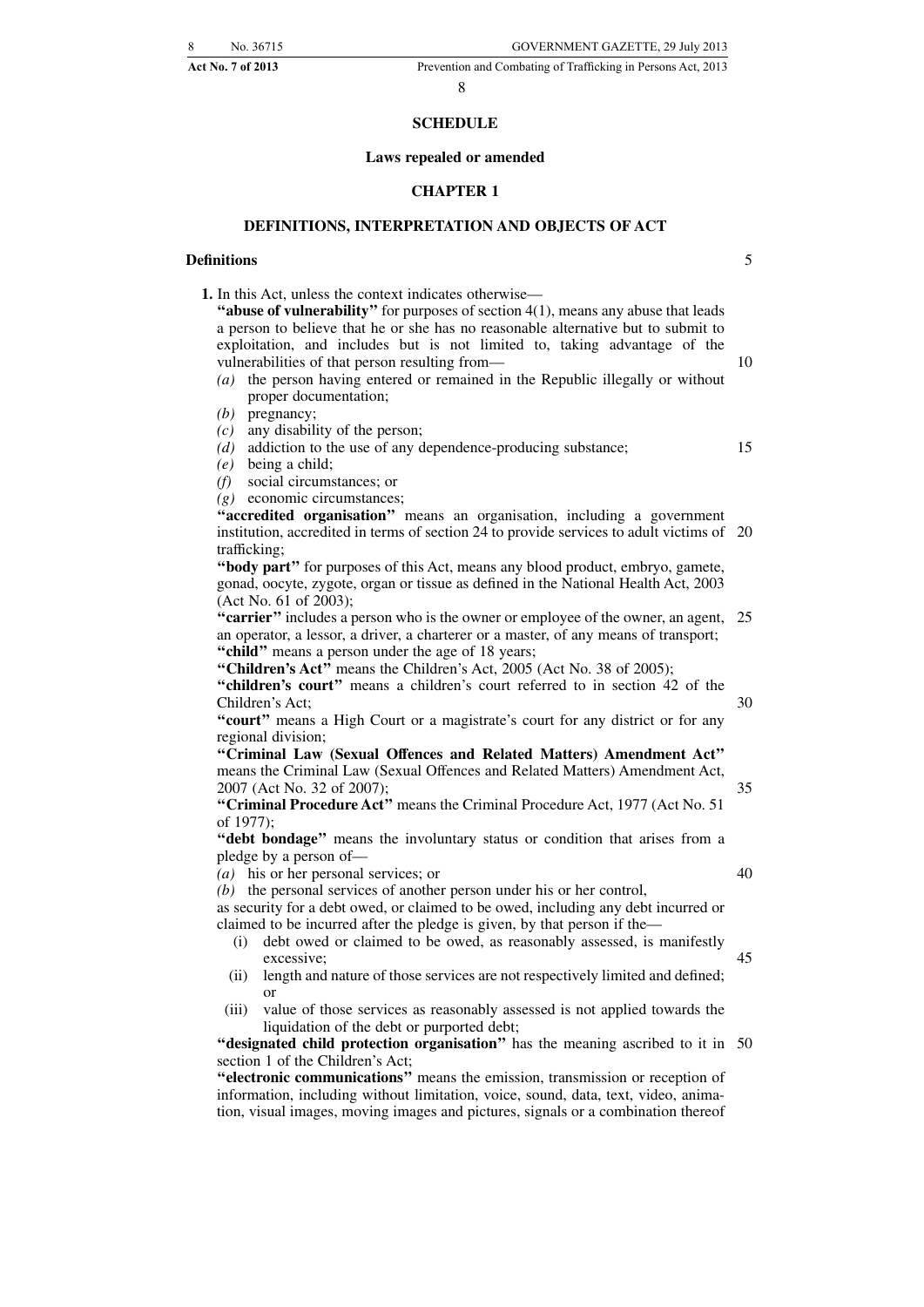|     | GOVERNMENT GAZETTE, 29 July 2013                                                                                                                                                                                                                      | No. 36715         | 10 |
|-----|-------------------------------------------------------------------------------------------------------------------------------------------------------------------------------------------------------------------------------------------------------|-------------------|----|
|     | Prevention and Combating of Trafficking in Persons Act, 2013                                                                                                                                                                                          | Act No. 7 of 2013 |    |
|     | 10                                                                                                                                                                                                                                                    |                   |    |
|     | by means of magnetism, radio or other electromagnetic waves, optical, electro-<br>magnetic systems or any agency of a like nature, whether with or without the aid of<br>"electronic communications identity number" means a technical identification | tangible conduct; |    |
| - 5 | label which represents the origin or destination of electronic communications<br>traffic, as a rule clearly identified by a logical or virtual identity number or address                                                                             |                   |    |

assigned to a customer of an electronic communications service provider (such as a telephone number, cellular phone number, e-mail address with or without a corresponding address, web address with or without a corresponding IP address or other subscriber number); 10

**''electronic communications service provider''** means a person who is licensed or exempted from being licensed in terms of Chapter 3 of the Electronic Communications Act, 2005 (Act No. 36 of 2005), to provide an electronic communications service;

**''exploitation''** includes, but is not limited to—

- *(a)* all forms of slavery or practices similar to slavery;
- *(b)* sexual exploitation;
- *(c)* servitude;
- *(d)* forced labour;
- *(e)* child labour as defined in section 1 of the Children's Act;
- *(f)* the removal of body parts; or
- *(g)* the impregnation of a female person against her will for the purpose of selling her child when the child is born;

**''forced labour''** means labour or services of a person obtained or maintained—

*(a)* without the consent of that person; and

*(b)* through threats or perceived threats of harm, the use of force, intimidation or other forms of coercion, or physical restraint to that person or another person;

**''forced marriage''** means a marriage concluded without the consent of each of the parties to the marriage;

"foreigner" means a person who is not a citizen or permanent resident of the 30 Republic;

**''guardian''** has the meaning ascribed to it in section 1 of the Children's Act; **''illegal foreign child''** means a child who is present in the Republic in contravention of the Immigration Act;

**"immediate family member"** means the spouse, civil partner or life partner and 35 dependant family members of a victim of trafficking;

**''Immigration Act''** means the Immigration Act, 2002 (Act No. 13 of 2002);

**''letter of recognition''** means a formal written recognition that an adult person is a victim of trafficking issued in terms of section 19(10);

**"MEC"** means the member of the Executive Council of a province to whom the 40 powers and functions relating to social development in that province have been assigned by the Premier of that province;

**''Minister''** means the Cabinet member responsible for the administration of justice;

"National Director of Public Prosecutions" means the person referred to in 45 section 179(1)*(a)* of the Constitution of the Republic of South Africa, 1996, and appointed in terms of section 10 of the National Prosecuting Authority Act, 1998 (Act No. 32 of 1998);

"parent" has the meaning ascribed to it in section 1 of the Children's Act;

"parental responsibilities and rights", in relation to a child, means the 50 responsibilities and rights referred to in section 18 of the Children's Act;

**''person''**, for purposes of this Act, includes a natural person, a juristic person and a partnership, unless the context indicates otherwise;

**''police official''**means a member of the South African Police Service as defined in the South African Police Service Act, 1995 (Act No. 68 of 1995);

**''prescribe''** means prescribe by regulation in terms of section 43 of this Act; **''protective custody''**, for purposes of section 19, means the detention or confinement of a person by the South African Police Service for the purpose of protecting that person in any place which is used for the reception, detention or confinement of a person who is in custody of the South African Police Service and 60includes all land, buildings and premises adjacent to that place and used in connection therewith;

20

25

55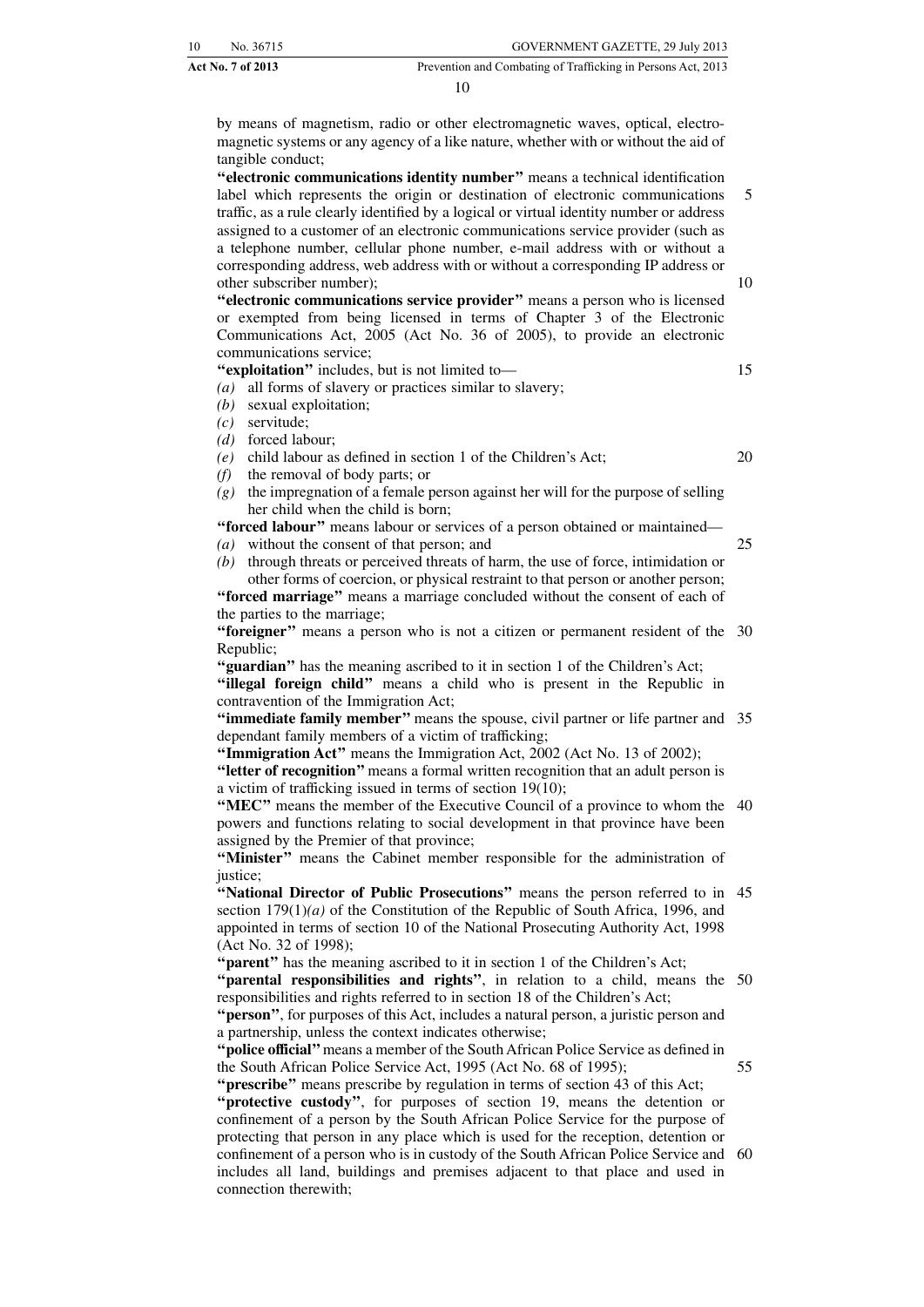| 12 <sup>12</sup> | No. 36715                | GOVERNMENT GAZETTE, 29 July 2013                             |
|------------------|--------------------------|--------------------------------------------------------------|
|                  | <b>Act No. 7 of 2013</b> | Prevention and Combating of Trafficking in Persons Act, 2013 |

**''provincial department of social development''** means the department within a provincial administration responsible for social development in the province; **''provincial head''** has the meaning ascribed to it in section 1 of the Public Service Act, 1994 (Proclamation No. 103 of 1994); **''removal of body parts''** means the removal of or trade in any body part in contravention of any law;

**''servitude''** means a condition in which the labour or services of a person are provided or obtained through threats of harm to that person or another person, or through any scheme, plan or pattern intended to cause the person to believe that, if the person does not perform the labour or services in question, that person or 10 another person would suffer harm;

**''sexual exploitation''** means the commission of—

- *(a)* any sexual offence referred to in the Criminal Law (Sexual Offences and Related Matters) Amendment Act; or
- *(b)* any offence of a sexual nature in any other law;

**''slavery''** means reducing a person by any means to a state of submitting to the control of another person as if that other person were the owner of that person; **''social worker''** means a person registered as a social worker in terms of section 17 of the Social Service Professions Act, 1978 (Act No. 110 of 1978);

**"temporary safe care"** for purposes of section 19, means care of an adult person 20 suspected of being a victim of trafficking in a shelter, private home or any other place approved by the Director-General: Social Development where that person can be accommodated safely pending the placement of that person in an accredited organisation;

**"trafficking in persons"** has the meaning assigned to it in section 4(1); **''UN Protocol to Prevent, Suppress and Punish Trafficking in Persons''** means the United Nations Protocol to Prevent, Suppress and Punish Trafficking in Persons, especially Women and Children, Supplementing the United Nations Convention against Transnational Organised Crime, 2000; and **''victim of trafficking''** means—

- *(a)* a child who is found to be a victim of trafficking after an assessment in terms of section 18(6); or
- *(b)* an adult person who has been issued with a letter of recognition as provided for in section 19(10).

#### **Interpretation of certain expressions**

- **2.** (1) For purposes of this Act, a person is regarded as having knowledge of a fact if—
	- *(a)* that person has actual knowledge of the fact; or
	- *(b)* the court is satisfied that—
		- (i) the person believes that there is a reasonable possibility of the existence of the fact; and
		- (ii) the person has failed to obtain information to confirm the existence of that fact,

and ''knows'' or ''knowing'' must be construed accordingly.

(2) For purposes of this Act, a person ought reasonably to have known or suspected a fact if the conclusions that he or she ought to have reached are those which would have 45been reached by a reasonably diligent and vigilant person having both—

*(a)* the general knowledge, skill, training and experience that may reasonably be expected of a person in his or her position; and

35

40

30

25

5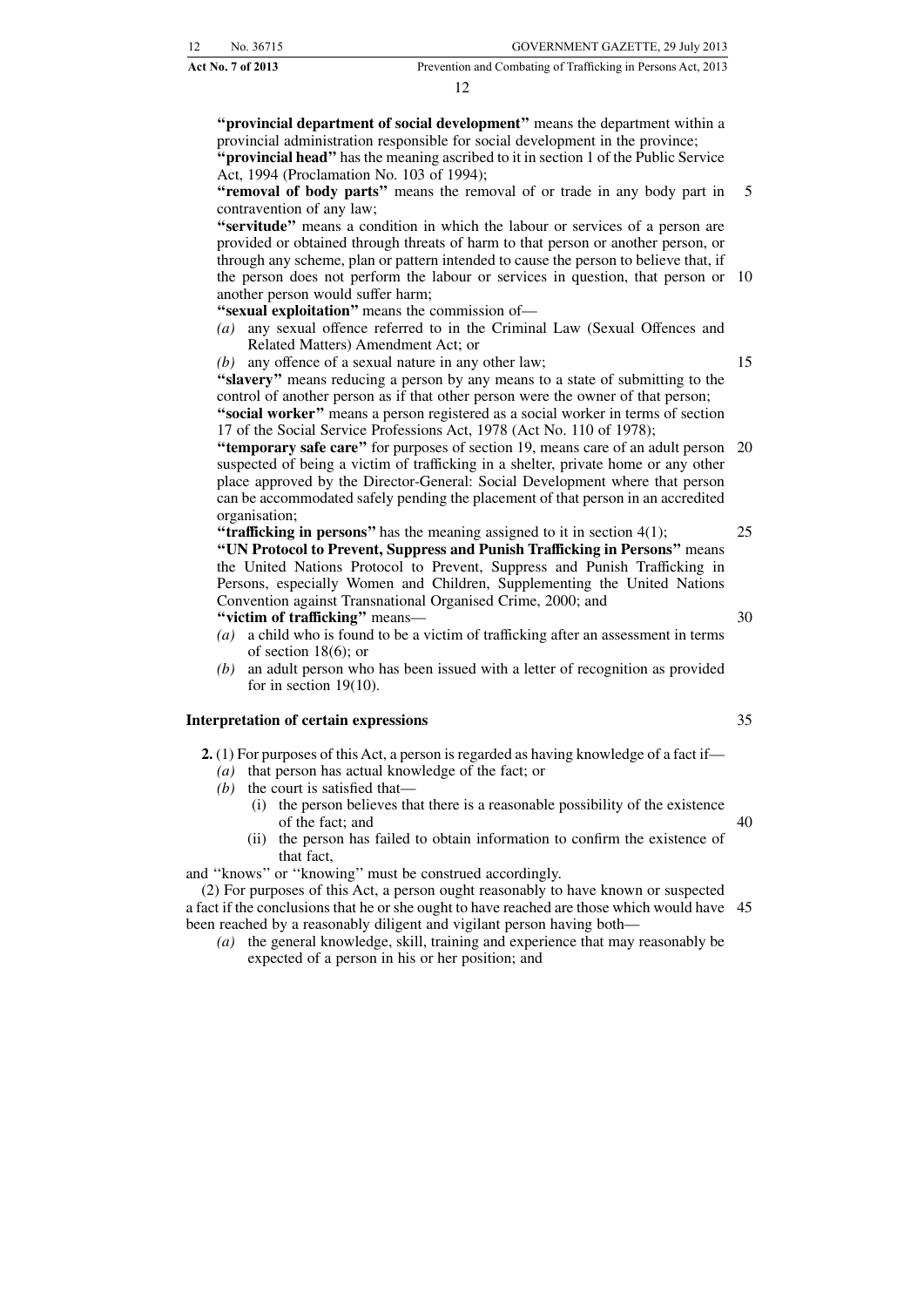| 14 | No. 36715                | GOVERNMENT GAZETTE, 29 July 2013                             |
|----|--------------------------|--------------------------------------------------------------|
|    | <b>Act No. 7 of 2013</b> | Prevention and Combating of Trafficking in Persons Act, 2013 |

*(b)* the general knowledge, skill, training and experience that he or she in fact has. (3) A reference in this Act to any act, includes an omission and ''acting'' must be construed accordingly.

#### **Objects of Act**

**3.** The objects of this Act are to—

- *(a)* give effect to the Republic's obligations concerning the trafficking of persons in terms of international agreements;
- *(b)* provide for the prosecution of persons who commit offences referred to in this Act and for appropriate penalties;
- *(c)* provide for the prevention of trafficking in persons and for the protection of 10 and assistance to victims of trafficking;
- *(d)* provide services to victims of trafficking;
- *(e)* provide for effective enforcement measures;
- *(f)* provide for the co-ordinated implementation, application and administration of this Act, including the development of a draft national policy framework; 15 and
- *(g)* combat trafficking in persons in a co-ordinated manner.

#### **CHAPTER 2**

#### **OFFENCES, PENALTIES AND EXTRA-TERRITORIAL JURISDICTION**

#### **Trafficking in persons**

**4.** (1) Any person who delivers, recruits, transports, transfers, harbours, sells, exchanges, leases or receives another person within or across the borders of the Republic, by means of—

- *(a)* a threat of harm;
- *(b)* the threat or use of force or other forms of coercion;
- *(c)* the abuse of vulnerability;
- *(d)* fraud;
- *(e)* deception;
- *(f)* abduction;
- *(g)* kidnapping;
- *(h)* the abuse of power;
- *(i)* the direct or indirect giving or receiving of payments or benefits to obtain the consent of a person having control or authority over another person; or
- *(j)* the direct or indirect giving or receiving of payments, compensation, rewards, benefits or any other advantage,

aimed at either the person or an immediate family member of that person or any other person in close relationship to that person, for the purpose of any form or manner of exploitation, is guilty of the offence of trafficking in persons.

(2) Any person who—

*(a)* adopts a child, facilitated or secured through legal or illegal means; or 40

*(b)* concludes a forced marriage with another person,

within or across the borders of the Republic, for the purpose of the exploitation of that child or other person in any form or manner, is guilty of an offence.

#### **Debt bondage**

**5.** Any person who intentionally engages in conduct that causes another person to 45enter into debt bondage is guilty of an offence.

#### **Possession, destruction, confiscation, concealment of or tampering with documents**

**6.** Any person who has in his or her possession or intentionally destroys, confiscates, conceals or tampers with any actual or purported identification document, passport or

25

20

5

30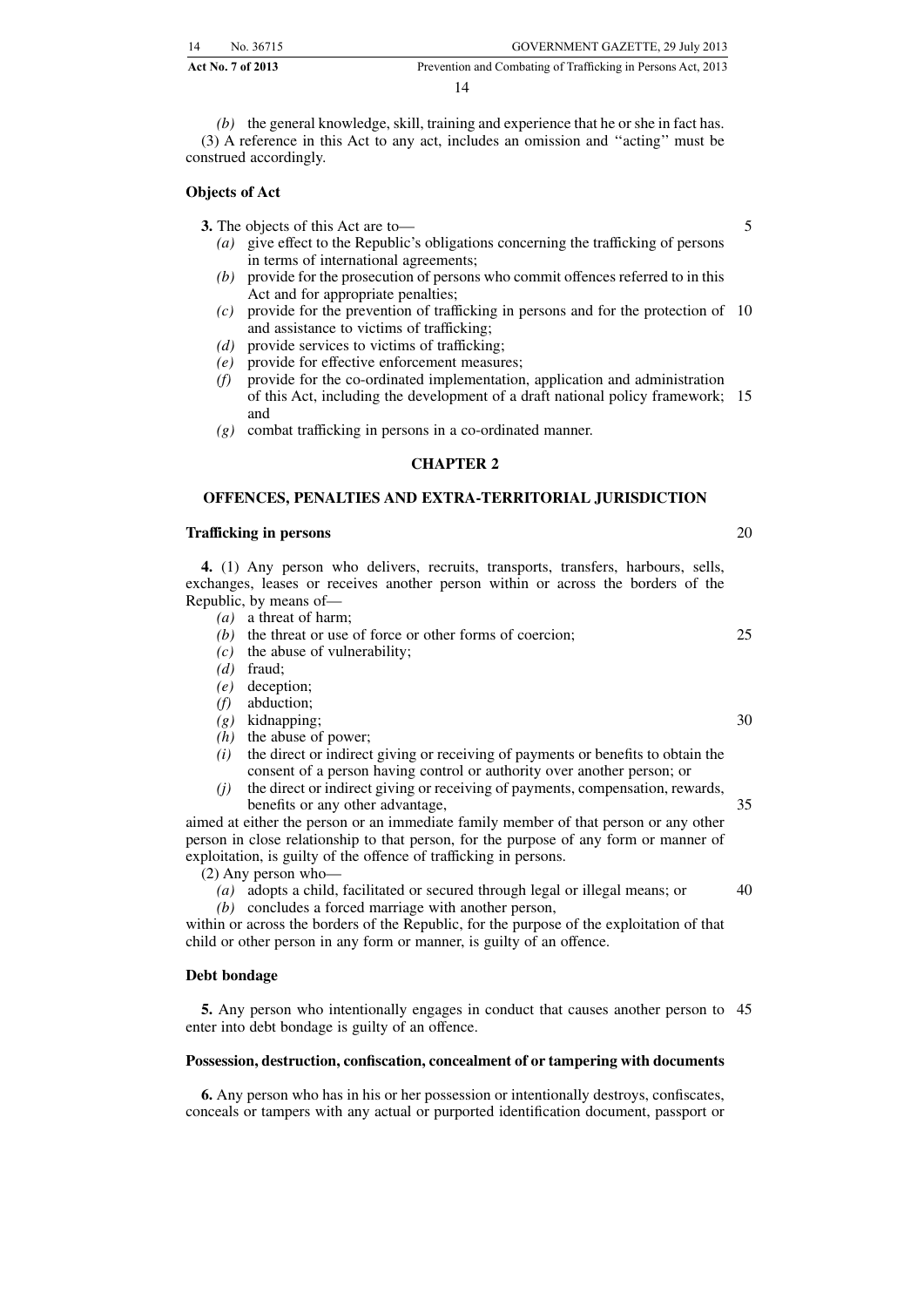| 16<br>No. 36715   | GOVERNMENT GAZETTE, 29 July 2013                             |
|-------------------|--------------------------------------------------------------|
| Act No. 7 of 2013 | Prevention and Combating of Trafficking in Persons Act, 2013 |
|                   |                                                              |

other travel document of a victim of trafficking in facilitating or promoting trafficking in persons is guilty of an offence.

#### **Using services of victims of trafficking**

**7.** Any person who intentionally benefits, financially or otherwise, from the services of a victim of trafficking or uses or enables another person to use the services of a victim of trafficking and knows or ought reasonably to have known or suspected that such person is a victim of trafficking, is guilty of an offence. 5

#### **Conduct facilitating trafficking in persons**

**8.** (1) Any person who—

- *(a)* intentionally leases or subleases any room, house, building or establishment 10 for facilitating or promoting trafficking in persons or allows it to be used or ought reasonably to have known or suspected that it will be used to facilitate or promote trafficking in persons;
- *(b)* subsequent to the lease or sublease of any room, house, building or establishment, becomes aware or ought reasonably to have known or 15 suspected that it is being used to facilitate or promote trafficking in persons and fails to report that knowledge to a police official;
- *(c)* intentionally advertises, publishes, prints, broadcasts, distributes or causes the advertisement, publication, printing, broadcast or distribution of information that facilitates or promotes trafficking in persons by any means, including the 20 use of the internet or other information technology; or
- *(d)* finances, controls or organises the commission of an offence under this Chapter,

is guilty of an offence.

(2) *(a)* An electronic communications service provider operating in the Republic must 25 take all reasonable steps to prevent the use of its service for the hosting of information referred to in subsection (1)*(c)*.

*(b)* An electronic communications service provider that is aware or becomes aware of any electronic communications which contain information referred to in subsection  $(1)(c)$  and which is stored upon or transmitted over its electronic communications 30 system must—

- (i) without delay report the electronic communications identity number from which those electronic communications originated and any other particulars available to such electronic communications service provider which can be used to identify the person or electronic communications service provider 35 (including an electronic communications service provider operating outside the Republic) from who or from which those electronic communications originated, to the South African Police Service;
- (ii) take such reasonable steps as are necessary to preserve evidence as may be required by the relevant investigation and prosecuting authorities, for 40 purposes of investigation and prosecution by the relevant authorities; and
- (iii) without delay take such reasonable steps as are necessary to prevent continued access to those electronic communications—
	- *(aa)* by any of the customers of that electronic communications service provider; or

45

*(bb)* by any person if they are stored on the system of the electronic communications service provider.

(3) An electronic communications service provider which fails to comply with the provisions of subsection (2)*(a)* or *(b)* is guilty of an offence.

(4) Nothing in this section places a general obligation on an electronic communica-50 tions service provider to—

- *(a)* monitor the data which it transmits or stores; or
- *(b)* actively seek facts or circumstances indicating an unlawful activity.

(5) An electronic communications service provider is not liable for any loss sustained by or damage caused to any person as a result of any action taken in good faith in terms 55of subsection (2)*(b)*(iii).

#### **Liability of carriers**

**9.** (1) A carrier who transports a person within or across the borders of the Republic, and who knows that the person is a victim of trafficking or ought reasonably to have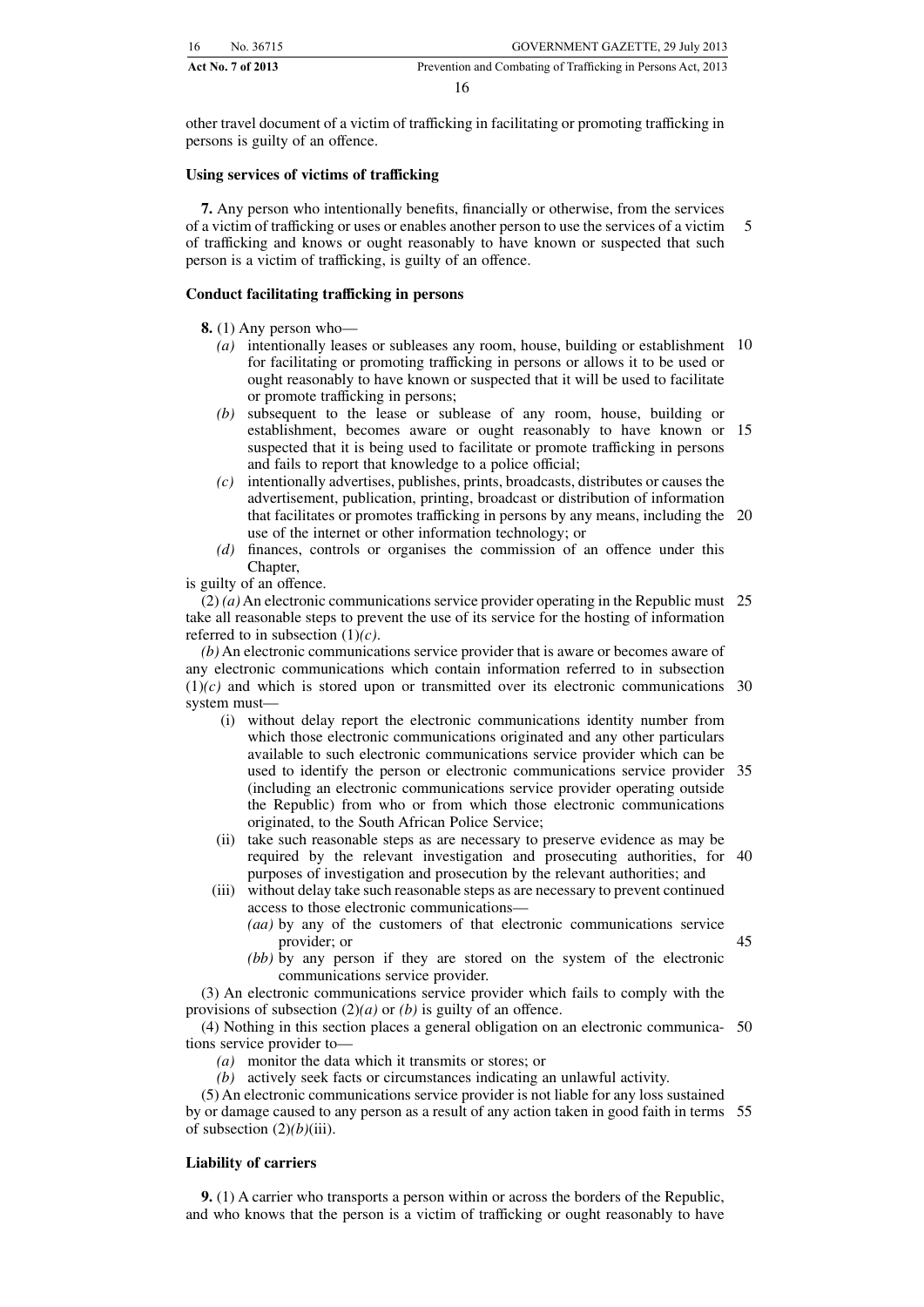| 18 | No. 36715         | GOVERNMENT GAZETTE, 29 July 2013                             |
|----|-------------------|--------------------------------------------------------------|
|    | Act No. 7 of 2013 | Prevention and Combating of Trafficking in Persons Act, 2013 |

known that the person is a victim of trafficking, is guilty of an offence.

(2) A carrier who, on reasonable grounds, suspects that any of its passengers is a victim of trafficking must immediately report that suspicion to a police official for investigation.

(3) A carrier who fails to comply with the provisions of subsection (2) is guilty of an offence. 5

(4) A carrier is liable to pay the expenses incurred or reasonably expected to be incurred in connection with the care, accommodation, transportation and repatriation or return of the victim to his or her country of origin or country or place from where he or she was trafficked, if the court finds, on a balance of probabilities, that the carrier has 10 knowingly transported a victim of trafficking or ought reasonably to have known or suspected that it was transporting a victim of trafficking.

#### **Involvement in offences under this Chapter**

**10.** (1) Any person who—

- *(a)* attempts to commit or performs any act aimed at participating in the 15 commission of;
- *(b)* incites, instigates, commands, directs, aids, promotes, advises, recruits, encourages or procures any other person to commit; or

*(c)* conspires with any other person to commit, an offence under this Chapter is guilty of an offence.

20

(2) A person who is found guilty of an offence referred to in subsection (1) is liable, on conviction, to the penalties for the offence in question, as provided for in section 13.

#### **Liability of persons for offences under this Chapter**

**11.** (1) It is no defence to a charge of contravening section 4, 5, 6, 7, 8, 9(1) or 10 that— 25

- *(a)* a child who is a victim of trafficking or a person having control or authority over a child who is a victim of trafficking has consented to the intended exploitation, or the action which was intended to constitute an offence under this Chapter or that the intended exploitation or action did not occur, even if none of the means referred to in section 4(1)*(a)* to *(j)* have been used; or
- *(b)* an adult person who is a victim of trafficking has consented to the intended exploitation, or the action which was intended to constitute an offence under this Chapter or that the intended exploitation or action did not occur, if one or more of the means referred to in section 4(1)*(a)* to *(j)* have been used.

(2) In order to establish liability in terms of section 4, 5, 6, 7, 8, 9(1) or 10 of an 35 employer or principal, the conduct of an employee or agent of, or any other person acting on behalf of the employer or principal may be attributed to the employer or principal if that person is acting—

- *(a)* within the scope of his or her employment;
- *(b)* within the scope of his or her actual or apparent authority; or
- 40

45

30

*(c)* with the express or implied consent of a director, member or partner of the employer or principal.

(3) Subsection (2) does not exclude the liability of an employee or agent of, or any other person acting on behalf of the employer or principal for committing an offence under this Chapter.

(4) *(a)* A finding by a court that an employer or principal has contravened section 4, 5, 6, 7, 8, 9(1) or 10 serves as a ground for the revocation or cancellation of any licence or registration that the employer or principal may require in order to conduct its business.

*(b)* The clerk or registrar of the court which makes the finding referred to in paragraph 50 *(a)* must, in writing, notify the South African authority that granted the licence or registration of the finding.

*(c)* The South African authority that granted the licence or registration may review the licence or registration and, where necessary, revoke or cancel the licence or registration.

#### **Extra-territorial jurisdiction**

**12.** (1) A court of the Republic has jurisdiction in respect of an act committed outside the Republic which would have constituted an offence under this Chapter had it been committed in the Republic, regardless of whether or not the act constitutes an offence at the place of its commission, if the person to be charged—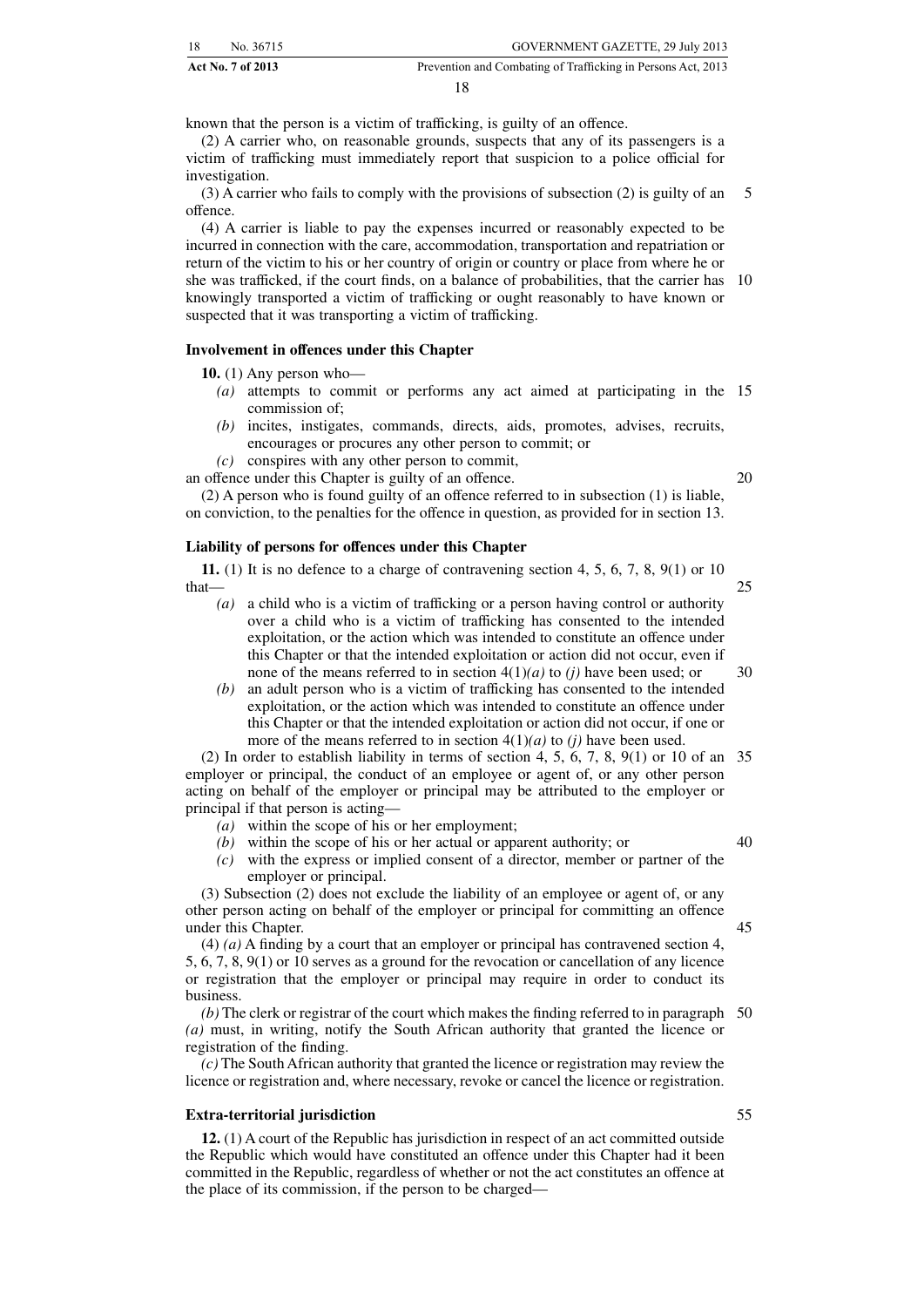- *(a)* is a citizen of the Republic;
- *(b)* is ordinarily resident in the Republic;
- *(c)* has committed the offence against a citizen of the Republic or a person who is ordinarily resident in the Republic;
- *(d)* is, after the commission of the offence, present in the territory of the Republic, or in its territorial waters or on board a ship, vessel, off-shore installation, a fixed platform or aircraft registered or required to be registered in the Republic; 5
- *(e)* is, for any reason, not extradited by the Republic or if there is no application to extradite that person; or
- *(f)* is a juristic person or a partnership registered in terms of any law in the Republic.

(2) Only a High Court has jurisdiction in respect of a person referred to in subsection (1)*(d)*.

(3) A person who commits an offence referred to in subsection (1) is liable on 15 conviction to the penalty prescribed for that offence.

(4) *(a)* Subject to paragraph *(b)*, the National Director of Public Prosecutions must, in writing, designate an appropriate court in which to conduct a prosecution against any person accused of having committed an offence under this Chapter in a country outside the Republic as provided for in subsection (1).

*(b)* For the purposes of determining the jurisdiction of a court to try the offence, the offence is deemed to have been committed—

- (i) at the place where the accused person is ordinarily resident; or
- (ii) at the accused person's principal place of business.

(5) The institution of a prosecution in terms of this section must be authorised in 25 writing by the National Director of Public Prosecutions.

#### **Penalties**

**13.** A person convicted of an offence referred to in—

- *(a)* section 4(1) is, subject to section 51 of the Criminal Law Amendment Act, 1997 (Act No. 105 of 1997), liable to a fine not exceeding R100 million or 30 imprisonment, including imprisonment for life, or such imprisonment without the option of a fine or both;
- *(b)* section 4(2) is liable to a fine not exceeding R100 million or imprisonment, including imprisonment for life, or such imprisonment without the option of a fine or both;
- *(c)* section 5, 7 or 23 is liable to a fine or imprisonment for a period not exceeding 15 years or both;
- *(d)* section 6 or 8(1) is liable to a fine or imprisonment for a period not exceeding 10 years or both; or
- (e) section  $8(3)$ ,  $9$ ,  $18(9)$  or  $19(13)$  is liable to a fine or imprisonment for a period 40 not exceeding five years or both.

#### **Factors to be considered in sentencing**

**14.** If a person is convicted of any offence under this Chapter, the court that imposes the sentence must consider, but is not limited to, the following aggravating factors:

- *(a)* The significance of the role of the convicted person in the trafficking process; 45 *(b)* previous convictions relating to the offence of trafficking in persons or related offences;
- *(c)* whether the convicted person caused the victim to become addicted to the use of a dependence-producing substance;
- *(d)* the conditions in which the victim was kept;
- *(e)* whether the victim was held captive for any period;
- *(f)* whether the victim suffered abuse and the extent thereof;
- $(g)$  the physical and psychological effects the abuse had on the victim;
- *(h)* whether the offence formed part of organised crime;
- *(i)* whether the victim was a child;
- *(j)* the nature of the relationship between the victim and the convicted person;

35

50

55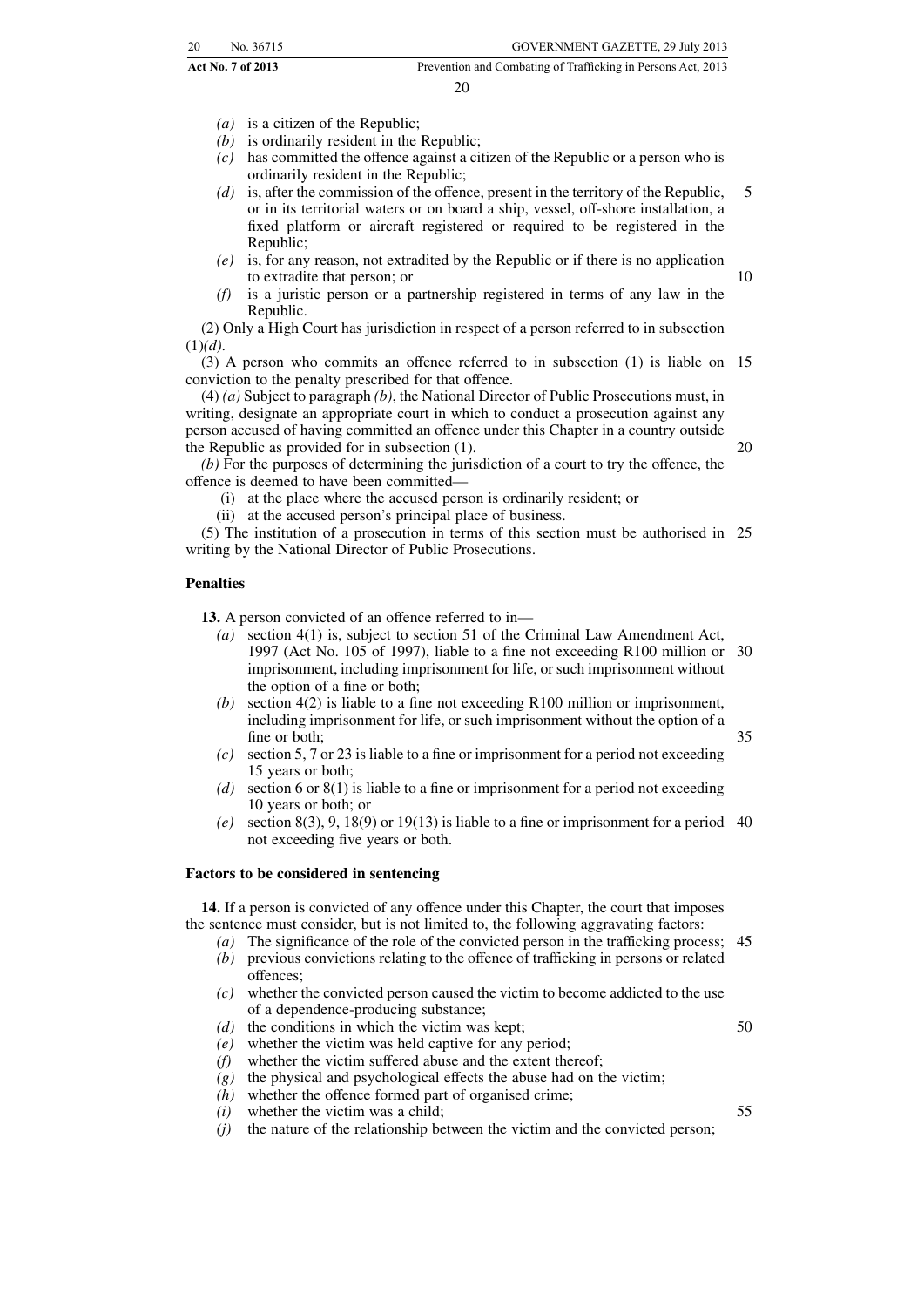*(k)* the state of the victim's mental health; and

*(l)* whether the victim had any physical disability.

#### **CHAPTER 3**

#### **STATUS OF FOREIGN VICTIMS OF TRAFFICKING REQUIRED TO ASSIST IN INVESTIGATIONS AND PROSECUTIONS**

#### **Protective measures for purposes of investigation and prosecution in respect of foreign victims of trafficking**

**15.** (1) Despite the provisions of the Immigration Act, the Director-General: Home Affairs may, in the prescribed manner and subject to the prescribed conditions, issue, a foreigner in respect of whom—

- *(a)* a report has been made to a police official as provided for in section 19; and
- *(b)* the National Commissioner of the South African Police Service has, in writing, confirmed to be a person who might be able to assist in a police investigation relating to an offence under Chapter 2,

a visitor's visa in terms of section  $11(1)(a)$  of the Immigration Act to remain in the 15 Republic for a recovery and reflection period not exceeding three months which may be extended once in terms of subsection (4) for a further period not exceeding three months for the purpose of accessing the programmes referred to in section 26 with the view to enabling the foreigner to make informed decisions regarding his or her cooperation with law enforcement and prosecuting authorities in the investigation and prosecution of a 20 case of trafficking in persons as referred to in section 16(1)*(b)*.

(2) If a foreigner referred to in subsection (1), after a period of 30 days after he or she has been issued with a visitor's visa to remain in the Republic for a recovery and reflection period, is unwilling or unable to co-operate with law enforcement and prosecuting authorities in the investigation of and the prosecution of a trafficker, an 25 investigation into his or her circumstances must be conducted by the Director-General: Social Development in order to determine whether it is safe to repatriate him or her to his or her country of origin or the country from where he or she has been trafficked.

(3) If a foreigner referred to in subsection (2) is still unwilling or unable to co-operate with law enforcement and prosecuting authorities in the investigation of and the 30 prosecution of a trafficker upon expiration of the visitor's visa the person must be dealt with in terms of sections  $31(2)$  and 32.

(4) If the Director-General: Social Development is unable to complete an investigation referred to in subsection (2) before the expiration of the recovery and reflection period, he or she must, in the prescribed manner, request the Director-General: 35 Home Affairs to extend, in the prescribed manner, that period for a further period not exceeding three months.

(5) The issuing of a visitor's visa as provided for in subsection (1) does not prevent or prejudice the competent authority from conducting any relevant investigation, provided that due regard is given to the emotional state of the victim.

(6) A foreigner referred to in subsection (1) in respect of whom a decision by the Director-General: Home Affairs in terms of subsection (1) or (4) is pending, may not be deported.

#### **Facilitation of police investigation or prosecution in case of foreign witnesses**

**16.** (1) *(a)* The Director-General: Home Affairs may, despite the provisions of the 45Immigration Act, and subject to paragraph *(b)*, issue a visitor's visa in terms of section  $11(1)(b)(iv)$  of the Immigration Act to a victim of trafficking if that person is present in the Republic and has agreed in writing to cooperate with the law enforcement or

5

10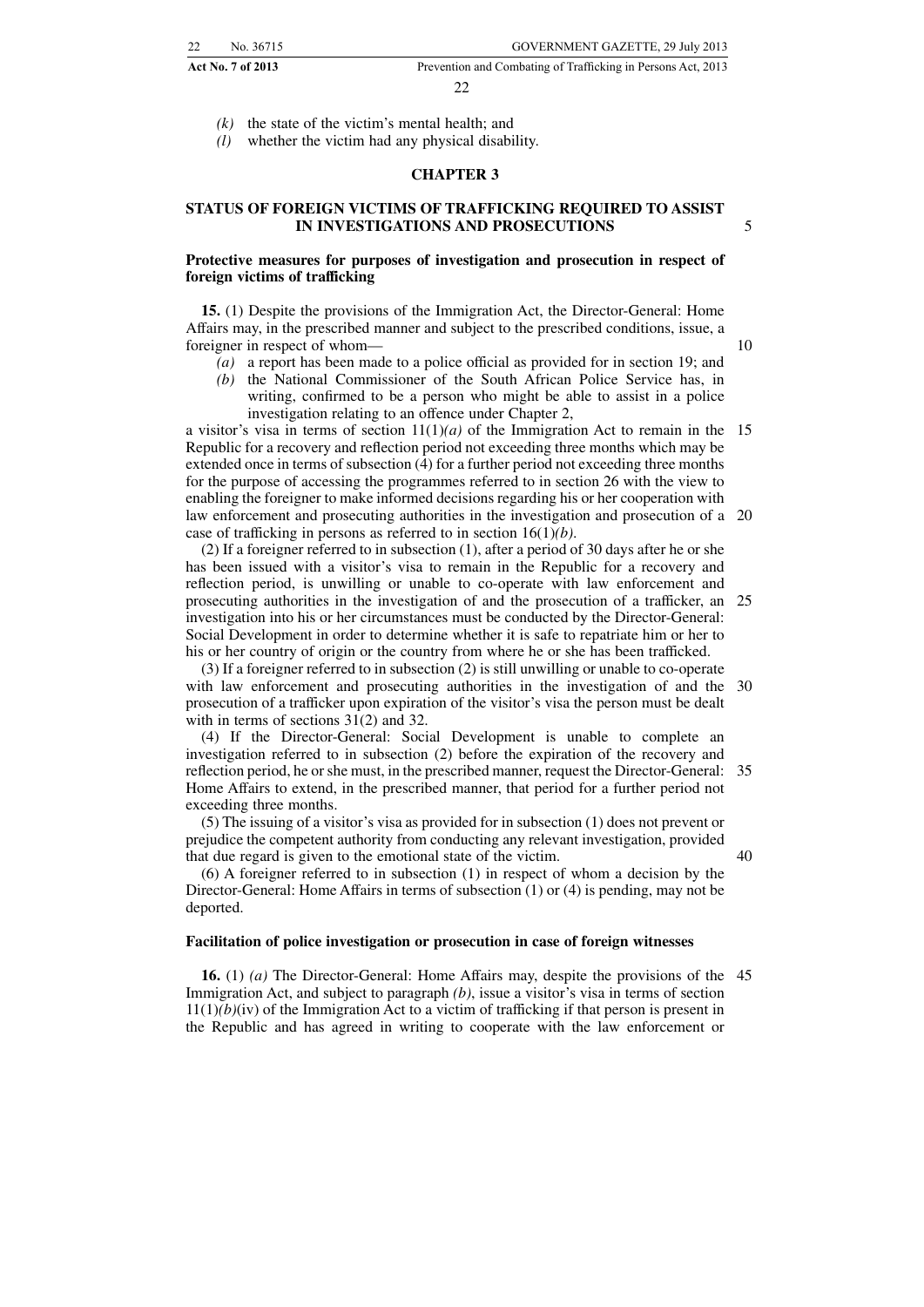| 24 | No. 36715         | GOVERNMENT GAZETTE, 29 July 2013                             |
|----|-------------------|--------------------------------------------------------------|
|    | Act No. 7 of 2013 | Prevention and Combating of Trafficking in Persons Act, 2013 |

prosecuting authorities in the investigation of and the prosecution of a case of trafficking in persons, as the case may be.

*(b)* The Director-General: Home Affairs may only issue a visitor's visa in terms of paragraph *(a)* if the National Commissioner of the South African Police Service or the National Director of Public Prosecutions, in writing, confirms that the person is required for purposes of a police investigation or criminal prosecution, as the case may be, and that the continued presence of the person in South Africa is essential for the successful prosecution of a person who is alleged to have committed an offence under Chapter 2. 5

*(c)* The Director-General: Home Affairs may despite the provisions of the Immigration Act, extend or withdraw a visitor's visa referred to in paragraph *(a)* if he or she is requested in writing to do so by the National Commissioner of the South African Police Service or the National Director of Public Prosecutions in the prescribed manner. 10

*(d)* The Director-General: Home Affairs may, despite the provisions of this subsection, refuse to issue a visitor's visa or the extension thereof if there are substantial and compelling reasons to do so.

(2) A visitor's visa referred to in subsection (1) may be issued to a victim of trafficking regardless of—

- *(a)* his or her status; or
- *(b)* whether a visitor's visa as provided for in section 15 was issued or has expired.

(3) The National Commissioner of the South African Police Service or the National Director of Public Prosecutions must, in writing, request the Director-General: Home Affairs to withdraw a visitor's visa issued in terms of this section when the need for that visitor's visa no longer exists.

#### **Application for rights of permanent residence in terms of section 31(2)***(b)* **of** 25 **Immigration Act**

**17.** The National Commissioner of the South African Police Service or the National Director of Public Prosecutions may assist a foreign victim of trafficking who has in any manner rendered assistance to either the South African Police Service or the National Prosecuting Authority before or during any criminal proceedings, to apply for the rights 30 of permanent residence in terms of section 31(2)*(b)* of the Immigration Act, if, as a result of that victim's assistance he or she may be harmed or killed if he or she is repatriated to his or her country of origin or the country from where he or she has been trafficked.

#### **CHAPTER 4**

#### **IDENTIFICATION AND PROTECTION OF VICTIMS OF TRAFFICKING** 35

#### **Reporting of and dealing with child victim of trafficking**

**18.** (1) *(a)* Despite any law, policy or code of conduct prohibiting the disclosure of personal information, any person who knows or ought reasonably to have known or suspected that a child is a victim of trafficking must immediately report that knowledge or suspicion to a police official for investigation.

40

*(b)* A designated child protection organisation which comes into contact with a child who is suspected of being a victim of trafficking and who has not been reported as provided for in paragraph *(a)*, must immediately report that child to a police official for investigation, whereafter the provisions of subsections (5) and (6) apply.

(2) Subsection (1) does not apply to the right to legal professional privilege as 45between a legal practitioner and his or her client in respect of communications made in confidence between that legal practitioner and—

15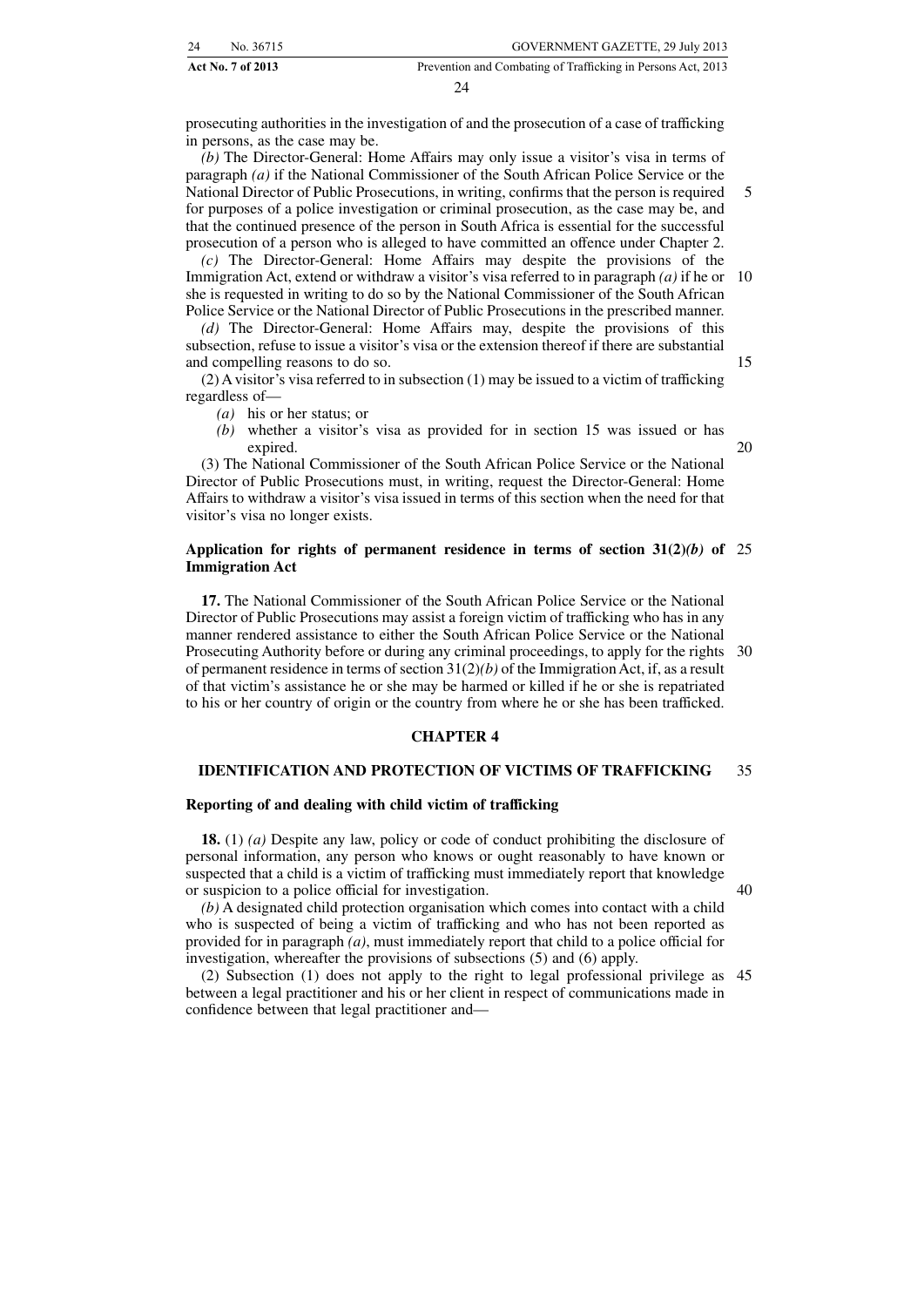26

- *(a)* his or her client for the purposes of legal advice or litigation which is pending or contemplated or which has commenced; or
- *(b)* a third party for the purposes of litigation which is pending or contemplated or which has commenced.

(3) A person referred to in subsection (1)—

*(a)* must provide reasons for that knowledge or suspicion to a police official;

- *(b)* who makes the report in good faith, is not liable to civil or disciplinary action on the basis of the report, despite any law, policy or code of conduct prohibiting the disclosure of personal information; and
- *(c)* is entitled to have his or her identity kept confidential if his or her safety is at 10 risk as a result of the report, unless the interests of justice require otherwise. (4) A police official to whom a report has been made in terms of subsection (1) or section 8(1)*(b)* or (2)*(b)*(i) or 9(2) in respect of a child or a police official who knows or

ought reasonably to have known or suspected that a child is a victim of trafficking—

- *(a)* may where necessary, and despite the proviso contained in section 26 of the 15 Criminal Procedure Act, without a warrant, enter any premises if he or she, on reasonable grounds, believes that the safety of that child is at risk or that the child may be moved from those premises and may use such force as may be reasonably necessary to overcome any resistance against entry to the premises, including the breaking of any door or window of those premises, on 20 condition that the police official must first audibly demand admission to the premises and notify the purpose for which he or she seeks to enter those premises;
- *(b)* must deal with that child in terms of section 110(4) of the Children's Act, pending a police investigation into the matter; and 25
- *(c)* may place that child in temporary safe care in terms of section 152 of the Children's Act, pending the transfer of the child to a designated child protection organisation or provincial department of social development.

(5) The procedure provided for in section  $110(5)$  to (8) of the Children's Act applies in respect of a child who has been dealt with in terms of subsection  $(4)(b)$  or who has 30 been referred in terms of section 22(2)*(b)* or section 33*(b)*(iv).

(6) The provincial department of social development must without delay, in the prescribed manner, assess whether the child referred to in subsection (5) is a victim of trafficking, after taking into account the prescribed information obtained from the South African Police Service.

(7) A child who has been found to be a victim of trafficking in terms of subsection  $(6)$ 

- *(a)* must be referred to a designated social worker for investigation in terms of section 155(2) of the Children's Act; and
	- *(b)* may, pending such investigation, be placed in temporary safe care in terms of 40 section 151 of the Children's Act.

(8) A finding in terms of section 156 of the Children's Act that an illegal foreign child who is a victim of trafficking is a child in need of care and protection, serves as authorisation for allowing the child to remain in the Republic for the duration of the children's court order.

(9) A person who fails to comply with the provisions of subsection (1) is guilty of an offence.

#### **Reporting of and dealing with adult victim of trafficking**

**19.** (1) *(a)* Despite any law, policy or code of conduct prohibiting the disclosure of personal information, any person who knows or ought reasonably to have known or suspected that an adult person who he or she comes into contact with during the execution of his or her duties, is a victim of trafficking, must immediately report that knowledge or suspicion to a police official for investigation. 50

*(b)* An accredited organisation which comes into contact with an adult person who is suspected of being a victim of trafficking and who has not been reported as provided for 55in paragraph *(a)*, must immediately report that person to a police official, whereafter the provisions of subsections (8) to (12) apply.

5

35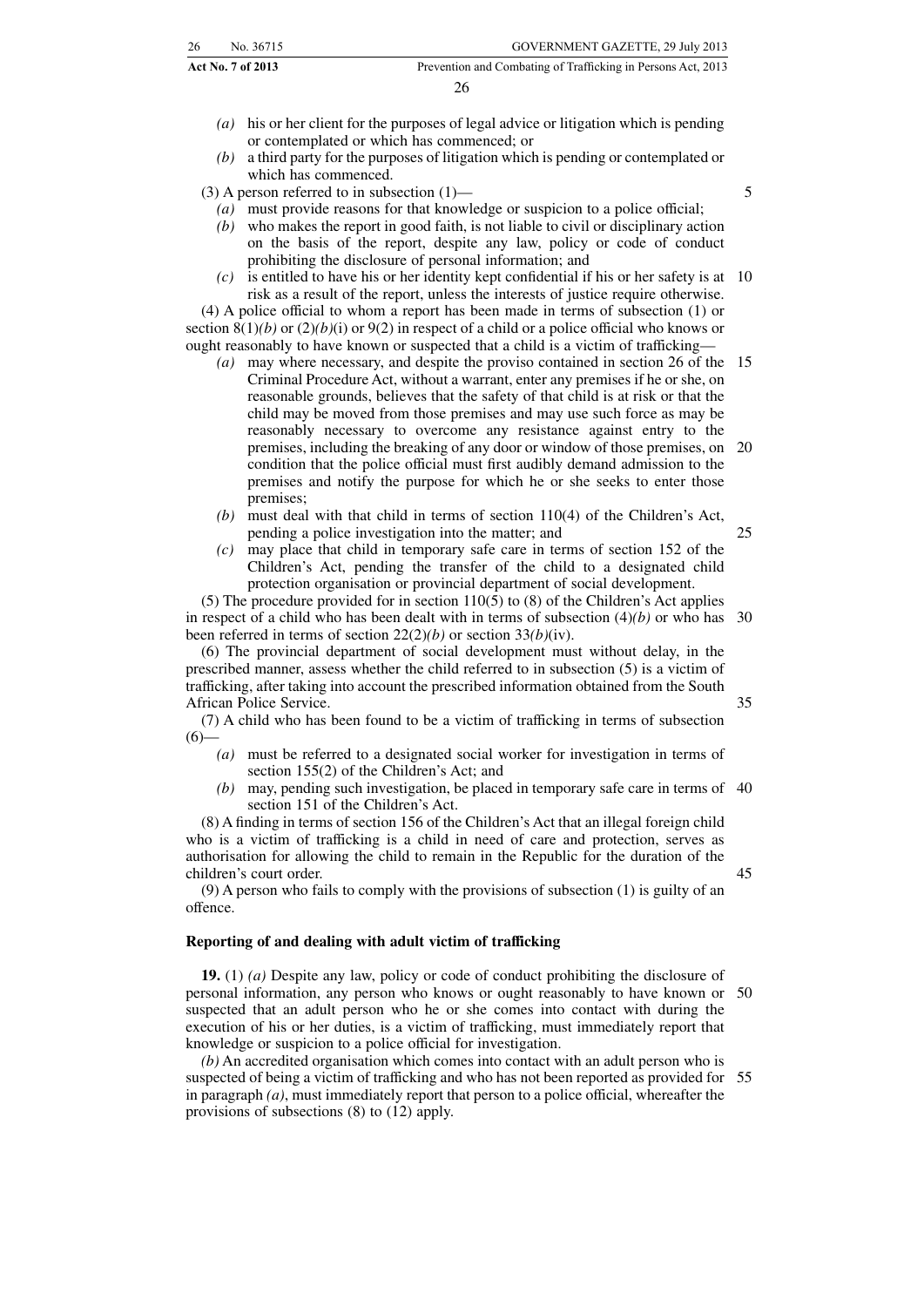| 28. | No. 36715                | GOVERNMENT GAZETTE, 29 July 2013                             |
|-----|--------------------------|--------------------------------------------------------------|
|     | <b>Act No. 7 of 2013</b> | Prevention and Combating of Trafficking in Persons Act, 2013 |

(2) Any person, other than the persons referred to in subsection  $(1)(a)$ , who on reasonable grounds suspects that an adult person is a victim of trafficking, may report that suspicion to a police official for investigation.

(3) Subsection (1) does not apply to the right to legal professional privilege as between a legal practitioner and his or her client in respect of communications made in confidence between the legal practitioner and— 5

- *(a)* his or her client for the purposes of legal advice or litigation which is pending or contemplated or which has commenced; or
- *(b*) a third party for the purposes of litigation which is pending or contemplated or which has commenced.

(4) A person referred to in subsection (1) or (2)—

- *(a)* must provide reasons for that knowledge or suspicion to a police official;
- *(b)* who makes the report in good faith, is not liable to civil or disciplinary action on the basis of the report, despite any law, policy or code of conduct prohibiting the disclosure of personal information; and
- *(c)* is entitled to have his or her identity kept confidential if his or her safety is at risk as a result of the report, unless the interests of justice require otherwise.

(5) A police official to whom a report has been made in terms of subsection (1) or (2), or section  $8(1)(b)$  or  $(2)(b)(i)$  or  $9(2)$  in respect of an adult person or a police official who knows or ought reasonably to have known or suspected that an adult person is a victim 20 of trafficking—

- *(a)* (i) may where necessary, and despite the proviso contained in section 26 of the Criminal Procedure Act, without a warrant, enter any premises if he or she on reasonable grounds believes that the safety of that person is at risk or that the person may be moved from those premises and may use 25 such force as may be reasonably necessary to overcome any resistance against entry to the premises, including the breaking of any door or window of those premises, on condition that the police official must first audibly demand admission to the premises and notify the purpose for which he or she seeks to enter those premises; 30
	- (ii) must where necessary, as a measure of last resort and with the written consent of the person concerned, take him or her into protective custody if there is an immediate threat to the safety of that person, for a period until the station commander of the police station in question is satisfied that the threat has ceased to exist, whereafter the police official may place 35 that person in temporary safe care referred to in subsection (6);
- *(b)* must, within 24 hours, refer the person to an accredited organisation and notify the provincial department of social development of that person; and
- *(c)* must inform the person suspected of being a victim of trafficking that he or she may apply for a visitor's visa to remain in the Republic for a recovery and 40 reflection period in terms of section 15 if he or she is a foreigner.

(6) A police official may place an adult person referred to in subsection (5) in temporary safe care, pending the transfer of that person to an accredited organisation.

(7) A police official must, if it is reasonably possible to do so, render such assistance to an adult person referred to in subsection (5), as may be necessary in the 45 circumstances, including, but not limited to—

- *(a)* assisting that person to obtain medical treatment; and
- *(b)* transporting that person to a place of temporary safe care or an accredited organisation.

(8) The provincial department of social development which has been notified as 50 provided for in subsection  $(5)(b)$ , or to which an adult person has been referred as provided for in section 22(2)*(b)* or section 33*(b)*(v), must without delay, in the prescribed manner, assess whether the person concerned is a victim of trafficking, after taking into account the prescribed information obtained from the South African Police Service. 55

(9) An accredited organisation which has an adult person who is a victim of trafficking

10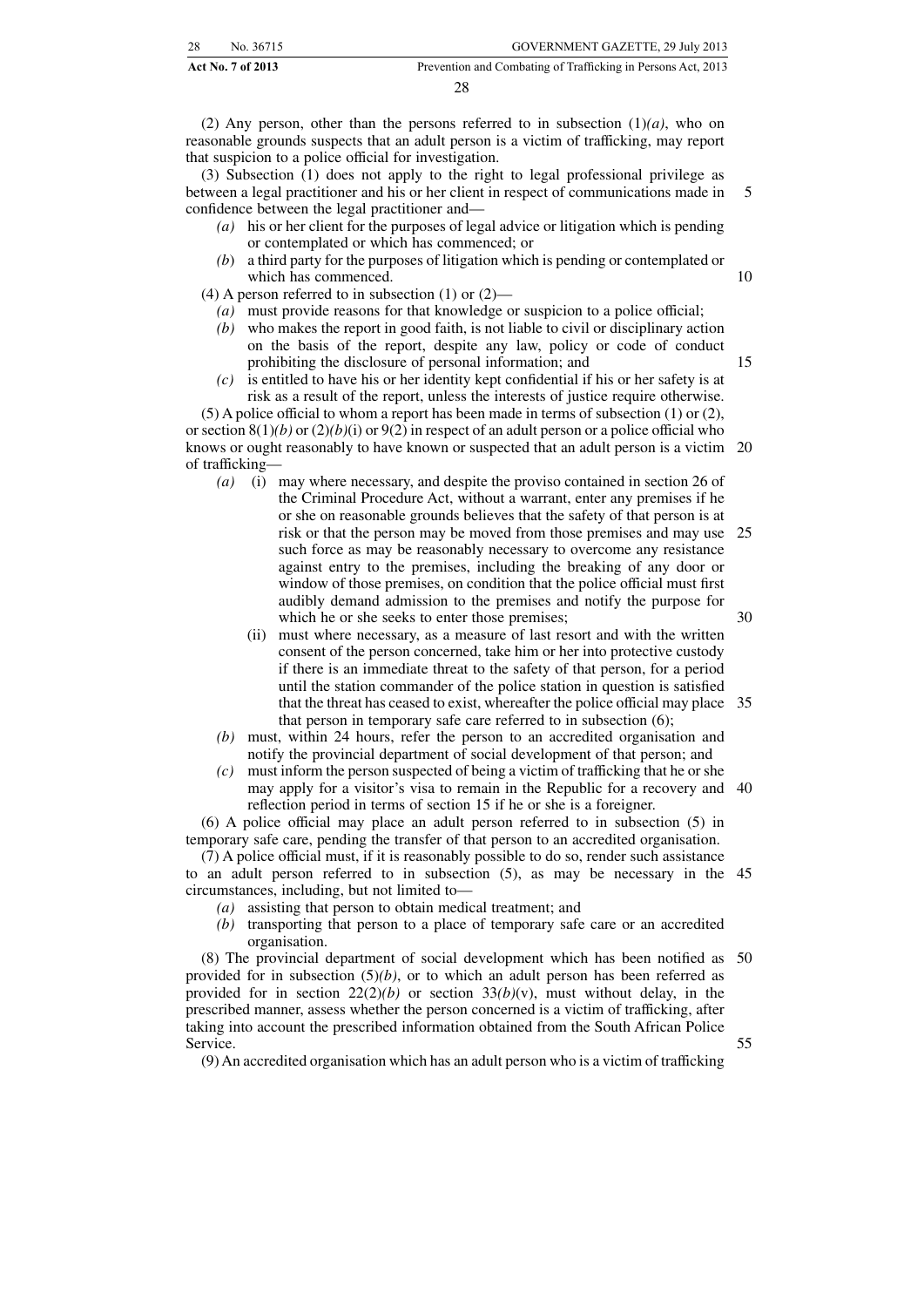|    | <b>Act No. 7 of 2013</b> | Prevention and Combating of Trafficking in Persons Act, 2013 |
|----|--------------------------|--------------------------------------------------------------|
| 30 | No. 36715                | GOVERNMENT GAZETTE, 29 July 2013                             |

in its care and whose safety is at risk, must, where necessary, as a measure of last resort and with the written consent of the person concerned, request the South African Police Service to take the person into protective custody, for a period until the station commander of the police station in question is satisfied that the threat has ceased to exist, whereafter that person must, without delay, be returned to the accredited organisation.

(10) If the provincial department of social development, after having completed the assessment referred to in subsection (8), is satisfied that the person is a victim of trafficking, the provincial head must immediately issue a letter of recognition, as prescribed, to the victim.

(11) The provincial head may, at any time, withdraw a letter of recognition in the 10 prescribed manner if he or she receives information that a person in respect of whom a letter of recognition was issued, was not a victim of trafficking at the time the letter of recognition was issued.

(12) An adult person who—

- *(a)* is suspected of being a victim of trafficking referred to in subsection (1); *(b)* in respect of whom a letter of recognition has— 15
	- (i) not been issued; or
	- (ii) been withdrawn as provided for in subsection (11); or
- *(c)* in respect of whom the 14-day period referred to section 20(1)*(b)* has not yet expired; or 20
- *(d)* has lodged an appeal as provided for in section 20(1)*(b)*,

may be accommodated temporarily at an accredited organisation, pending a decision in terms of subsection (10) or section 20(2).

(13) Any person who fails to comply with the provisions of subsection (1) is guilty of an offence. 25

#### **Appeals against decision of provincial head**

**20.** (1) If a provincial head is not satisfied that the person referred to in section 19(8) is a victim of trafficking, or withdraws a letter of recognition in terms of section  $19(11)$ —

- *(a)* that provincial head must provide written reasons to the person affected by his 30 or her decision; and
- *(b)* the person affected by the decision not to issue a letter of recognition in terms of section 19(10) or to withdraw a letter of recognition in terms of section 19(11) may, within 14 days of being informed of that decision, lodge an appeal in the prescribed manner to the MEC having jurisdiction.

(2) The MEC must, within 30 days of the appeal being lodged, finalise the appeal in the prescribed manner.

(3) If the appeal is unsuccessful or the affected person does not lodge an appeal, and the affected person is an illegal foreigner, he or she must be referred by the provincial department of social development in the prescribed manner to the Department of Home 40 Affairs, to be dealt with in terms of the Immigration Act.

#### **Provision of health care services to a foreigner who is a victim of trafficking**

**21.** A foreigner who is a victim of trafficking is entitled to public health care services as provided for in section 27 of the Constitution of the Republic of South Africa, 1996.

#### **Criminal prosecution of victim of trafficking**

**22.** (1) When deciding whether to prosecute a victim of trafficking, the prosecutor must give due consideration to whether the offence was committed as a direct result of the person's position as a victim of trafficking.

(2) If, during a criminal prosecution of a person, the prosecutor on reasonable grounds suspects that that person is a victim of trafficking and that the offence was committed as 50a direct result of the person's position as a victim of trafficking that prosecutor must—

- *(a)* apply to the court for a postponement; and
- *(b)* in the prescribed manner, refer that person to the provincial department of

35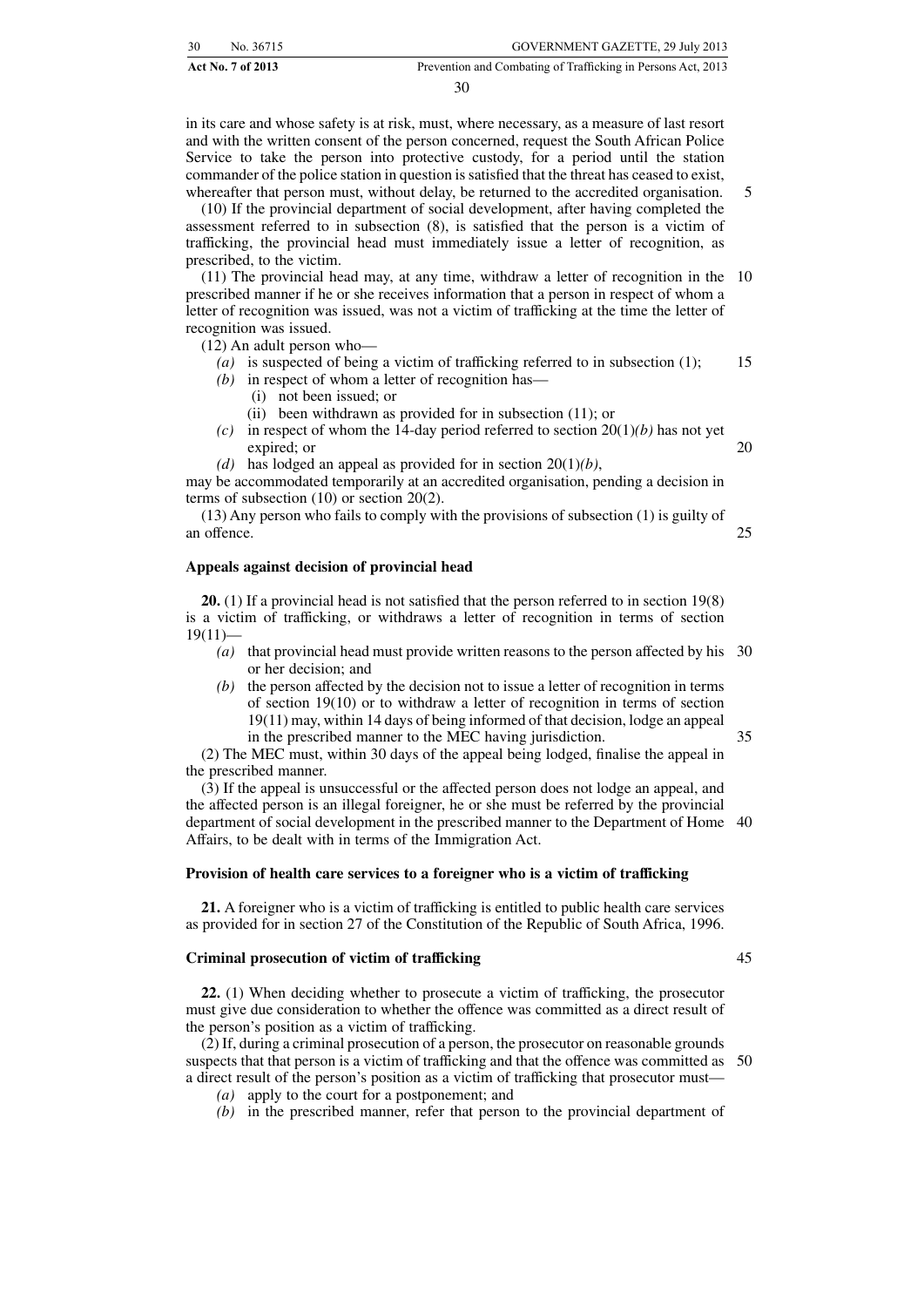social development, which must conduct an assessment in terms of section 18(6) or 19(8), as the case may be.

(3) A letter of recognition that an adult person is a victim of trafficking or a finding by the provincial department of social development after an assessment referred to in section 18(6) that a child is a victim of trafficking serves as a ground for the withdrawal of the criminal prosecution or the discharge of the victim of trafficking if the prosecutor is satisfied that the offence was committed as a direct result of the person's position as a victim of trafficking. 5

(4) No criminal prosecution may be instituted against a person referred to in subsection (1) or be proceeded with against a person referred to in subsection (2) 10 without the written authorisation of the Director of Public Prosecutions having jurisdiction.

#### **Unauthorised access to and disclosure of information**

**23.** Any person who—

- *(a)* allows any unauthorised person to gain access to a victim of trafficking or 15 suspected victim of trafficking or to a child in the care of that victim or suspected victim; or
- *(b)* except for the purpose of giving effect to the provisions of this Act or required by a competent court to do so, discloses—
	- (i) the identity of a victim of trafficking or suspected victim of trafficking or 20 the identity of a child in the care of that victim of trafficking or suspected victim of trafficking;
	- (ii) the place where a victim of trafficking or suspected victim of trafficking or child in the care of that victim or suspected victim is accommodated or treated;
	- (iii) any information which could lead to the identification of a victim of trafficking or suspected victim of trafficking or child in the care of that victim or suspected victim or the place where the victim of trafficking or suspected victim of trafficking or child is accommodated or treated; or
- (iv) any information which undermines or compromises or could undermine 30 or compromise the investigation or prosecution of a case of trafficking,

is guilty of an offence .

#### **CHAPTER 5**

#### **ACCREDITATION OF ORGANISATIONS TO PROVIDE SERVICES TO ADULT VICTIMS OF TRAFFICKING** 35

#### **Accreditation of organisations to provide services**

**24.** (1) Subject to section 49(2), an adult victim of trafficking may only be referred in terms of section  $19(5)/b$  to an organisation that has been accredited in terms of this section and has a valid certificate of accreditation, referred to in subsection (4)*(a)*. (2) The Minister of Social Development must prescribe—

- *(a)* a system for the accreditation of organisations which will provide services to adult victims of trafficking; and
- *(b)* the circumstances in which accredited organisations qualify for financial assistance, within available resources.

(3) The system for accreditation referred to in subsection (2) must contain—

- *(a)* criteria for the evaluation of the programmes offered by organisations to ensure that they comply with the norms and minimum standards referred to in section 25;
- *(b)* mechanisms to monitor the programmes in question; and
- *(c)* measures for the removal of organisations from the system, where appropri-50 ate.

(4) *(a)* The Director-General: Social Development must, in the manner prescribed by the Minister of Social Development and within the time limits set out in the system of accreditation, consider all applications by organisations for accreditation and issue a certificate prescribed by the Minister of Social Development to each organisation that is 55accredited in terms of this section.

40

45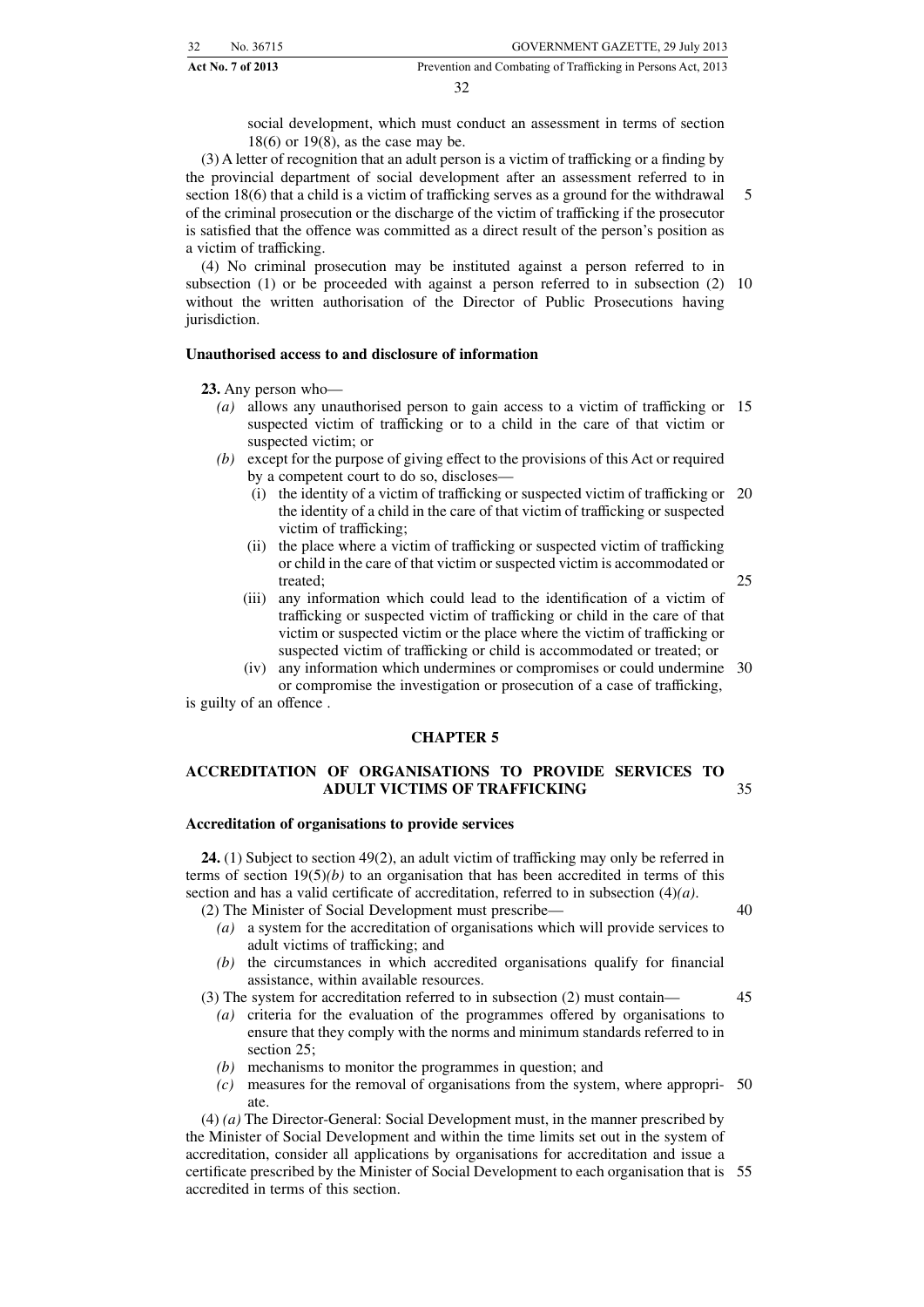| 34 | No. 36715                | GOVERNMENT GAZETTE, 29 July 2013                             |
|----|--------------------------|--------------------------------------------------------------|
|    | <b>Act No. 7 of 2013</b> | Prevention and Combating of Trafficking in Persons Act, 2013 |

*(b)* A certificate of accreditation referred to in paragraph *(a)* is valid for a maximum of four years from the date of accreditation.

(5) A developmental quality assurance process must be conducted in the manner prescribed by the Minister of Social Development in respect of each accredited organisation.

(6) *(a)* The Director-General: Social Development must compile and maintain a list containing the particulars of each accredited organisation or organisation placed on or removed from the system within 30 days of accreditation or removal.

*(b)* The Director-General: Social Development must, without undue delay, provide a copy of the list referred to in paragraph *(a)* when it is compiled and every time it is amended in accordance with paragraph *(a)* to— 10

- (i) the relevant role players in his or her Department who are involved in the administration of this Act;
- (ii) the National Director of Public Prosecutions who must distribute the list to all prosecutors; and
- (iii) the National Commissioner of the South African Police Service, who must distribute the list to all relevant role players in the South African Police Service.

#### **Norms and minimum standards**

**25.** (1) The Minister of Social Development must prescribe norms and minimum 20 standards for accredited organisations.

(2) The norms and minimum standards referred to in subsection (1) must deal with—

- *(a)* the safety of victims of trafficking, especially those at risk of harm;
- access to and provision of adequate health care;
- *(c)* the provision of separate facilities for male and female victims of trafficking; 25
- *(d)* hygienic and adequate toilet facilities;
- *(e)* access to refuse disposal services or other adequate means of disposal of refuse generated at the facility;
- *(f)* the drawing up of action plans for emergencies; and
- *(g)* the manner in which information—
	- (i) referred to in subsection (4) is to be collected and collated; and

(ii) relating to a victim of trafficking's particulars must be kept confidential. (3) An accredited organisation that provides services to adult victims of trafficking who have children in their care must, in addition to the norms and minimum standards

- referred to in subsection (1), provide—
	- *(a)* a safe environment for children;
	- *(b)* proper care for sick children; and
	- *(c)* safe storage of anything that may be harmful to children.

(4) *(a)* An accredited organisation must, in the prescribed manner, collect information on victims of trafficking relating to—

- (i) the number of foreign victims of trafficking who have accessed a programme referred to in section 26;
- (ii) the number of South African citizens or permanent residents who are victims of trafficking and who have accessed a programme referred to in section 26;
- (iii) the number of victims who have accessed a programme referred to in section 45 26 and who have not been reported to the South African Police Service;
- (iv) the countries from which foreign victims have been trafficked;
- (v) the countries to which South African citizens or permanent residents have been trafficked;
- (vi) the areas in the Republic to and from which victims have been trafficked; 50
- (vii) the purposes for which the victims have been trafficked;

30

35

40

5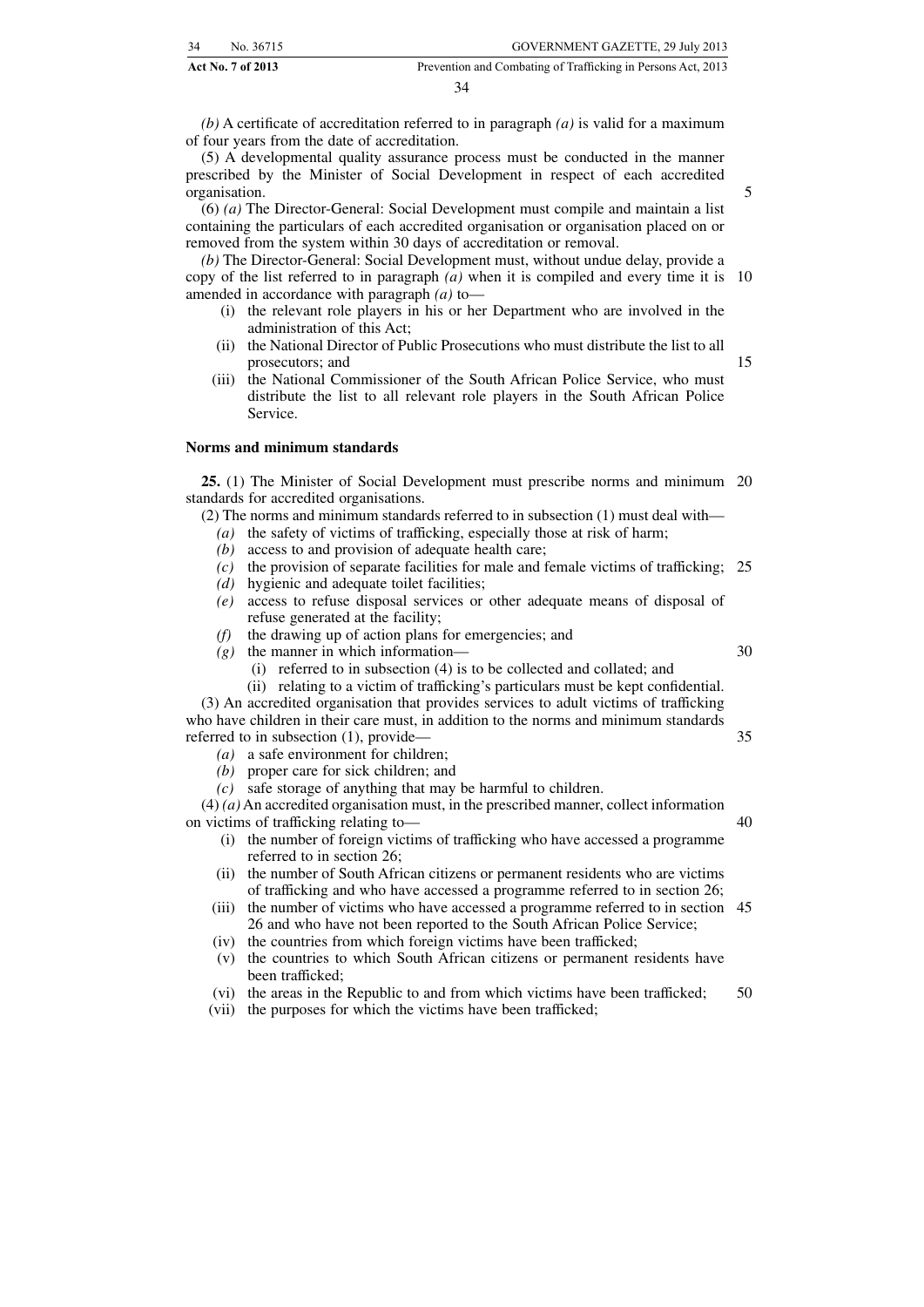| 36 | No. 36715                | GOVERNMENT GAZETTE, 29 July 2013                             |
|----|--------------------------|--------------------------------------------------------------|
|    | <b>Act No. 7 of 2013</b> | Prevention and Combating of Trafficking in Persons Act, 2013 |

(viii) the methods used to recruit and transport the victims;

- (ix) the methods and routes used for trafficking the victims to and from and within the Republic;
- (x) methods used to keep victims of trafficking in exploitative situations; and
- (xi) the types of travel documents that victims have used or attempted to use to cross the borders of the Republic and how these documents were obtained. 5

*(b)* An accredited organisation must provide an annual report on the information referred to in paragraph *(a)* to the Director-General: Social Development on a date determined by him or her.

*(c)* The Director-General: Social Development must provide an annual report on the 10 information referred to in paragraph *(b)* to the Director-General: Justice and Constitutional Development, as determined by him or her.

#### **Programme offered by accredited organisation**

**26.** (1) An accredited organisation—

- *(a)* must offer a programme aimed at—
	- (i) the provision of accommodation to adult victims of trafficking;
	- (ii) the provision of counselling to adult victims of trafficking; and
	- (iii) the reintegration of adult victims of trafficking into their families and communities; and
- *(b)* may offer a programme aimed at—
	- (i) the provision of rehabilitation and therapeutic services to adult victims of trafficking; or
	- (ii) the provision of education and skills development training to adult victims of trafficking.

(2) An accredited organisation may refer an adult victim of trafficking to an 25 organisation that offers a programme referred to in subsection (1)*(b)* for purposes of obtaining those rehabilitation and therapeutic services or education and skills development training.

(3) An accredited organisation that provides services to an adult victim of trafficking who has a child in his or her care must offer a programme aimed at the reception, care 30 and development of that child.

(4) Subject to subsection (5), a child referred to in subsection (3) may be cared for at any other premises only with the explicit consent of the adult victim in whose care he or she is.

(5) A child referred to in subsection (3) must be referred to a designated child 35 protection organisation or the provincial department of social development for investigation in terms of section 155(2) of the Children's Act, to determine whether the child is in need of care and protection.

#### **Access to programme offered by accredited organisation**

**27.** A person who has been issued with a letter of recognition is entitled to access a 40 programme offered by an accredited organisation.

#### **Plan to address needs of victim of trafficking**

**28.** (1) An accredited organisation must, having due regard to the views of a person who has been issued with a letter of recognition, draw up a plan to address the immediate and reasonable future needs of that victim.

45

(2) The plan referred to in subsection (1), which must conform as far as possible to the form as prescribed, must include an exit plan and be brought to the attention of the victim and be signed by him or her.

15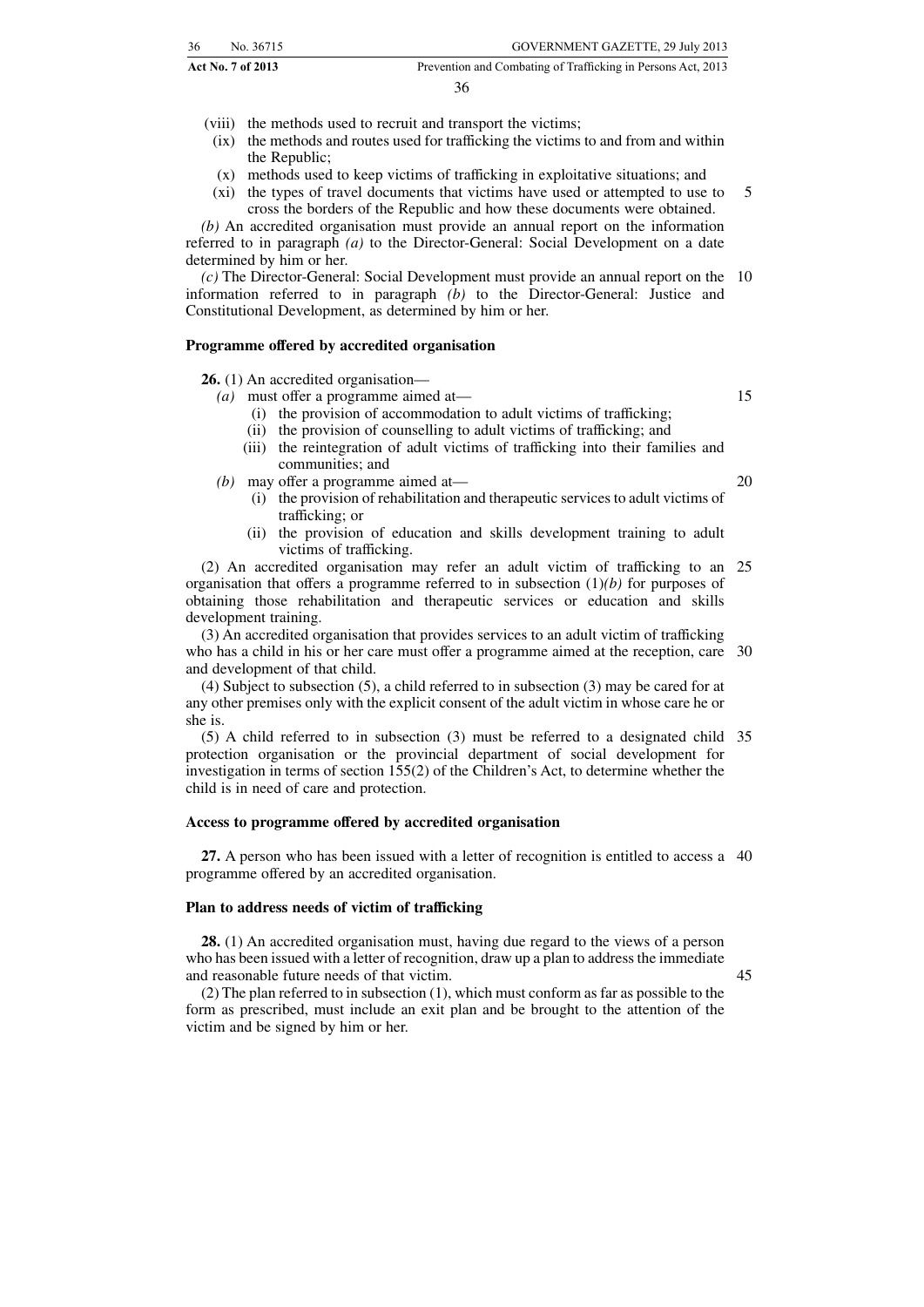#### 38

#### **CHAPTER 6**

#### **COMPENSATION**

#### **Compensation to victim of trafficking**

**29.** (1) *(a)* A court may, on its own accord or at the request of the victim of trafficking or the prosecutor, in addition to any sentence which it may impose in respect of any offence under Chapter 2, order a person convicted of that offence to pay appropriate compensation to any victim of the offence for— 5

- (i) damage to or the loss or destruction of property, including money;
- (ii) physical, psychological or other injury;
- (iii) being infected with a life-threatening disease; or
- (iv) loss of income or support,

suffered by the victim as a result of the commission of that offence, whereafter the provisions of section 300(1)*(a)*, (2), (3) and (4) of the Criminal Procedure Act apply with the necessary changes required by the context with regard to an order made under this section.

*(b)* Appropriate compensation includes expenses reasonably expected to be incurred in relation to the matters referred to in paragraph  $(a)(i)$  to (iv).

(2) In cases where the amount of the damage, injury or loss suffered exceeds an order for compensation which can be made by a magistrate's court in terms of subsection (1), a civil action may be instituted by the victim for the recovery of the excess.

#### **Compensation to State**

**30.** (1) The court may—

- *(a)* in addition to any sentence, including any sentence of imprisonment, which it may impose in respect of any offence under Chapter 2; or
- *(b)* in addition to any order for the payment of compensation to a victim in terms 25 of section 29; or
- *(c)* in terms of section 9(4); and
- *(d)* upon application by the prosecutor,

make an order for payment by the convicted person or the carrier as provided for in section 9(4) to the Criminal Assets Recovery Account established under section 63 of 30 the Prevention of Organised Crime Act, 1998 (Act No. 121 of 1998), of an amount in compensation for expenses incurred or reasonably expected to be incurred in connection with the care, accommodation, transportation, return and repatriation of the victim of the offence.

(2) An order for the payment of compensation as provided for in subsection (1) has the 35 effect of a civil judgment of a magistrate's court.

#### **CHAPTER 7**

#### **RETURN AND REPATRIATION OF VICTIMS OF TRAFFICKING**

#### **Repatriation of victim of trafficking from Republic**

**31.** (1) The Director-General: Social Development may not repatriate a foreign child 40 who is a victim of trafficking to his or her country of origin or the country from where he or she has been trafficked without giving due consideration to the—

- *(a)* best interests of the child standard as provided for in section 7 of the Children's Act;
- *(b)* safety of the child during the repatriation process;

45

15

20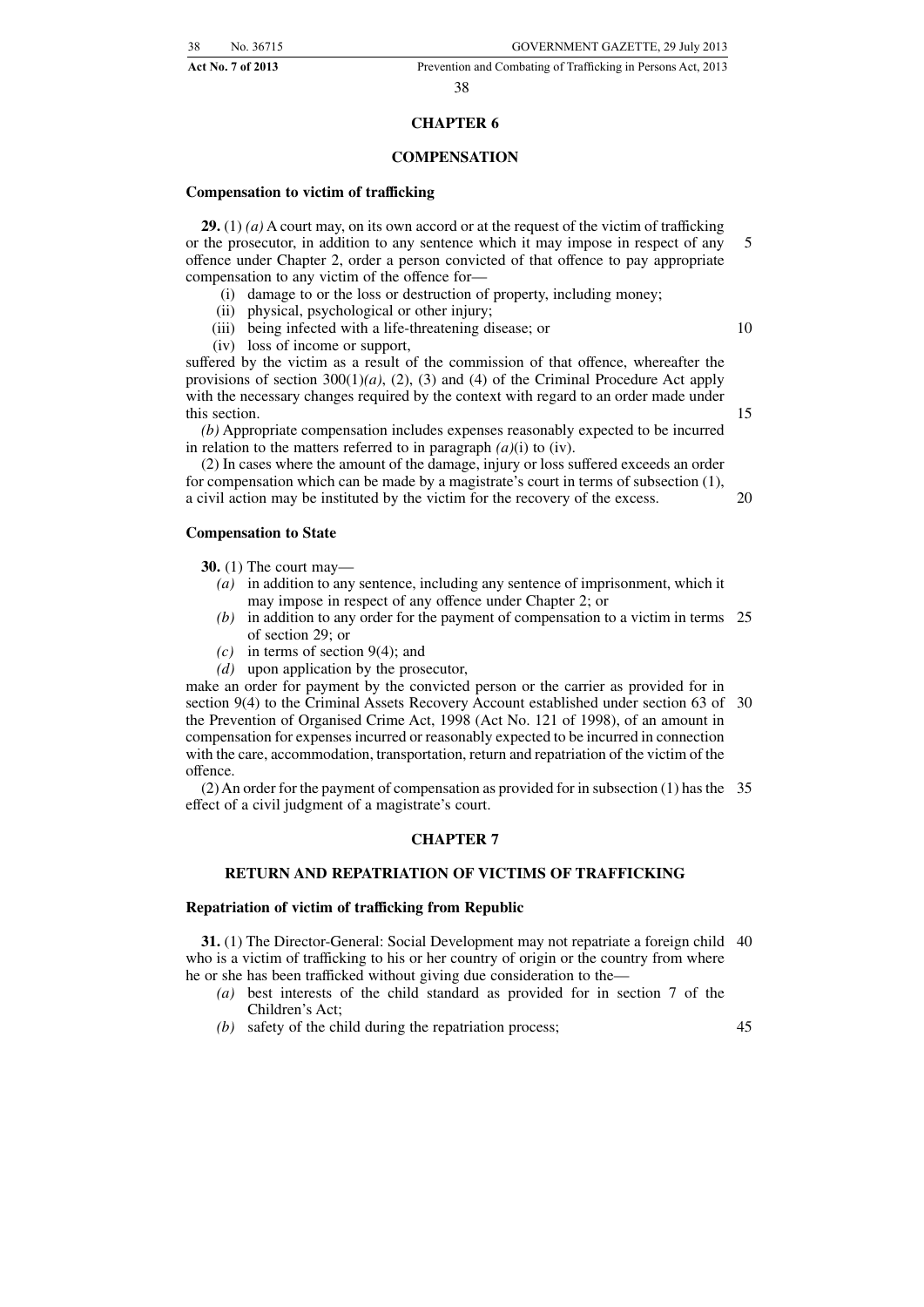|    | Act No. 7 of 2013 | Prevention and Combating of Trafficking in Persons Act, 2013 |
|----|-------------------|--------------------------------------------------------------|
| 40 | No. 36715         | GOVERNMENT GAZETTE, 29 July 2013                             |

- *(c)* availability and suitability of care arrangements and the safety of the child in the country to which the child is to be repatriated; and
- *(d)* possibility that the child might be harmed or killed.

(2) The Director-General: Home Affairs—

- *(a)* may not repatriate an adult who is a victim of trafficking to his or her country of origin or the country from where he or she has been trafficked without giving due consideration to the— 5
	- (i) safety of the person during the repatriation process;
	- (ii) safety of the person in the country to which the person is to be repatriated; and
	- (iii) possibility that the person might be harmed or killed; and
- *(b)* must—
	- (i) before repatriating a person referred to in paragraph *(a)* to his or her country of origin or the country from where he or she has been trafficked, request the Director-General: Social Development to take reasonable 15 steps as provided for in section 32*(a)*; and
	- (ii) inform a person referred to in paragraph *(a)*, in the prescribed manner, of any arrangements that have been made for his or her reception in the country to which he or she is to be repatriated.

(3) This section does not prohibit the voluntary repatriation of an adult who is a victim 20 of trafficking to his or her country of origin or the country from where he or she has been trafficked on condition that the victim has been given—

- *(a)* information on the protective measures offered to victims of trafficking in terms of this Act; and
- *(b)* a clear explanation of the procedures to be followed in respect of repatriation. 25

#### **Assistance to foreign victim of trafficking**

**32.** The Director-General: Social Development must—

- *(a)* take reasonable steps to find suitable family members or an institution or organisation that renders assistance to victims of trafficking in the country to which a person referred to in section  $31(1)$  or (2) is to be repatriated and that  $30$ is willing to provide assistance to such a person; and
- *(b)* without undue delay, provide the Director-General: Home Affairs with information in respect of a request made in terms of section 31(2)*(b)*(i).

#### **Repatriation of suspected victim of trafficking to Republic**

**33.** With due regard to the safety of the person and without delay—

- *(a)* the Director-General: International Relations and Co-operation must—
	- (i) in co-operation with the Director-General: Social Development assess the risks to the safety and life of a person who is a citizen or permanent resident of the Republic and who is suspected of being a victim of trafficking, if he or she is repatriated to the Republic;
	- (ii) facilitate the repatriation of a person referred to in subparagraph (i) to the Republic; and
	- (iii) advise the Director-General: Home Affairs on measures to secure the reception of a person referred to in subparagraph (i) at a South African port of entry;
- *(b)* the Director-General: Home Affairs must—
	- (i) issue travel documents or other authorisations as may be necessary to enable that person to travel to and enter the Republic;
	- (ii) where necessary, take measures to secure the reception of a person referred to in paragraph *(a)* at a South African port of entry; 50
	- (iii) at the request of another State that is a party to the UN Protocol to Prevent, Suppress and Punish Trafficking in Persons or to an agreement relating to trafficking in persons to which the Republic is a party, verify

40

45

35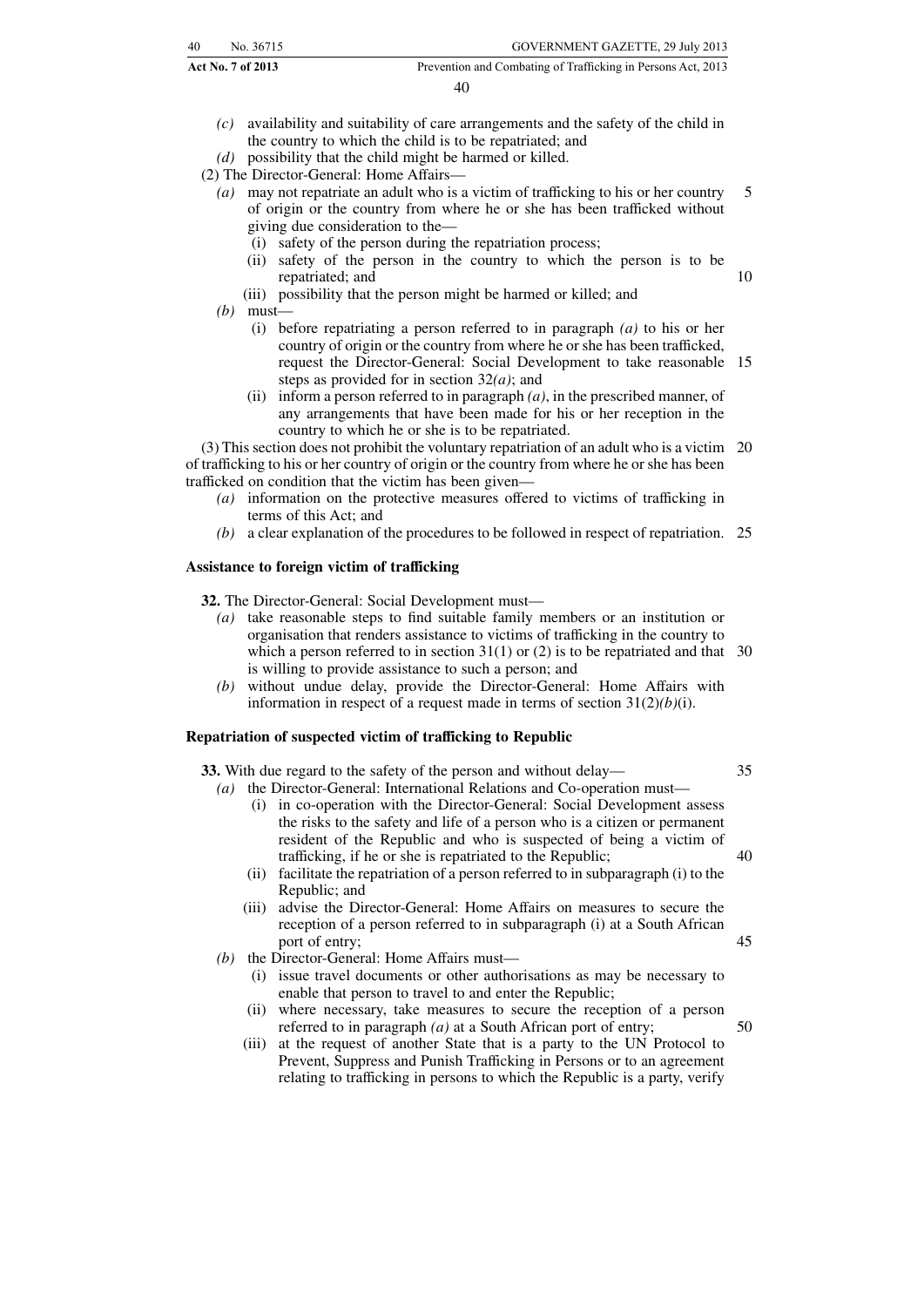that a person who is suspected of being a victim of trafficking is a citizen or permanent resident of the Republic;

(iv) upon entry into the Republic of a child who is suspected of being a victim of trafficking refer the child to a designated child protection organisation or provincial department of social development; and

5

(v) upon entry into the Republic of a person who is suspected of being an adult victim of trafficking refer the person to the provincial department of social development.

#### **Return of adult victim of trafficking within Republic**

**34.** (1) An accredited organisation may not return an adult victim of trafficking to the 10 place within the Republic from where he or she was trafficked, without giving due consideration to the—

- *(a)* safety of the person during the process of returning him or her; and
- *(b)* possibility that the person might be harmed, killed or trafficked again if returned to that place. 15

(2) An accredited organisation must—

- *(a)* take reasonable steps to find suitable family members to whom a victim referred to in subsection (1) can be returned and who are willing to provide assistance to the victim, taking into consideration the views of the victim; and
- *(b)* if the victim in question does not have the financial means to travel to the place 20 from where he or she was trafficked, in the prescribed manner, facilitate the return of the victim to the place in question.

#### **Escorting of child victim of trafficking**

**35.** (1) If it is considered to be in the best interests of a child who has been trafficked, the Director-General: Social Development must authorise an adult at State expense to 25 escort the child from the place where the child was found to the place within the Republic from where the child was trafficked or to the child's country of origin or the country from where the child was trafficked.

(2) The Director-General may not act in terms of subsection (1) unless he or she is satisfied that the parent, guardian or other person who has parental responsibilities and 30 rights in respect of the child does not have the financial means to travel to the place where the child is in order to escort the child back.

#### **CHAPTER 8**

#### **GENERAL PROVISIONS**

#### **Trafficking of child by parent, guardian or other person who has parental** 35 **responsibilities and rights in respect of child**

**36.** (1) If a children's court has reason to believe that the parent or guardian of a child or any other person who has parental responsibilities and rights in respect of a child, has trafficked the child, the court may—

- *(a)* suspend all the parental responsibilities and rights of that parent, guardian or 40 other person; and
- *(b)* place that child in temporary safe care in terms of section 152 of the Children's Act,

pending an inquiry by a children's court.

(2) Any action taken by a children's court in terms of subsection (1) does not exclude 45 a person's liability for committing any offence under Chapter 2 of this Act.

#### **International co-operation**

**37.** (1) The President may on the conditions as he or she deems fit—

*(a)* enter into an agreement with a foreign State that is not a State Party to the UN Protocol to Prevent, Suppress and Punish Trafficking in Persons in respect of 50any matter pertaining to trafficking in persons; or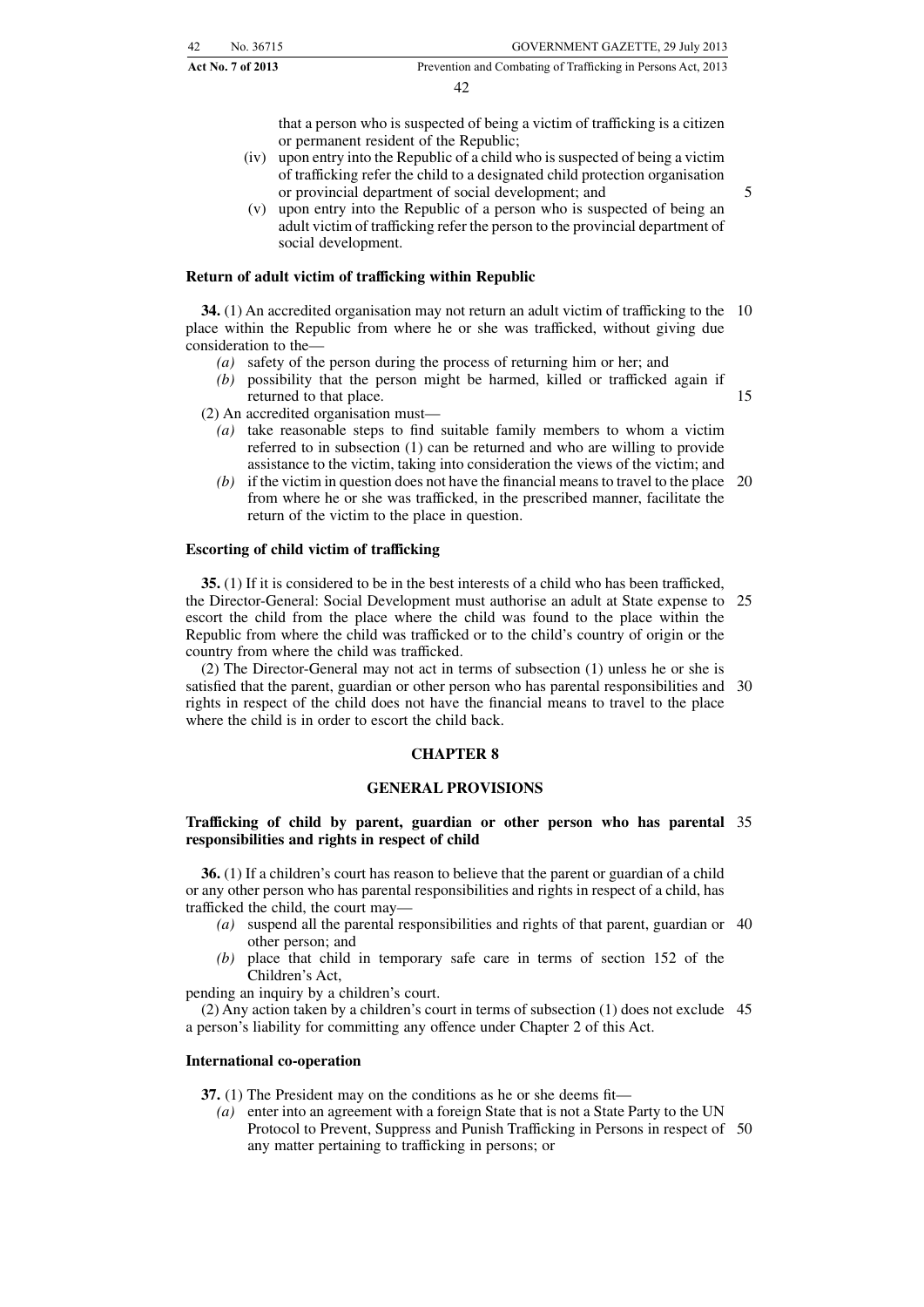| 44 | No. 36715         | GOVERNMENT GAZETTE, 29 July 2013                             |
|----|-------------------|--------------------------------------------------------------|
|    | Act No. 7 of 2013 | Prevention and Combating of Trafficking in Persons Act, 2013 |

*(b)* enter into an agreement with a foreign State that is a State Party to the UN Protocol to Prevent, Suppress and Punish Trafficking in Persons in respect of any matter pertaining to trafficking in persons for the purpose of supplementing the provisions of that protocol or to facilitate the application of the principles contained therein.

5

(2) An agreement referred to in subsection (1) may not be in conflict with the provisions of the UN Protocol to Prevent, Suppress and Punish Trafficking in Persons. (3) The President may agree to any amendment or revocation of an agreement referred to in subsection (1).

(4) An agreement referred to in subsection (1) or any amendment or revocation 10 thereof, is not of any force or effect until that agreement, amendment or revocation has been approved by Parliament.

#### **Legitimacy and validity of documents**

**38.** The Director-General: Home Affairs must, at the request of another State that is a party to the UN Protocol to Prevent, Suppress and Punish Trafficking in Persons or to an 15 agreement relating to trafficking in persons, verify, within a reasonable time, the legitimacy and validity of travel or identity documents issued or purported to have been issued by the Department of Home Affairs and suspected of being used in the commission of an offence under Chapter 2.

#### **Annual report on abuse or deliberate neglect of child and findings by children's** 20 **court that child is in need of care and protection**

**39.** The Director-General: Social Development must submit to the Director-General: Justice and Constitutional Development, as determined by him or her, an annual report on all cases of abuse or deliberate neglect of a child and all findings by a children's court that a child is in need of care and protection because of abuse or deliberate neglect of the 25 child as contained in Part A of the National Child Protection Register provided for in Part 2 of Chapter 7 of the Children's Act insofar as those cases and findings relate to child victims of trafficking.

#### **CHAPTER 9**

#### **ADMINISTRATION OF ACT**

**National Policy Framework**

**40.** (1) The Minister must, after consultation with the Minister in The Presidency responsible for performance monitoring and evaluation, the Ministers of Finance, Home Affairs, Health, International Relations and Cooperation, Labour, Police, Social Development, State Security, and Women, Children and People with Disabilities and the 35 National Director of Public Prosecutions approve a national policy framework, relating to all matters dealt with in this Act, in order to—

- *(a)* ensure a uniform, coordinated and cooperative approach by all government departments, organs of state and institutions in dealing with matters relating to the trafficking of persons; 40
- *(b)* guide the implementation and administration of this Act; and
- *(c)* enhance service delivery as envisaged in this Act by the development of a plan within available resources.

(2) The Minister must—

- *(a)* within one year after the commencement of this Act, approve and table the 45 policy framework in Parliament;
- *(b)* publish the policy framework in the *Gazette* within two months after it has been tabled in Parliament;
- *(c)* review the policy framework within three years after its publication in the *Gazette* and at least once every five years thereafter; and 50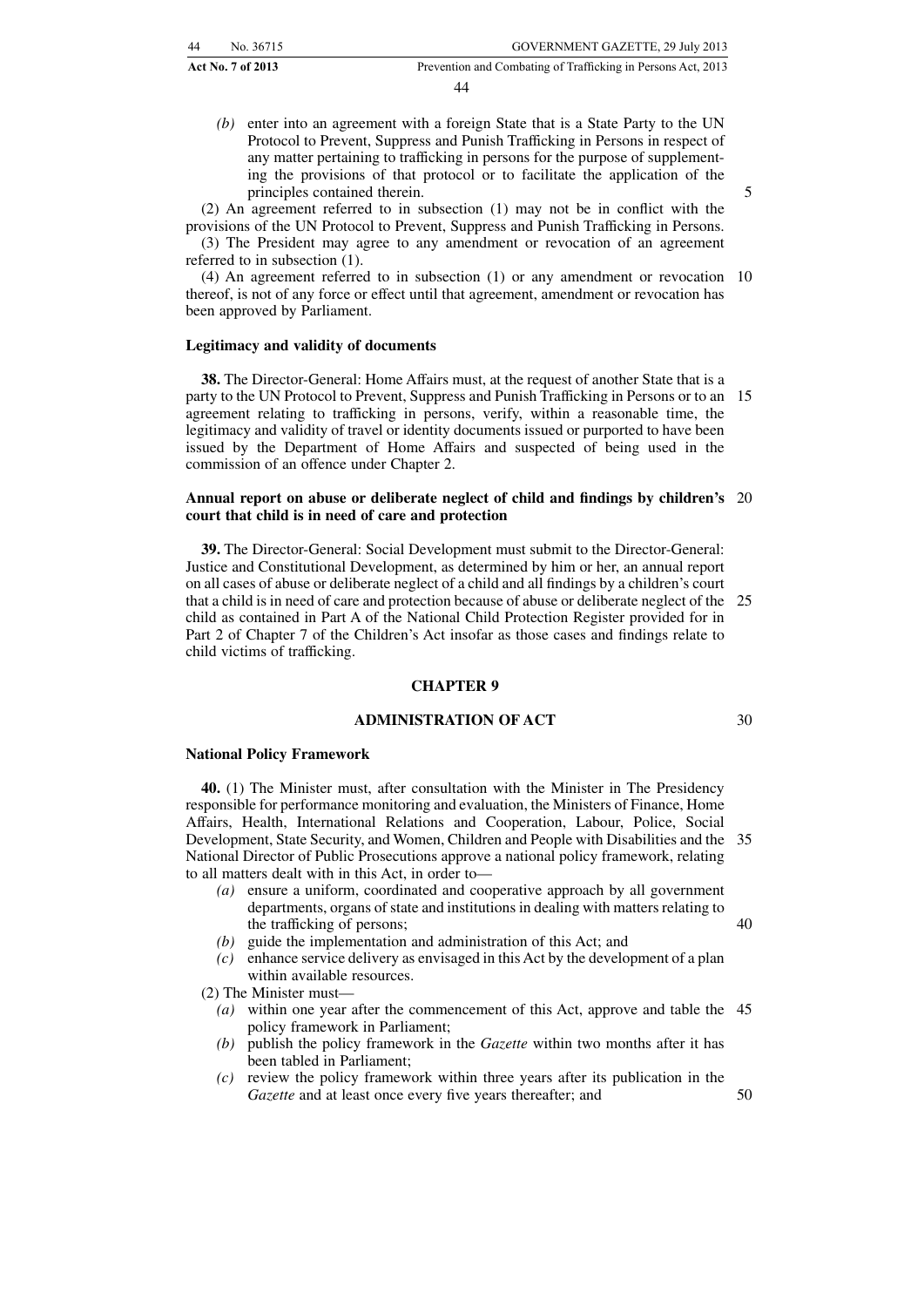|    | Act No. 7 of 2013 | Prevention and Combating of Trafficking in Persons Act, 2013 |
|----|-------------------|--------------------------------------------------------------|
| 46 | No. 36715         | GOVERNMENT GAZETTE, 29 July 2013                             |

*(d)* amend the policy framework when required, in which case the amendments must be tabled in Parliament and published in the *Gazette* within two months after it has been tabled in Parliament.

#### **Coordination of responsibilities, functions and duties relating to implementation of Act**

**41.** (1) The Director-General: Justice and Constitutional Development, after consultation with the National Commissioner of the South African Police Service, the National Director of Public Prosecutions, the Chief Executive Officer of the Government Communication and Information System, the Commissioner of the South African Revenue Service and the Directors-General: Health, Home Affairs, International Relations and Cooperation, Labour, Social Development, State Security Agency and Women, Children and People with Disabilities, is responsible for— 10

- *(a)* developing a draft national policy framework, referred to in section 40(1),
	- which must include guidelines for—
	- (i) the implementation of the priorities and strategies contained in the 15 national policy framework;
	- (ii) measuring progress on the achievement of the national policy framework objectives;
	- (iii) ensuring that the different organs of state comply with the roles and responsibilities allocated to them in terms of the national policy 20 framework and this Act; and
	- (iv) monitoring the implementation of the national policy framework and this Act;
- *(b)* the establishment of an integrated information system to facilitate the effective monitoring and implementation of this Act and to recommend 25 interventions relating to trafficking in persons by collating and analysing the information obtained in terms of sections  $25(4)(c)$ ,  $39$ ,  $44(1)(d)$ ,  $44(3)$ ,  $44(5)(c)$ ,  $44(7)(c)$  and  $44(9)(c)$  with the view to determining, among others-
	- (i) from which countries victims are being trafficked to the Republic;
	- (ii) to which countries South African citizens and other residents are being 30 trafficked;
	- (iii) the nationality of victims transiting the Republic and the countries to which they are being trafficked;
	- (iv) the number of victims that have been repatriated to the Republic and the countries to which they were trafficked;
- 35

40

50

- (v) the areas in the Republic to and from which victims are being trafficked; (vi) the purposes for which persons who have been identified as victims of trafficking have been trafficked;
- (vii) the profiles of the traffickers and their victims, including the age, gender, nationality and sex of the victims;
- (viii) which routes are used by traffickers to cross the borders of the Republic; (ix) which routes are used by traffickers to enter the countries to which South
	- African citizens and other residents were trafficked; (x) the methods used by traffickers to recruit and transport their victims;
	- (xi) the methods and routes used for trafficking victims within the Republic; 45
- (xii) the methods used by traffickers to keep victims in exploitative situations;
- (xiii) the types of travel documents traffickers and their victims have used or attempted to use to cross the borders of the Republic and to enter the countries to which South African citizens and other residents were trafficked and how these documents were obtained;
- (xiv) whether there is a link between trafficking operations and those involved in other forms of organised crime;
- (xv) the number of trafficking prosecutions, convictions and the form of sentences imposed on perpetrators;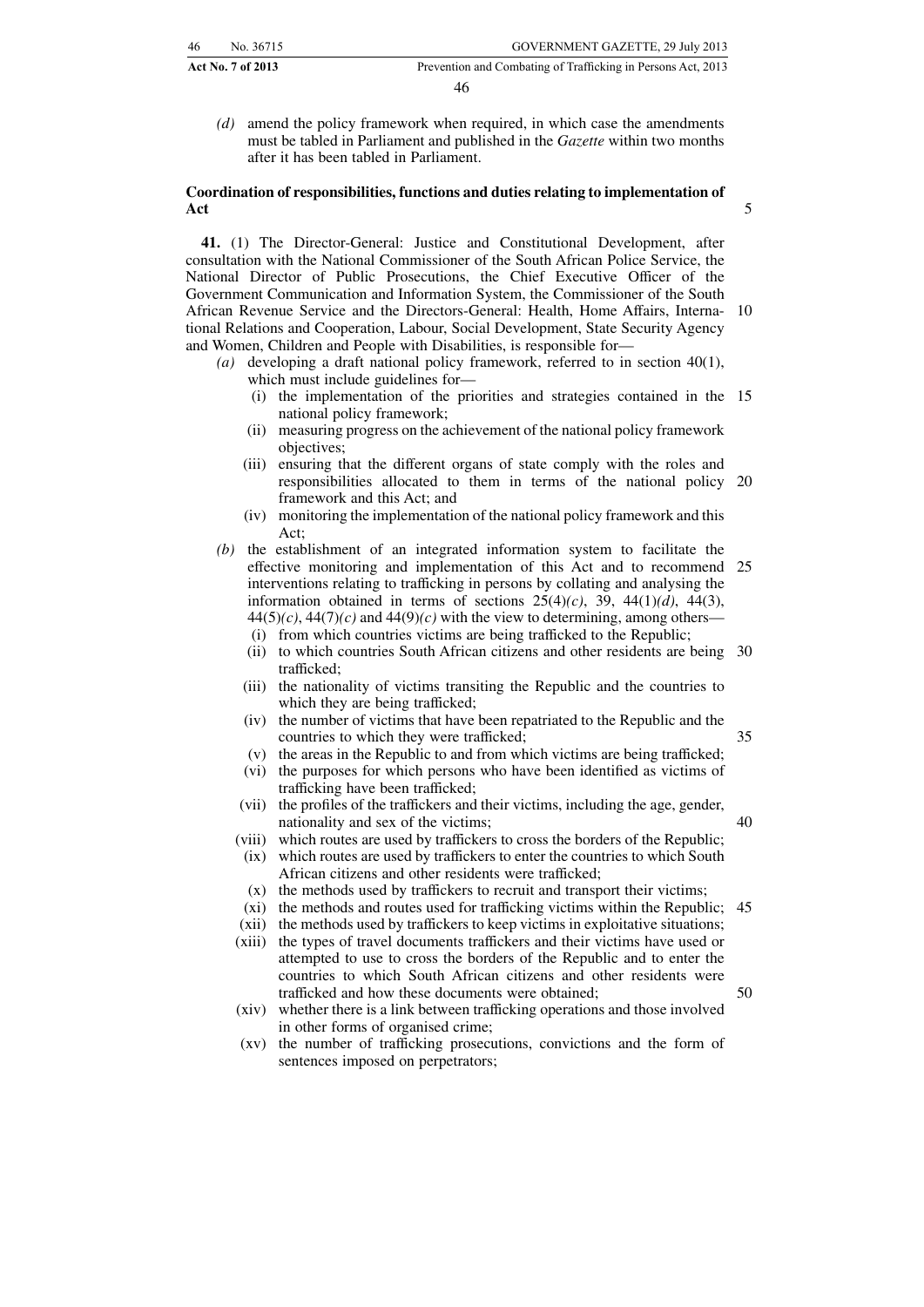| <b>Act No. 7 of 2013</b> |           | Prevention and Combating of Trafficking in Persons Act, 2013 |
|--------------------------|-----------|--------------------------------------------------------------|
| 48                       | No. 36715 | GOVERNMENT GAZETTE, 29 July 2013                             |

- (xvi) the number of victims of trafficking who are awarded compensation orders in terms of section 29 of the Act; and
- (xvii) the number of cases the courts refrained from providing compensation orders and the reasons for doing so:

Provided that information which identifies victims of trafficking must be kept confidential; 5

- *(c)* developing and reviewing guidelines on the identification of victims of trafficking and traffickers; and
- *(d)* establishing public awareness programmes or other measures for the prevention and combating of trafficking in persons designed to—
	- (i) inform and educate members of the public, especially those who are vulnerable or at risk of becoming victims of trafficking, foreigners who apply for South African visas who may be victims of trafficking, and South African citizens or permanent residents who apply for South African passports or who depart abroad, on issues relating to trafficking 15 in persons, including—
		- *(aa)* common recruitment techniques used by traffickers;
		- *(bb)* practices used to keep victims of trafficking in exploitative situations;
		- *(cc)* the forms of abuse to which victims of trafficking may be 20 subjected; and
		- *(dd)* organisations, institutions or law enforcement agencies that may be approached for assistance or information;
	- (ii) inform and educate victims of trafficking on—
		- *(aa)* their rights as victims;
			- *(bb)* legal or other measures in place to ensure their safety, recovery, return and repatriation; and
			- *(cc)* organisations, institutions or law enforcement agencies that may be approached for assistance of information; and
	- (iii) discourage the demand for and the supply of victims of trafficking that 30 foster the exploitation of those victims, especially women and children.

(2) *(a)* The programmes or other measures referred to in subsection  $(1)(d)$  must—

(i) include appropriate measures aimed at reaching rural communities;

- (ii) where possible, be provided in a language understood by the persons at whom they are directed; and
- (iii) be reviewed every second year in order to determine their effectiveness.

*(b)* The Director-General: Justice and Constitutional Development must take all reasonable steps within available resources to ensure that the programmes or other measures referred to in subsection (1)*(d)* are implemented throughout the Republic.

(3) The Director-General: Justice and Constitutional Development may, after 40 consultation with the National Commissioner of the South African Police Service, the National Director of Public Prosecutions, the Chief Executive Officer of the Government Communication and Information System, the Commissioner of the South African Revenue Service and the Directors-General: Health, Home Affairs, International Relations and Cooperation, Labour, Social Development, State Security Agency 45 and Women, Children and People with Disabilities make recommendations to the Minister with regard to the amendment of the national policy framework.

(4) The Minister may make regulations establishing and regulating the functioning of a mechanism to facilitate the implementation of this Act and to coordinate the responsibilities, functions and duties referred to in this section.

#### **Report to Parliament**

**42.** The Minister must, after consultation with the Minister in The Presidency responsible for performance monitoring and evaluation, the Ministers of Home Affairs, International Relations and Cooperation, Labour, Police, Social Development, State

35

25

10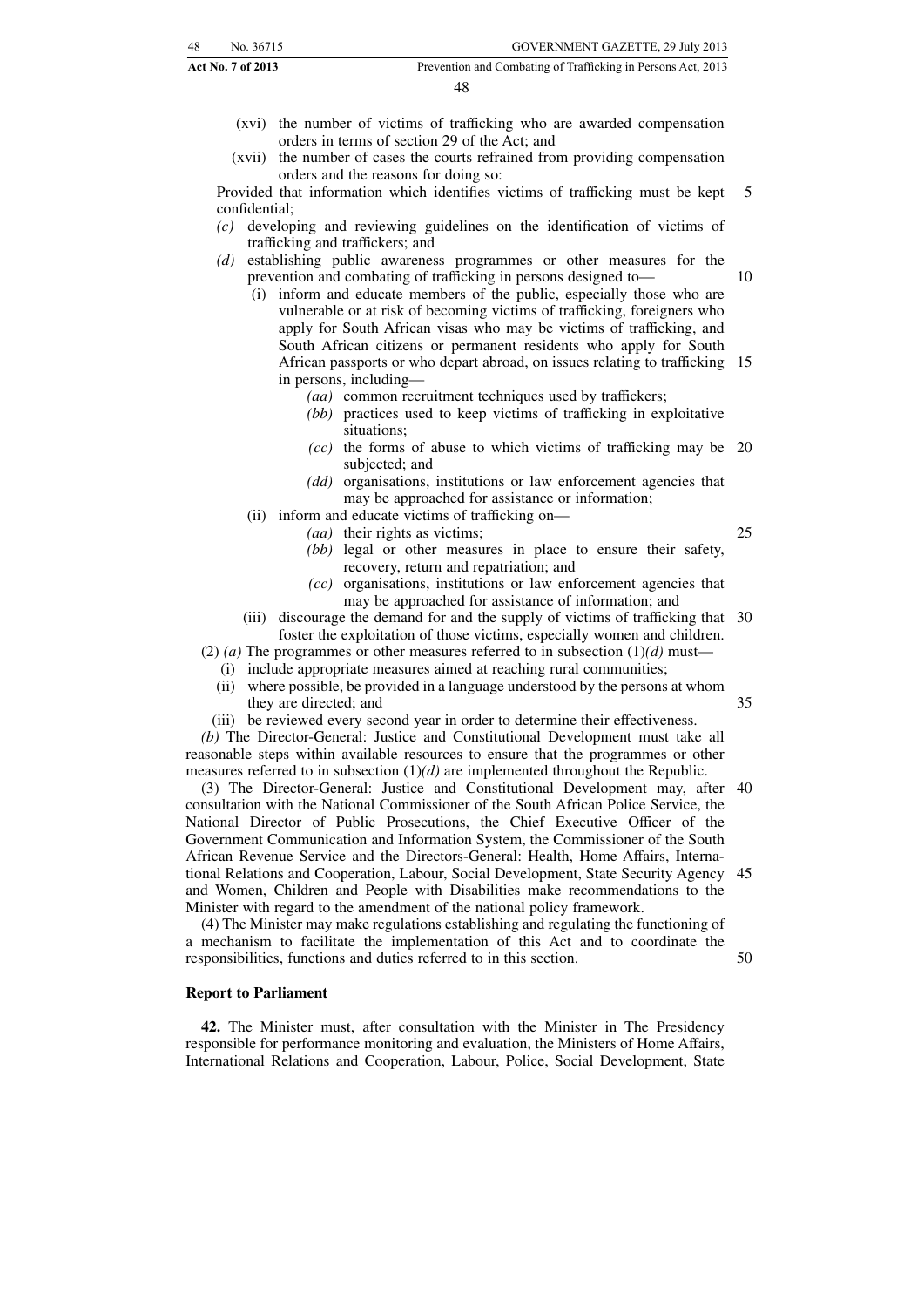| 50 | No. 36715                | GOVERNMENT GAZETTE, 29 July 2013                             |
|----|--------------------------|--------------------------------------------------------------|
|    | <b>Act No. 7 of 2013</b> | Prevention and Combating of Trafficking in Persons Act, 2013 |

Security and Women, Children and People with Disabilities and the National Director of Public Prosecutions—

- *(a)* within one year after the commencement of this Act, submit—
	- (i) reports to Parliament by each Department or institution referred to in this section on the implementation of this Act; and
	- (ii) a report to Parliament reflecting information relating to trafficking in persons referred to in subsection 41(1)*(b)*; and
- *(b)* every year thereafter submit reports referred to in paragraph *(a)*(i) and a report referred to in paragraph *(a)*(ii) to Parliament.

#### **Regulations**

**43.** (1) *(a)* The Minister must make regulations regarding the manner in which prosecutors must refer children and adult persons suspected of being victims of trafficking for assessment as provided for in section 22(2)*(b)*.

*(b)* The Minister may make regulations regarding the establishment and regulation of a mechanism to facilitate the implementation of this Act as provided for in section 41(4). 15 (2) The Minister of Home Affairs must make regulations regarding—

- *(a)* the manner in which a foreigner referred to in section 15(1) will be issued with a visitor's visa to remain in the Republic for a recovery and reflection period and the conditions upon which that visa is issued, as provided for in section  $15(1)$ : 20
- *(b)* the manner in which the Director-General: Social Development must request an extension of the recovery and reflection period as provided for in section  $15(4)$ :
- *(c)* the manner in which any extension of the recovery and reflection period must be granted as provided for in section 15(4); and
- *(d)* the manner in which a person must be informed of arrangements that have been made for his or her reception in the country to which he or she is to be repatriated as provided for in section 31(2)*(b)*(ii).

(3) The Minister of Social Development must make regulations regarding—

- *(a)* the assessment of a person to determine whether he or she is a victim of 30 trafficking as provided for in sections 18(6) and 19(8) as well as the information to be obtained from the South African Police Service as provided for in those subsections;
- *(b)* the letter of recognition to be issued to a person who has been found to be a victim of trafficking as provided for in section 19(10)*;*
- *(c)* the manner in which a provincial head may withdraw a letter of recognition as provided for in section 19(11);
- *(d)* the manner in which a person must lodge an appeal as provided for in section 20(1)*(b)*;
- *(e)* the manner in which the MEC must deal with an appeal as provided for in 40 section  $20(2)$ ;
- *(f)* the manner in which the provincial department of social development must refer a person referred to in section 20(3) to the Department of Home Affairs;
- *(g)* the system of accreditation of organisations to provide services to adult victims of trafficking as provided for in section 24(2)*(a)*;
- *(h)* the circumstances in which accredited organisations qualify for financial assistance as provided for in section 24(2)*(b)*;
- *(i)* the manner in which the applications for accreditation of organisations must be considered and the form of the certificate of accreditation to be issued to an organisation which provides services to adult victims of trafficking as 50 provided for in section 24(4)*(a)*;
- *(j)* the manner in which the developmental quality assurance process must be conducted in respect of each accredited organisation, as provided for in section  $24(5)$ ;
- *(k)* the norms and minimum standards for accredited organisations as provided 55 for in section 25(1);
- *(l)* the manner in which information on victims of trafficking must be collected as provided for in section 25(4);
- *(m)* the form of the plan referred to in section 28(2); and
- *(n)* the manner in which an adult victim of trafficking is to be returned as provided 60for in section 34(2)*(b)*.

10

25

35

45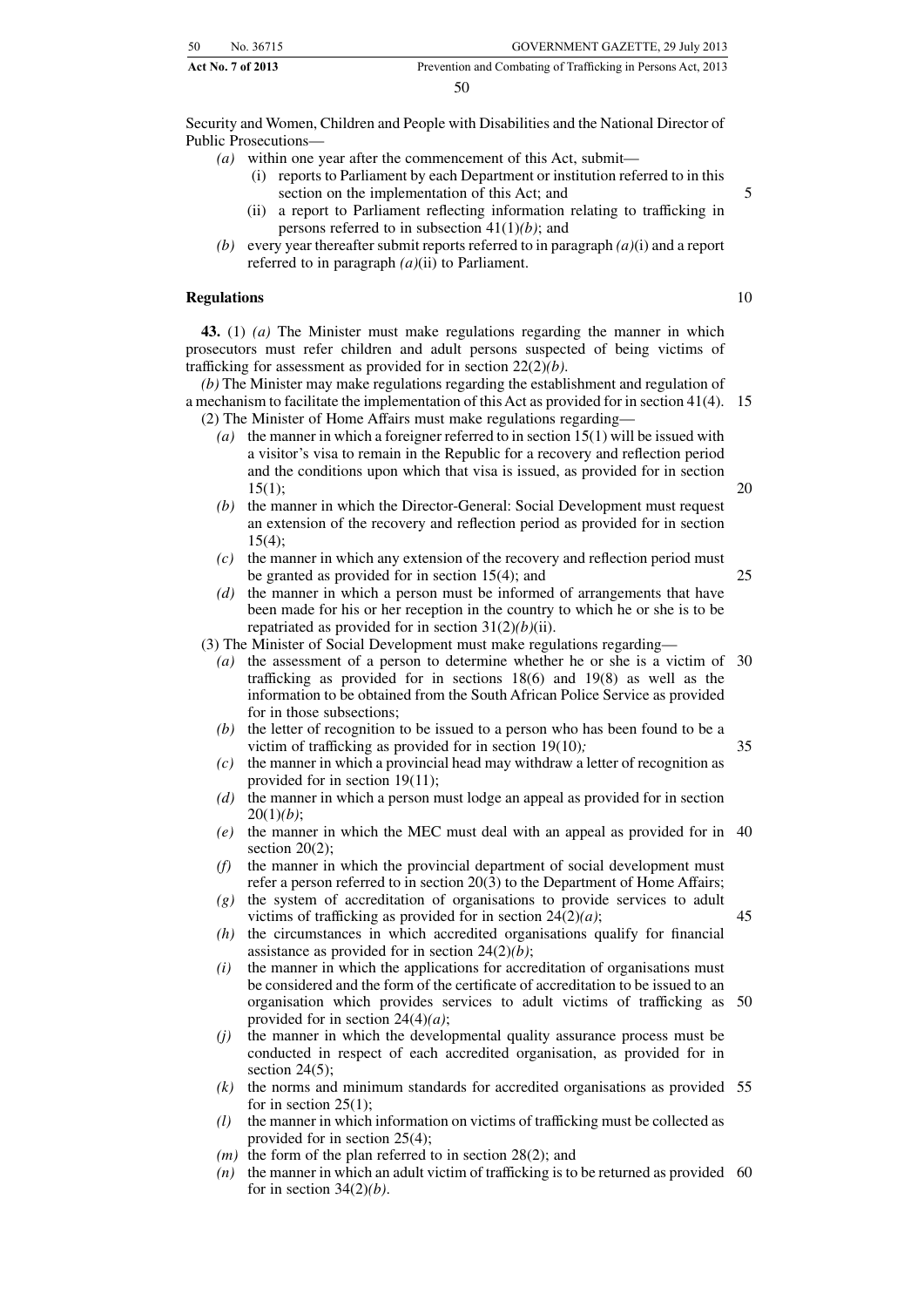| 52<br>No. 36715          | GOVERNMENT GAZETTE, 29 July 2013                             |
|--------------------------|--------------------------------------------------------------|
| <b>Act No. 7 of 2013</b> | Prevention and Combating of Trafficking in Persons Act, 2013 |
|                          |                                                              |

(4) Any regulations made under this section—

- *(a)* must be submitted to Parliament for approval 60 days prior to publication thereof in the *Gazette;*
- *(b)* which are not approved within the 60-day period referred to in paragraph *(a)* are deemed to have been approved by Parliament; and

5

*(c)* which may result in expenditure for the State, must be made in consultation with the Minister of Finance.

#### **National instructions and directives**

**44.** (1) *(a)* The Director-General: Justice and Constitutional Development must issue directives regarding the following matters with which all police officials, members of 10 the prosecuting authority and officials of the Departments of Home Affairs, Labour and Social Development must comply in the execution of their functions in terms of this Act, after consultation with the National Commissioner of the South African Police Service, the National Director of Public Prosecutions, the Chief Executive Officer of the Government Communication and Information System, the Commissioner of the South 15 African Revenue Service and the Directors-General: Health, Home Affairs, International Relations and Cooperation, Labour, Social Development, State Security Agency and Women, Children and People with Disabilities, where such consultation is necessary and relevant:

- (i) The manner in which the reporting of cases related to trafficking in persons 20 must be dealt with;
- (ii) measures to be taken in instances where foreign victims of trafficking are not conversant with any of the official languages of the Republic; and
- (iii) measures to be taken to ensure the safety of victims of trafficking or other potential witnesses if there is a likelihood that harm might result to them as a result of the reporting and consequent investigation of and prosecution of the case. 25

*(b)* The Minister must submit all directives provided for in paragraph *(a)* to Parliament 30 days before they are issued.

*(c)* The Director-General: Justice and Constitutional Development must, after the 30 expiry of the 30-day period, publish the directives on the website of the Department of Justice and Constitutional Development*.*

*(d)* The functionaries referred to in paragraph *(a)* must provide any relevant information to the Director-General: Justice and Constitutional Development as he or she may require in preparing the directives referred to in paragraph *(a)*. 35

(2) The National Commissioner of the South African Police Service must issue national instructions as provided for in section 25 of the South African Police Service Act, 1995 (Act No. 68 of 1995), regarding the following matters with which all police officials must comply in the execution of their functions in terms of this Act, after consultation with the Directors-General: Health, Home Affairs, International Relations 40 and Cooperation, Justice and Constitutional Development, Labour, Social Development, State Security Agency and Women, Children and People with Disabilities, the Chief Executive Officer: Government Communication and Information System, the Commissioner of the South African Revenue Service and the National Director of Public Prosecutions, where such consultation is necessary and relevant: 45

- *(a)* The division or divisions within the police to be tasked with the investigation of trafficking cases;
- *(b)* the manner in which trafficking cases are to be investigated;
- *(c)* the circumstances in which consultation with the prosecuting authority is required with the view to guiding the investigation of trafficking cases for 50 purposes of obtaining the required evidence and to identify relevant witnesses;
- *(d)* measures to be taken in order to ensure the detection of trafficking in persons at South African ports of entry and borders;
- *(e)* the kind of information that must be obtained from a victim of trafficking with 55 the view to provide such information to the prosecuting authority for purposes of determining the quantum of the damages suffered by the victim for which he or she may claim compensation in terms of section 29; and
- *(f)* the collection and analysis of information on reported cases of trafficking in persons, including information relating to—
	- (i) the countries from which victims are being trafficked to the Republic;
	- (ii) the countries to which South African citizens and other residents are being trafficked;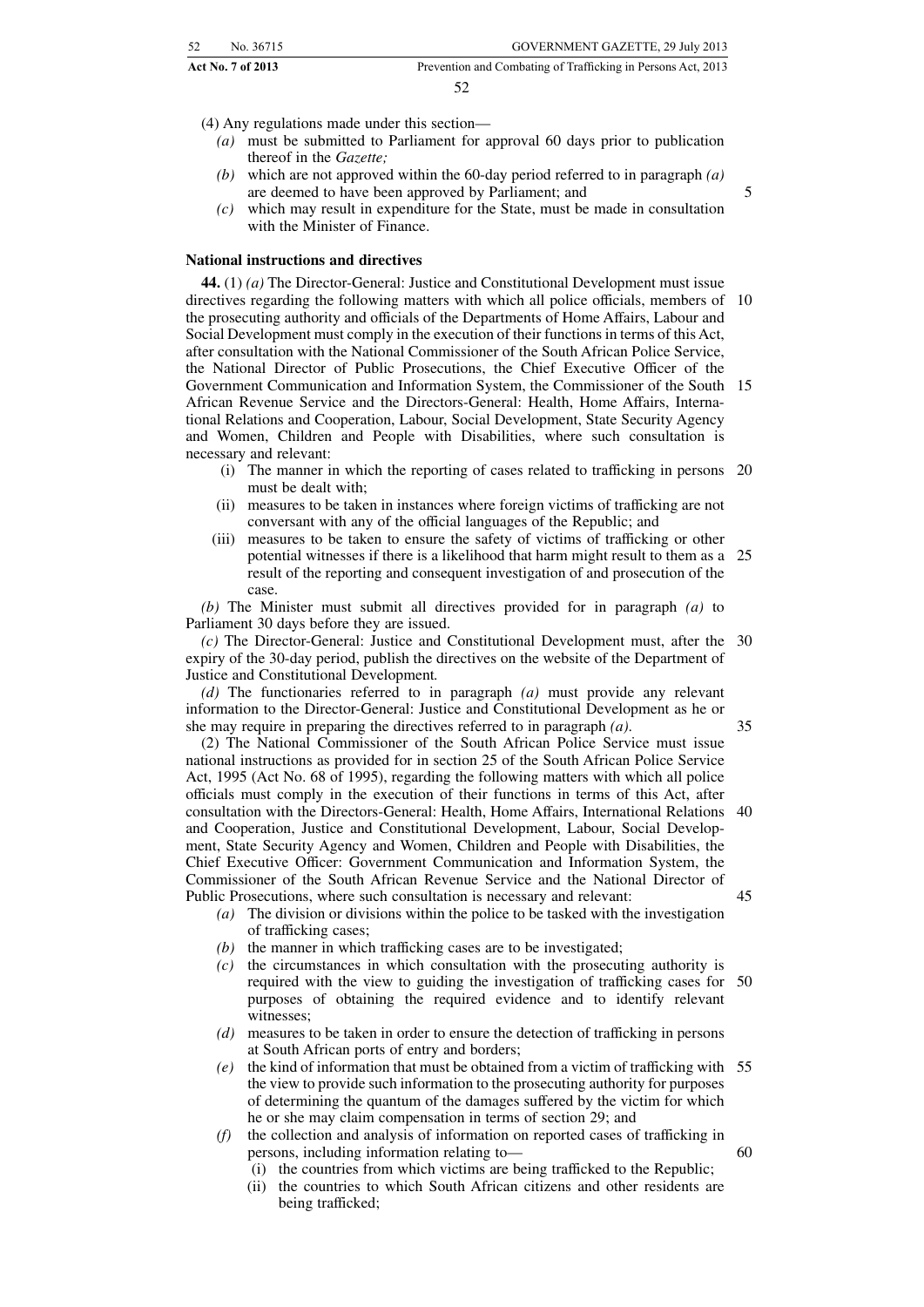| 54<br>No. 36715   | GOVERNMENT GAZETTE, 29 July 2013                             |
|-------------------|--------------------------------------------------------------|
| Act No. 7 of 2013 | Prevention and Combating of Trafficking in Persons Act, 2013 |
|                   | 54                                                           |

- (iii) the nationality of victims transiting the Republic and the countries to which they are being trafficked;
- (iv) the areas in the Republic to and from which victims are being trafficked;
- (v) the purposes for which the persons who have been identified as victims of trafficking have been trafficked;

- (vi) the profiles of the traffickers and their victims, including their age, gender, nationality and sex;
- (vii) the routes used by traffickers to enter and exit the Republic;
- (viii) the methods used by traffickers to recruit and transport their victims;
	- (ix) the methods used by traffickers to keep victims in exploitative situations; 10
- (x) the methods and routes used for trafficking victims within the Republic;
- (xi) the types of travel documents that traffickers and their victims have used or attempted to use to cross the borders of the Republic and how those documents were obtained; and
- (xii) the link between trafficking operations and those involved in other forms 15 of organised crime.

(3) The National Commissioner of the South African Police Service must provide an annual report on the information referred to in subsection (2)*(f)* or any other relevant information to the Director-General: Justice and Constitutional Development, as determined by him or her.

(4) The Director-General: Home Affairs must, after consultation with the Directors-General: Health, International Relations and Cooperation, Justice and Constitutional Development, Labour, Social Development, State Security Agency and Women, Children and People with Disabilities, the Chief Executive Officer: Government Communication and Information System, the National Director of Public Prosecutions 25 and the National Commissioner of the South African Police Service, where such consultation is necessary and relevant, issue directives regarding the collection and analysis of information on victims of trafficking who have been repatriated from the Republic in terms of section 31 and victims who have been repatriated to the Republic in terms of section 33, relating to— 30

- *(a)* the number of victims who have been repatriated to the Republic and the countries to which they have been trafficked;
- *(b)* the profiles of the victims, including the age, gender, nationality and sex of the victims;
- *(c)* the purposes for which the victims were trafficked;
- *(d)* the routes used by traffickers to exit the Republic and to enter the countries to which the victims were trafficked;
- *(e)* the methods used by traffickers to recruit and transport the victims;
- *(f)* the methods used by traffickers to keep victims in exploitative situations; and
- *(g)* the types of travel documents that traffickers and their victims have used or 40 attempted to use to exit the Republic and to enter the countries to which the victims were trafficked and how these documents were obtained.

(5) *(a)* The Minister of Home Affairs must submit all directives provided for in subsection (4) to Parliament 30 days before they are issued.

*(b)* The Director-General: Home Affairs must, after the expiry of the 30-day period, 45 publish the directives on the website of the Department of Home Affairs.

*(c)* The Director-General: Home Affairs must provide an annual report on the information referred to in subsection (4) or any other relevant information to the Director-General: Justice and Constitutional Development, as determined by him or her.

(6) The Director-General: Social Development must issue directives regarding the 50 following matters with which all police officials, members of the prosecuting authority and other functionaries must comply in the execution of their functions in terms of this Act, after consultation with the Directors-General: Health, Home Affairs, International Relations and Cooperation, Justice and Constitutional Development, Labour, State Security Agency and Women, Children and People with Disabilities, the Chief Executive Officer: Government Communication and Information System, the National 55

35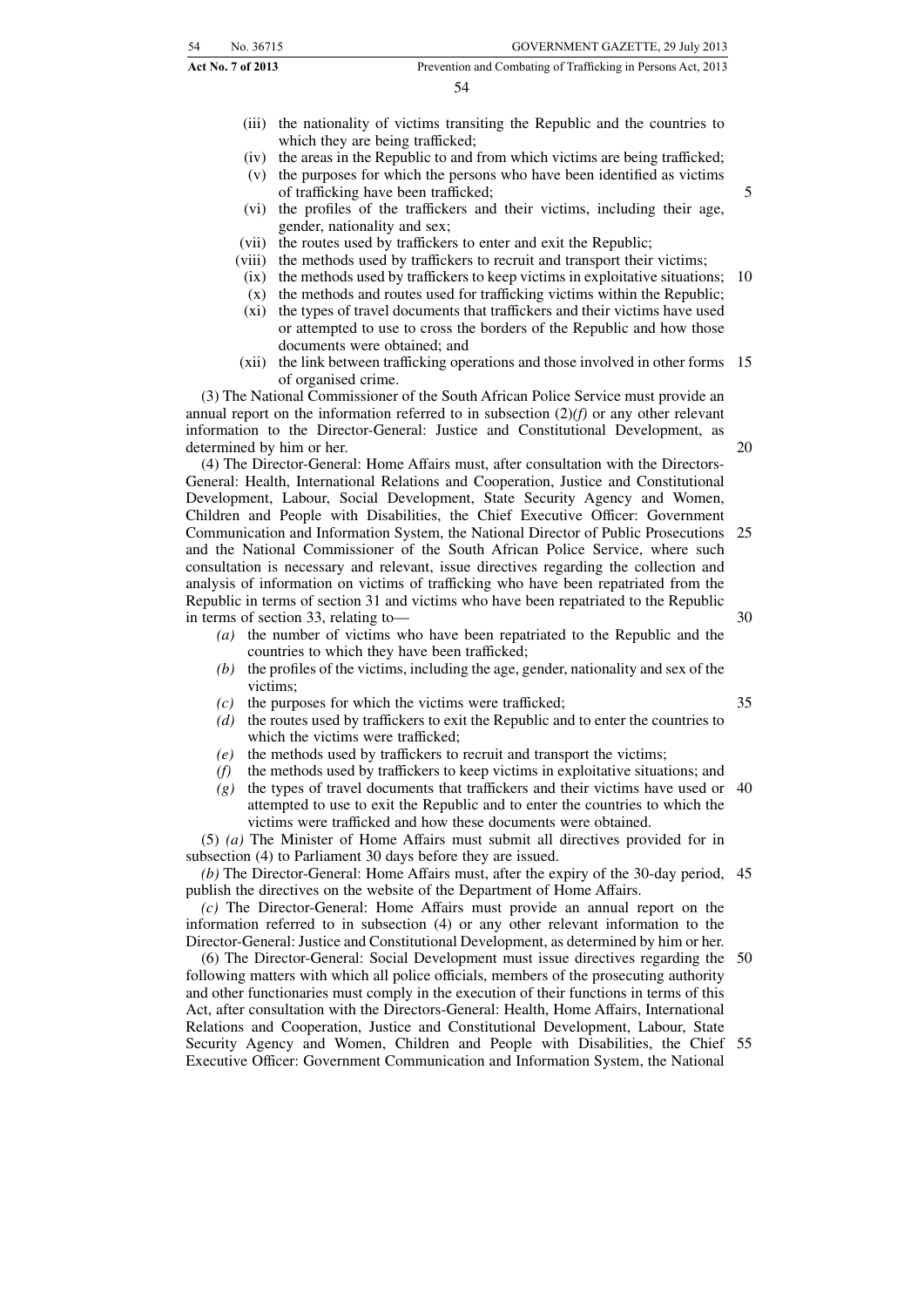| 56 | No. 36715         | GOVERNMENT GAZETTE, 29 July 2013                             |
|----|-------------------|--------------------------------------------------------------|
|    | Act No. 7 of 2013 | Prevention and Combating of Trafficking in Persons Act, 2013 |

Director of Public Prosecutions, the Commissioner of the South African Revenue Service and the National Commissioner of the South African Police Service, where such consultation is necessary and relevant:

- *(a)* The manner in which victims of trafficking must be identified, interviewed
- and treated, with particular attention to the vulnerability of children; and *(b)* the referral of victims of trafficking to social, health care and psychological services.

(7) *(a)* The Minister of Social Development must submit all directives provided for in subsection (6) to Parliament 30 days before they are issued.

*(b)* The Director-General: Social Development must, after the expiry of the 30-day period, publish the directives on the website of the Department of Social Development. 10

*(c)* The Director-General: Social Development must provide an annual report on any relevant information to the Director-General: Justice and Constitutional Development, as determined by him or her.

(8) The National Director of Public Prosecutions must issue directives regarding all 15 matters which are necessary or expedient to be provided for and which are to be complied with by all members of the prosecuting authority who are tasked with the institution and conducting of prosecutions in cases relating to trafficking in persons, in consultation with the Minister and after consultation with the Directors-General: Health, Home Affairs, International Relations and Cooperation, Justice and Constitutional 20 Development, Labour, Social Development, State Security Agency and Women, Children and People with Disabilities and the National Commissioner of the South African Police Service, the Commissioner of the South African Revenue Service and the Chief Executive Officer: Government Communication and Information System, where such consultation is necessary and relevant, including the following: 25

- *(a)* the manner in which cases relating to trafficking in persons should be dealt with;
- *(b)* the criteria to be used and the circumstances in which the prosecution must apply to court for an order that a witness and, in particular, child witnesses give evidence by means of closed circuit television as provided for in section 30 158 of the Criminal Procedure Act, if the court does not make an order on its own accord in terms subsection  $(2)(a)$  of that section or if an application in terms of subsection  $(2)(b)$  of that section is not made;
- *(c)* the criteria to be used and the circumstances in which the prosecution must request the court to consider appointing a competent person as an intermedi-35 ary as provided for in section 170A of the Criminal Procedure Act, in respect of a child witness;
- *(d)* the circumstances in which the prosecution must request the court to consider directing that the proceedings may not take place in open court as provided for in section 153 of the Criminal Procedure Act;
- *(e)* the circumstances in which the prosecution must request the court to consider directing that the identity of a witness should not be revealed or that it should not be revealed for a period specified by the court as provided for in section 153 of the Criminal Procedure Act;
- *(f)* the circumstances in which the prosecution must request the court to consider 45 prohibiting the publication of the identity of the complainant in the case as provided for in section 154 of the Criminal Procedure Act or of the complainant's family, including the publication of information that may lead to the identification of the complainant or the complainant's family;
- *(g)* the need to inform victims of trafficking about their right to and the process to 50 claim compensation in terms of section 29;
- *(h)* the kind of information that must be obtained from a victim of trafficking for purposes of determining the quantum of the damages suffered by the victim for which he or she may claim compensation in terms of section 29; and
- *(i)* the collection and analysis of information relating to— (i) the number of trafficking prosecutions, convictions and the form of sentences imposed on traffickers;
	- (ii) the number of victims of trafficking awarded compensation orders in terms of section 29; and
	- (iii) the number of cases where the courts did not provide compensation 60orders in terms of section 29 and the reasons for doing so.

5

40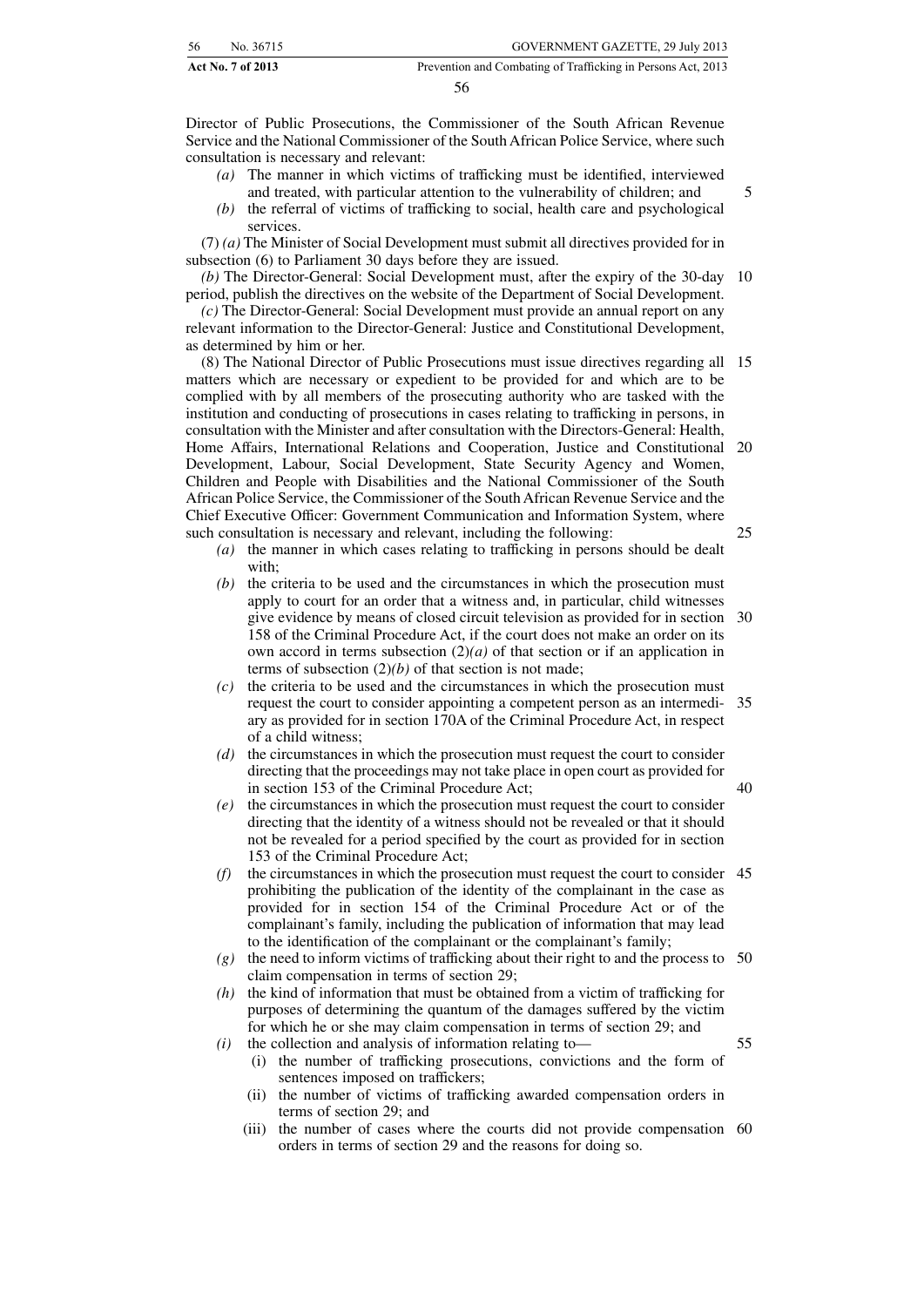| 58                | No. 36715 | GOVERNMENT GAZETTE, 29 July 2013                             |
|-------------------|-----------|--------------------------------------------------------------|
| Act No. 7 of 2013 |           | Prevention and Combating of Trafficking in Persons Act, 2013 |

(9) *(a)* The Minister must submit any directives provided for in subsection (8) to Parliament 30 days before they are issued.

*(b)* The National Director of Public Prosecutions must, after the expiry of the 30-day period, publish the directives on the website of the National Prosecuting Authority.

*(c)*The National Director of Public Prosecutions must provide an annual report on the information referred to in subsection  $(8)(i)$  or any other relevant information to the Director-General: Justice and Constitutional Development as determined by him or her.

(10) The Director-General: Justice and Constitutional Development, the National Commissioner of the South African Police Service, the National Director of Public Prosecutions and the Directors-General: Home Affairs, Labour and Social Development 10 must each develop training courses which must—

*(a)* include training, also incorporating social context training, on the national

instructions or directives, as the case may be, referred to in this section; and

*(b)* provide for and promote the use of uniform norms, standards and procedures,

to ensure that all police officials, prosecutors and other functionaries are able to deal 15 with matters relating to trafficking in persons in an appropriate, efficient and sensitive manner.

(11) The national instructions or directives referred to in this section must provide that adequate disciplinary steps are taken against any police official, prosecutor or other functionary who fails to comply with any duty imposed on him or her in terms of this Act 20 or the national instructions or directives issued in terms of this Act.

(12) Any national instruction or directive issued under this section may be amended or withdrawn in like manner.

#### **Delegation of powers and assignment of duties by Director-General to senior official**

**45.** (1) Any Director-General referred to in this Act may, subject to subsection (4), delegate any power or assign any duty conferred on or assigned to him or her by this Act to an official in the employ of his or her Department above the rank of director.

(2) A delegation or assignment in terms of subsection (1)—

- *(a)* is subject to any limitations, conditions and directions which a Director-30 General may impose;
- *(b)* must be in writing; and
- *(c)* does not divest a Director-General of the responsibility concerning the exercise of the power or the performance of the duty.

(3) A Director-General may—

35

25

5

- *(a)* confirm, vary or revoke any decision taken in consequence of a delegation or assignment in terms of this section, subject to any rights that may have accrued to a person as a result of the decision; and
- *(b)* at any time withdraw a delegation or assignment.

(4) A Director-General may not delegate a power or assign a duty conferred on or 40 assigned to him or her by section 15, 16, 31, 38, 39, 41 or 44 of this Act.

#### **Assignment of powers and duties by Director-General to provincial head**

**46.** (1) Any Director-General referred to in this Act may, subject to subsection (4), assign any power or duty conferred on or assigned to him or her by this Act to a provincial head of the corresponding provincial department, by agreement with that 45 provincial head.

- (2) An assignment in terms of subsection (1)—
	- *(a)* is subject to any limitations, conditions and directions which a Director-General may impose;
	- *(b)* must be in writing;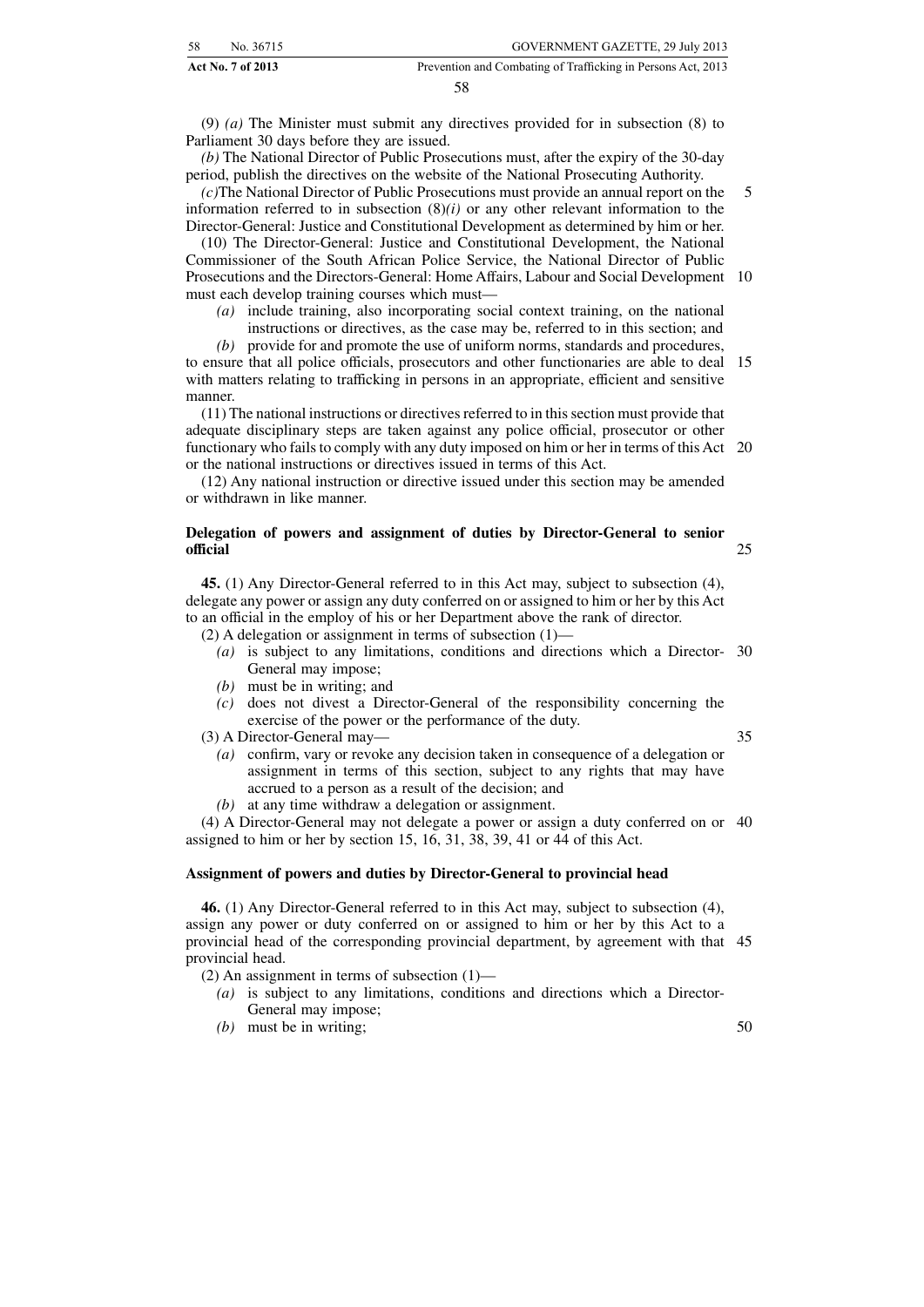|    | <b>Act No. 7 of 2013</b> | Prevention and Combating of Trafficking in Persons Act, 2013 |
|----|--------------------------|--------------------------------------------------------------|
| 60 | No. 36715                | GOVERNMENT GAZETTE, 29 July 2013                             |

- *(c)* may include the power to delegate or assign; and
- *(d)* does not divest a Director-General of the responsibility concerning the exercise of the power or the performance of the duty.
- (3) A Director-General may—
	- *(a)* confirm, vary or revoke any decision taken in consequence of an assignment in terms of this section, subject to any rights that may have accrued to a person as a result of the decision; and 5

10

15

30

45

*(b)* at any time withdraw an assignment.

(4) A Director-General may not assign a power or duty conferred on or assigned to him or her by section 15, 16, 31, 38, 39, 41 or 44 of this Act.

#### **Delegation of powers and assignment of duties by provincial head**

**47.** (1) A provincial head to whom a power or duty has been assigned in terms of section 46 or upon whom a power or duty has been conferred or assigned by this Act, may, subject to subsection (4), delegate that power or assign that duty to an officer at director level or above in the employ of the provincial department concerned. (2) A delegation or assignment in terms of subsection  $(1)$ —

- *(a)* is subject to any limitations, conditions and directions which the provincial head may impose;
- *(b)* must be in writing; and
- *(c)* does not divest a provincial head of the responsibility concerning the exercise 20 of the power or the performance of the duty.
- (3) A provincial head may—
	- *(a)* confirm, vary or revoke any decision taken in consequence of a delegation or assignment in terms of this section, subject to any rights that may have accrued to a person as a result of the decision; and 25
	- *(b)* at any time withdraw a delegation or assignment.

(4) A provincial head may not delegate a power or assign a duty conferred on or assigned to him or her by section 19(10) or (11).

#### **CHAPTER 10**

#### **MISCELLANEOUS MATTERS**

#### **Laws repealed or amended**

**48.** The laws referred to in the second column of the Schedule are hereby repealed or amended to the extent indicated in the third column of the Schedule.

#### **Transitional arrangements**

**49.** (1) Criminal proceedings instituted in terms of any law, in respect of conduct 35 which constitutes an offence provided for in Chapter 2, but which were instituted prior to the commencement of this Act, must be continued and concluded as if this Act had not been passed.

(2) Every organisation which existed at the time of the commencement of this Act and which — 40

*(a)* provided services to victims of trafficking; and

*(b)* the Minister of Social Development has listed by notice in the *Gazette*, may continue to operate and provide such services after the commencement of this Act until the first application procedure as provided for in section  $24(4)(a)$  has been finalised.

#### **Short title and commencement**

**50.** (1) This Act is called the Prevention and Combating of Trafficking in Persons Act, 2013, and takes effect on a date fixed by the President by proclamation in the *Gazette*.

(2) Different dates may be fixed in respect of different provisions of this Act.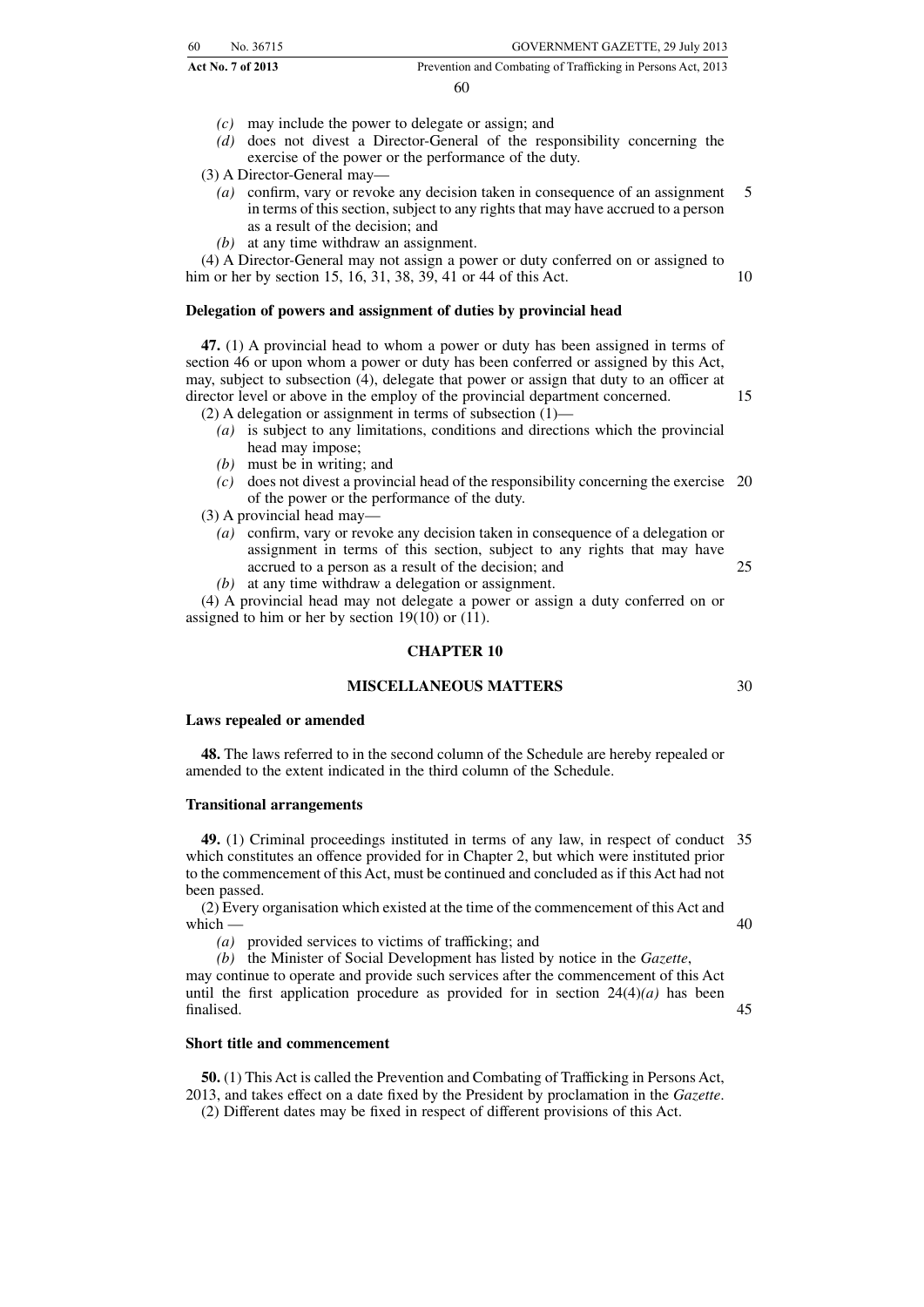#### **SCHEDULE**

#### **Laws repealed or amended**

#### *(Section 48)*

| Number and year<br>of law | <b>Short title</b> | <b>Extent of repeal or amendment</b>                                          |
|---------------------------|--------------------|-------------------------------------------------------------------------------|
| Act No. 68 of 1969        |                    |                                                                               |
|                           | Prescription Act,  | The amendment of section 12 by the                                            |
|                           | 1969               | substitution for subsection (4) of the                                        |
|                           |                    | following subsection:                                                         |
|                           |                    | "(4) Prescription shall not com-                                              |
|                           |                    | mence to run in respect of a debt                                             |
|                           |                    | based on the commission of an al-                                             |
|                           |                    | leged sexual offence as contemplated                                          |
|                           |                    | in sections 3, 4, 17, 18(2), 20(1), 23,                                       |
|                           |                    | 24(2) and 26(1) [and 71(1) or (2)] of                                         |
|                           |                    | the Criminal Law (Sexual Offences                                             |
|                           |                    | and Related Matters) Amendment Act,                                           |
|                           |                    | 2007, and an alleged offence as pro-<br>vided for in sections 4, 5, and 7 and |
|                           |                    | involvement in these offences as pro-                                         |
|                           |                    | vided for in section 10 of the Preven-                                        |
|                           |                    | tion and Combating of Trafficking in                                          |
|                           |                    | Persons Act, 2013, during the time in                                         |
|                           |                    | which the creditor is unable to insti-                                        |
|                           |                    | tute proceedings because of his or her                                        |
|                           |                    | mental or psychological condition.".                                          |
| Act No. 51 of 1977        | Criminal Procedure | 1. The amendment of section 18 by the                                         |
|                           | Act, 1977          | substitution for paragraph $(h)$ of the fol-                                  |
|                           |                    | lowing paragraph:                                                             |
|                           |                    | $"$ (h) [trafficking in persons for sexual                                    |
|                           |                    | purposes by a person] offences as                                             |
|                           |                    | provided for in section $[71(1)$ or                                           |
|                           |                    | (2) of the Criminal Law (Sexual                                               |
|                           |                    | <b>Offences and Related Matters)</b>                                          |
|                           |                    | <b>Amendment Act, 2007]</b> 4, 5 and 7                                        |
|                           |                    | and involvement in these offences                                             |
|                           |                    | as provided for in section 10 of the                                          |
|                           |                    | Prevention and Combating of Traf-                                             |
|                           |                    | ficking in Persons Act, 2013;".                                               |
|                           |                    | 2. The insertion of the following section                                     |
|                           |                    | after section 261:                                                            |
|                           |                    | "Trafficking in persons                                                       |
|                           |                    | $261A.$ (1) In this section-                                                  |
|                           |                    | 'Basic Conditions of Employment                                               |
|                           |                    | Act' means the Basic Conditions of                                            |
|                           |                    | Employment Act, 1997 (Act No. 75 of                                           |
|                           |                    | 1997);                                                                        |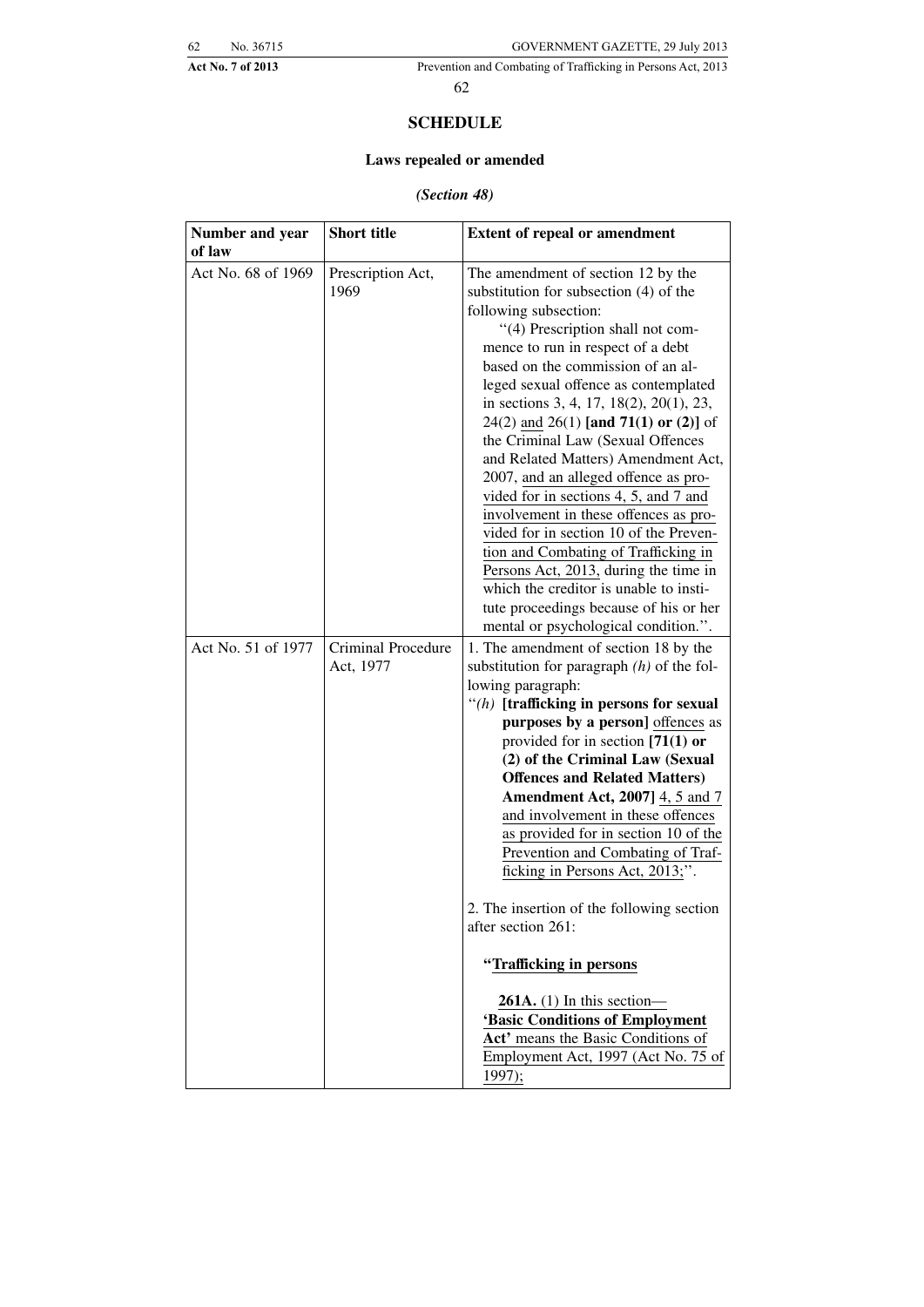| 54 | No. 36715 |  |
|----|-----------|--|
|    |           |  |

| Number and year<br>of law | <b>Short title</b> | <b>Extent of repeal or amendment</b>     |
|---------------------------|--------------------|------------------------------------------|
|                           |                    | 'Criminal Law (Sexual Offences           |
|                           |                    | and Related Matters) Amendment           |
|                           |                    | Act' means the Criminal Law (Sexual      |
|                           |                    | Offences and Related Matters)            |
|                           |                    | Amendment Act, 2007 (Act No. 32 of       |
|                           |                    | $2007$ ;                                 |
|                           |                    | 'Immigration Act' means the Immi-        |
|                           |                    | gration Act, 2002 (Act No. 13 of         |
|                           |                    | $2002$ ; and                             |
|                           |                    | 'Prevention and Combating of Traf-       |
|                           |                    | ficking in Persons Act' means the        |
|                           |                    | Prevention and Combating of Traf-        |
|                           |                    | ficking in Persons Act, 2013.            |
|                           |                    | $(2)$ If the evidence on a charge of     |
|                           |                    | trafficking in persons provided for in   |
|                           |                    | section 4 or any involvement in the      |
|                           |                    | offence as provided for in section 10    |
|                           |                    | of the Prevention and Combating of       |
|                           |                    | Trafficking in Persons Act, does not     |
|                           |                    | prove the offence of trafficking in per- |
|                           |                    | sons or the involvement in the of-       |
|                           |                    | fence, but the offence of-               |
|                           |                    | $(a)$ assault with intent to do grievous |
|                           |                    | bodily harm;                             |
|                           |                    | $(b)$ common assault;                    |
|                           |                    | $(c)$ rape as provided for in section 3  |
|                           |                    | of the Criminal Law (Sexual Of-          |
|                           |                    | fences and Related Matters)              |
|                           |                    | Amendment Act;                           |
|                           |                    | $(d)$ compelled rape as provided for in  |
|                           |                    | section 4 of the Criminal Law            |
|                           |                    | (Sexual Offences and Related             |
|                           |                    | Matters) Amendment Act;                  |
|                           |                    | $(e)$ sexual assault as provided for in  |
|                           |                    | section 5 of the Criminal Law            |
|                           |                    | (Sexual Offences and Related             |
|                           |                    | Matters) Amendment Act;                  |
|                           |                    | $(f)$ compelled sexual assault as pro-   |
|                           |                    | vided for in section 6 of the Crimi-     |
|                           |                    | nal Law (Sexual Offences and Re-         |
|                           |                    | lated Matters) Amendment Act;            |
|                           |                    | $(g)$ compelled self-sexual assault as   |
|                           |                    | provided for in section 7 of the         |
|                           |                    | Criminal Law (Sexual Offences            |
|                           |                    |                                          |
|                           |                    | and Related Matters) Amendment           |
|                           |                    | Act;                                     |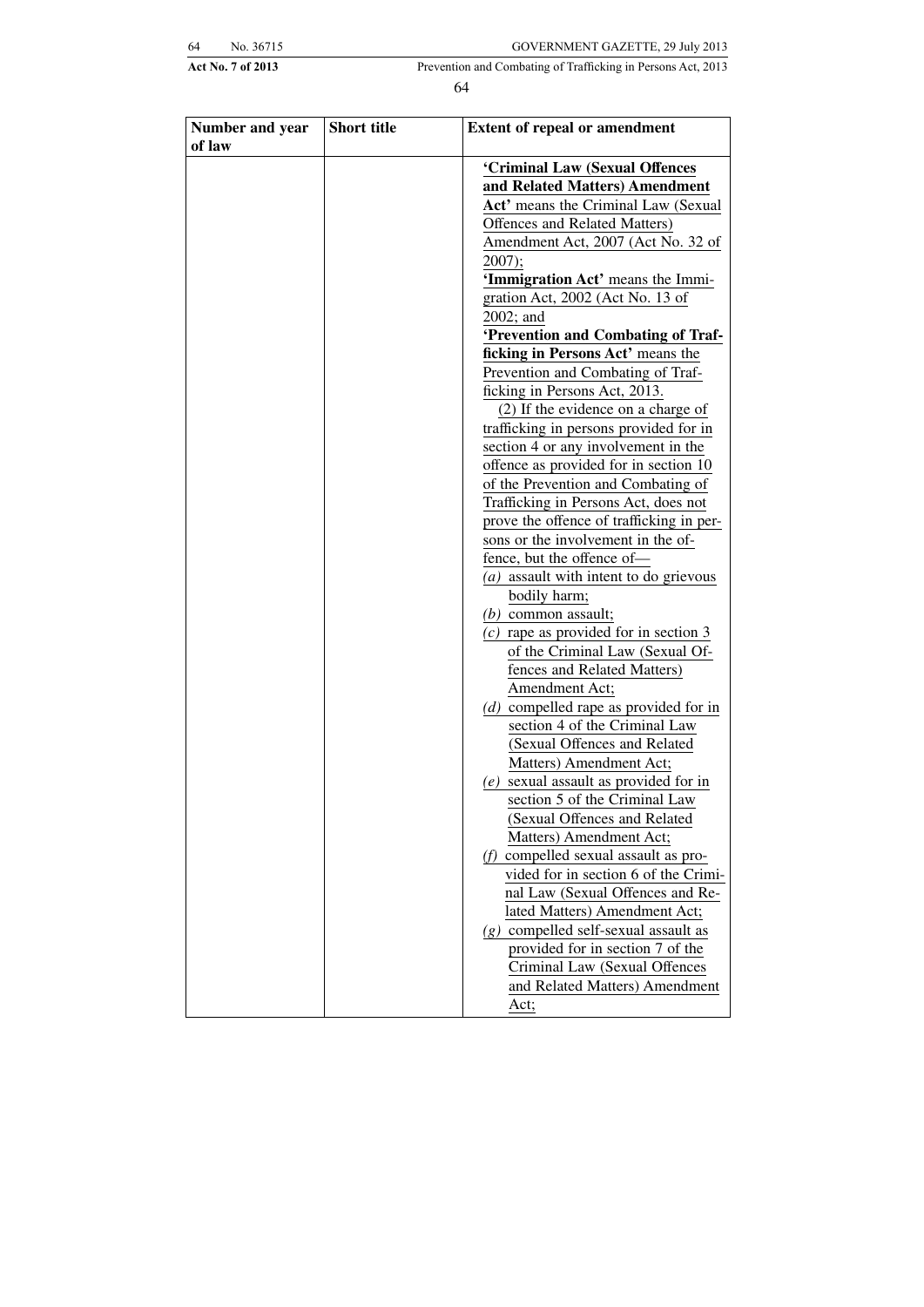| 56 | No. 36715 |  |
|----|-----------|--|
|    |           |  |

| Number and year | <b>Short title</b> | <b>Extent of repeal or amendment</b>                                    |
|-----------------|--------------------|-------------------------------------------------------------------------|
| of law          |                    | $(h)$ debt bondage as provided for in                                   |
|                 |                    | section 5 or any involvement in                                         |
|                 |                    | the offence as provided for in sec-                                     |
|                 |                    | tion 10 of the Prevention and                                           |
|                 |                    | Combating of Trafficking in Per-                                        |
|                 |                    | sons Act;                                                               |
|                 |                    | $(i)$ the possession, destruction, confis-                              |
|                 |                    | cation, concealment of or tamper-                                       |
|                 |                    | ing with documents as provided                                          |
|                 |                    | for in section 6 or any involve-                                        |
|                 |                    | ment in the offence as provided for                                     |
|                 |                    | in section 10 of the Prevention and                                     |
|                 |                    | Combating of Trafficking in Per-                                        |
|                 |                    | sons Act;                                                               |
|                 |                    | $(i)$ using the services of a victim of                                 |
|                 |                    | trafficking as provided for in sec-                                     |
|                 |                    | tion 7 or any involvement in the                                        |
|                 |                    | offence as provided for in section                                      |
|                 |                    | 10 of the Prevention and Combat-                                        |
|                 |                    | ing of Trafficking in Persons Act;                                      |
|                 |                    | $(k)$ conduct facilitating trafficking in                               |
|                 |                    | persons as provided for in section                                      |
|                 |                    | 8 or any involvement in the of-                                         |
|                 |                    | fence as provided for in section 10                                     |
|                 |                    | of the Prevention and Combating                                         |
|                 |                    | of Trafficking in Persons Act;                                          |
|                 |                    | $(l)$ transporting a person within or                                   |
|                 |                    | across the borders of the Republic<br>knowing that the person is a vic- |
|                 |                    | tim of trafficking as provided for                                      |
|                 |                    | in section $9(1)$ or any involvement                                    |
|                 |                    | in the offence as provided for in                                       |
|                 |                    | section 10 of the Prevention and                                        |
|                 |                    | Combating of Trafficking in Per-                                        |
|                 |                    | sons Act;                                                               |
|                 |                    | $(m)$ entering or remaining in, or de-                                  |
|                 |                    | parting from the Republic as pro-                                       |
|                 |                    | vided for in section $49(1)(a)$ of                                      |
|                 |                    | the Immigration Act;                                                    |
|                 |                    | $(n)$ knowingly assisting a person to                                   |
|                 |                    | enter or remain in, or depart from                                      |
|                 |                    | the Republic as provided for in                                         |
|                 |                    | section $49(2)$ of the Immigration                                      |
|                 |                    | Act;                                                                    |
|                 |                    | $(o)$ employing a child as provided for                                 |
|                 |                    | in section 43 of the Basic Condi-                                       |
|                 |                    | tions of Employment Act; or<br>$(p)$ forced labour as provided for in   |
|                 |                    | section 48 of the Basic Conditions                                      |
|                 |                    | of Employment Act,                                                      |
|                 |                    | the accused may be found guilty of                                      |
|                 |                    | the offence so proved.".                                                |
|                 |                    |                                                                         |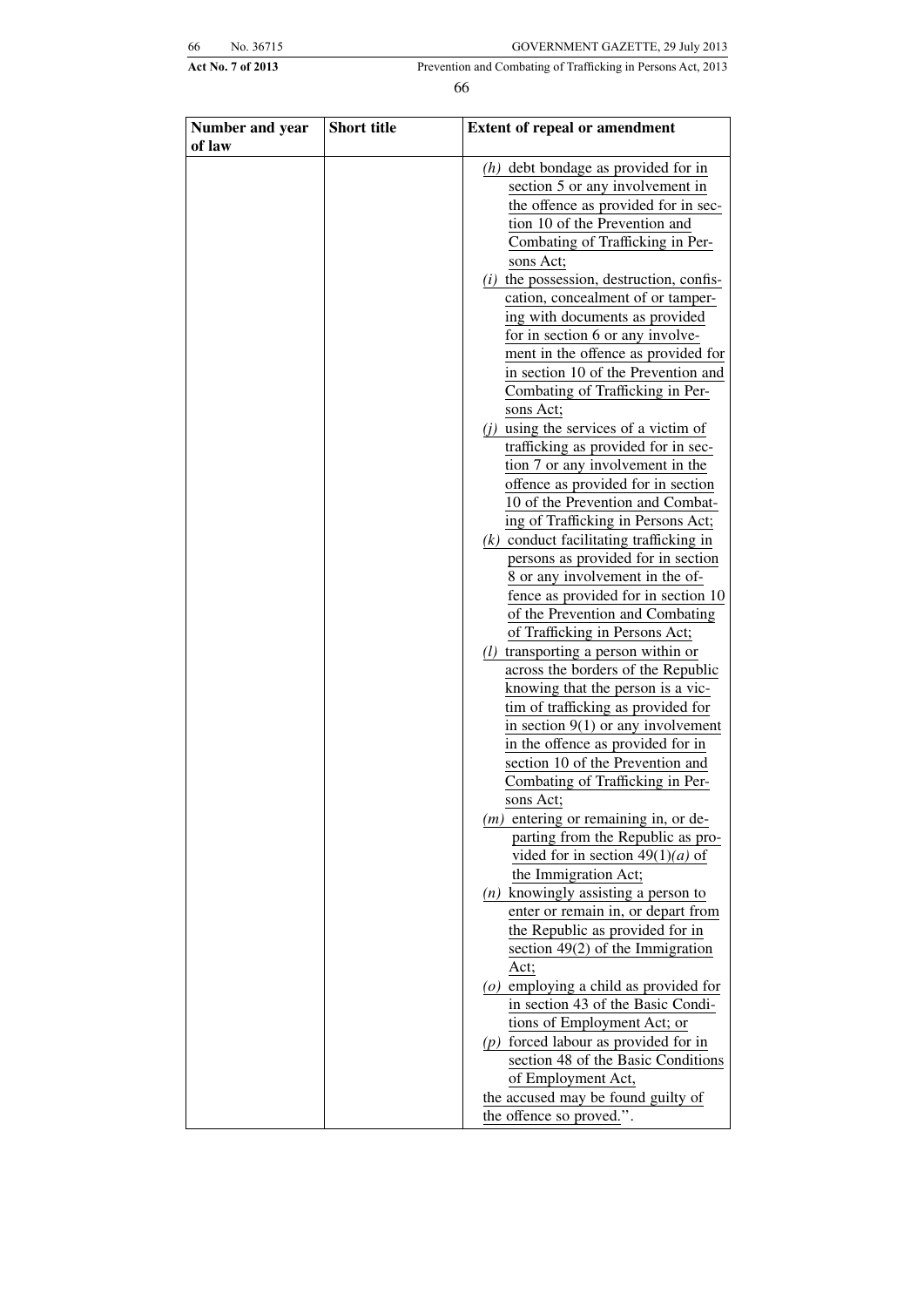| 58 | No. 36715 |  |
|----|-----------|--|
|    |           |  |

| Number and year<br>of law | <b>Short title</b> | <b>Extent of repeal or amendment</b>                                                                                                                                                                                                                                                                                                                                                                                                                                                                                                                                                                                                              |
|---------------------------|--------------------|---------------------------------------------------------------------------------------------------------------------------------------------------------------------------------------------------------------------------------------------------------------------------------------------------------------------------------------------------------------------------------------------------------------------------------------------------------------------------------------------------------------------------------------------------------------------------------------------------------------------------------------------------|
|                           |                    | 3. The amendment of section 299A by-<br>(a) the substitution in subsection $(1)$ for<br>paragraphs $(e)$ and $(f)$ of the follow-<br>ing paragraphs:<br>$(e)$ kidnapping; $[or]$<br>$(f)$ any conspiracy, incitement or<br>attempt to commit any offence<br>contemplated in paragraphs $(a)$<br>to $(e)[,]$ ; or; and<br>(b) the addition in subsection $(1)$ of the<br>following paragraph after paragraph<br>$(f)$ :<br>"( $g$ ) offences as provided for in<br>section 4, 5 and 7 and involve-<br>ment in these offences as pro-<br>vided for in section 10 of the<br>Prevention and Combating of<br>Trafficking in Persons Act,<br>$2013."$ . |
|                           |                    | 4. The amendment of Schedule 1 by the<br>substitution for the item "[Trafficking<br>in persons for sexual purposes by a<br>person contemplated in section $71(1)$<br>or (2) of the Criminal Law (Sexual<br><b>Offences and Related Matters)</b><br>Amendment Act, 2007]" of the follow-<br>ing item:<br>"Trafficking in persons as provided<br>for in section 4 and involvement in<br>the offence as provided for in section<br>10 of the Prevention and Combating<br>of Trafficking in Persons Act, 2013.".                                                                                                                                      |
|                           |                    | 5. The amendment of Part II of Schedule<br>2 by the substitution for the item<br>"[Trafficking in persons for sexual<br>purposes by a person contemplated in<br>section $71(1)$ or $(2)$ of the Criminal<br>Law (Sexual Offences and Related<br>Matters) Amendment Act, 2007]" of<br>the following item:<br>"Offences provided for in section 4, 5<br>and 7 and involvement in these of-<br>fences as provided for in section 10 of<br>the Prevention and Combating of<br>Trafficking in Persons Act, 2013.".                                                                                                                                     |
|                           |                    | 6. The amendment of Part III of Sched-<br>ule 2 by the insertion of the following<br>item after the item of "Childstealing":<br>"Offences as provided for in section<br>4, 5 and 7 and involvement in these<br>offences as provided for in section 10<br>of the Prevention and Combating of<br>Trafficking in Persons Act, 2013.".                                                                                                                                                                                                                                                                                                                |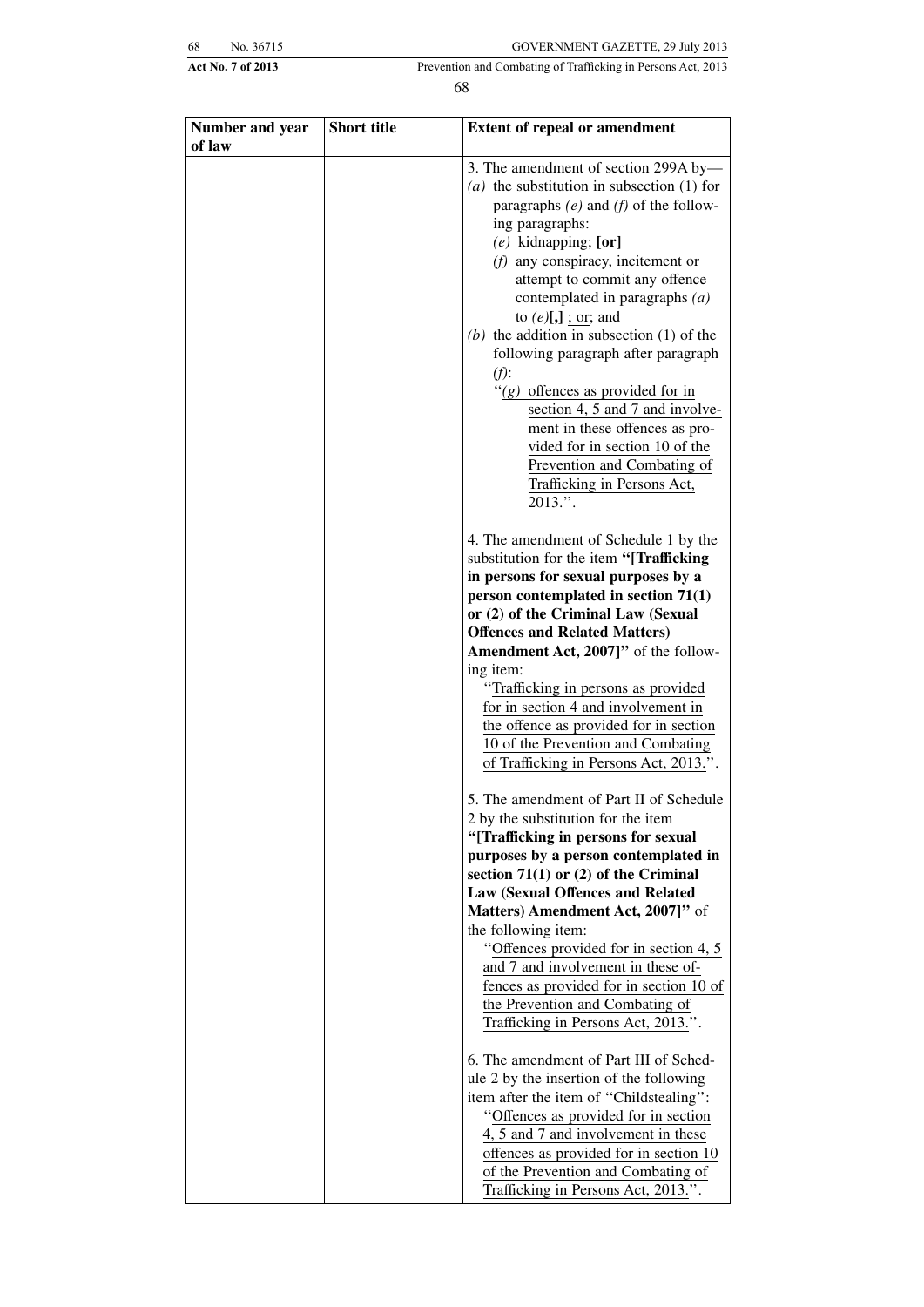| '0 | No. 36715 |
|----|-----------|
|    |           |

| Number and year        | <b>Short title</b>                     | <b>Extent of repeal or amendment</b>                                                                                                                                                                                                                                                                                                                                                                                                                                                                                         |
|------------------------|----------------------------------------|------------------------------------------------------------------------------------------------------------------------------------------------------------------------------------------------------------------------------------------------------------------------------------------------------------------------------------------------------------------------------------------------------------------------------------------------------------------------------------------------------------------------------|
| of law                 |                                        |                                                                                                                                                                                                                                                                                                                                                                                                                                                                                                                              |
|                        |                                        | 7. The amendment of Schedule 5 by the<br>substitution for the item "[Any traffick-<br>ing related offence by a commercial<br>carrier as contemplated in section 71<br>(6) of the Criminal Law (Sexual Of-<br>fences and Related Matters) Amend-<br>ment Act, 2007]" of the following item:<br>"Offences as provided for in section<br>4, 5, 7 and $9(1)$ and involvement in<br>these offences as provided for in sec-<br>tion 10 of the Prevention and Combat-<br>ing of Trafficking in Persons Act,                         |
|                        |                                        | $2013."$ .<br>8. The amendment of Schedule 6 by the<br>substitution for the item "[Trafficking<br>in persons for sexual purposes by a<br>person as contemplated in section<br>$71(1)$ or (2) of the Criminal Law<br>(Sexual Offences and Related Matters)<br>Amendment Act, 2007]" of the follow-<br>ing item:<br>"Offences as provided for in section<br>4, 5 and 7 and involvement in these<br>offences as provided for in section 10<br>of the Prevention and Combating of<br>Trafficking in Persons Act, 2013.".         |
| Act No. 105 of<br>1997 | Criminal Law<br>Amendment Act,<br>1997 | 1. The amendment of Part I of Schedule<br>2 by the substitution for the item<br>"[Trafficking in persons for sexual<br>purposes by a person as contemplated<br>in section $71(1)$ or (2) of the Criminal<br><b>Law (Sexual Offences and Related</b><br>Matters) Amendment Act, 2007]" of<br>the following item:<br>"Trafficking in persons as provided<br>for in section $4(1)$ and involvement in<br>the offence as provided for in section<br>10 of the Prevention and Combating<br>of Trafficking in Persons Act, 2013.". |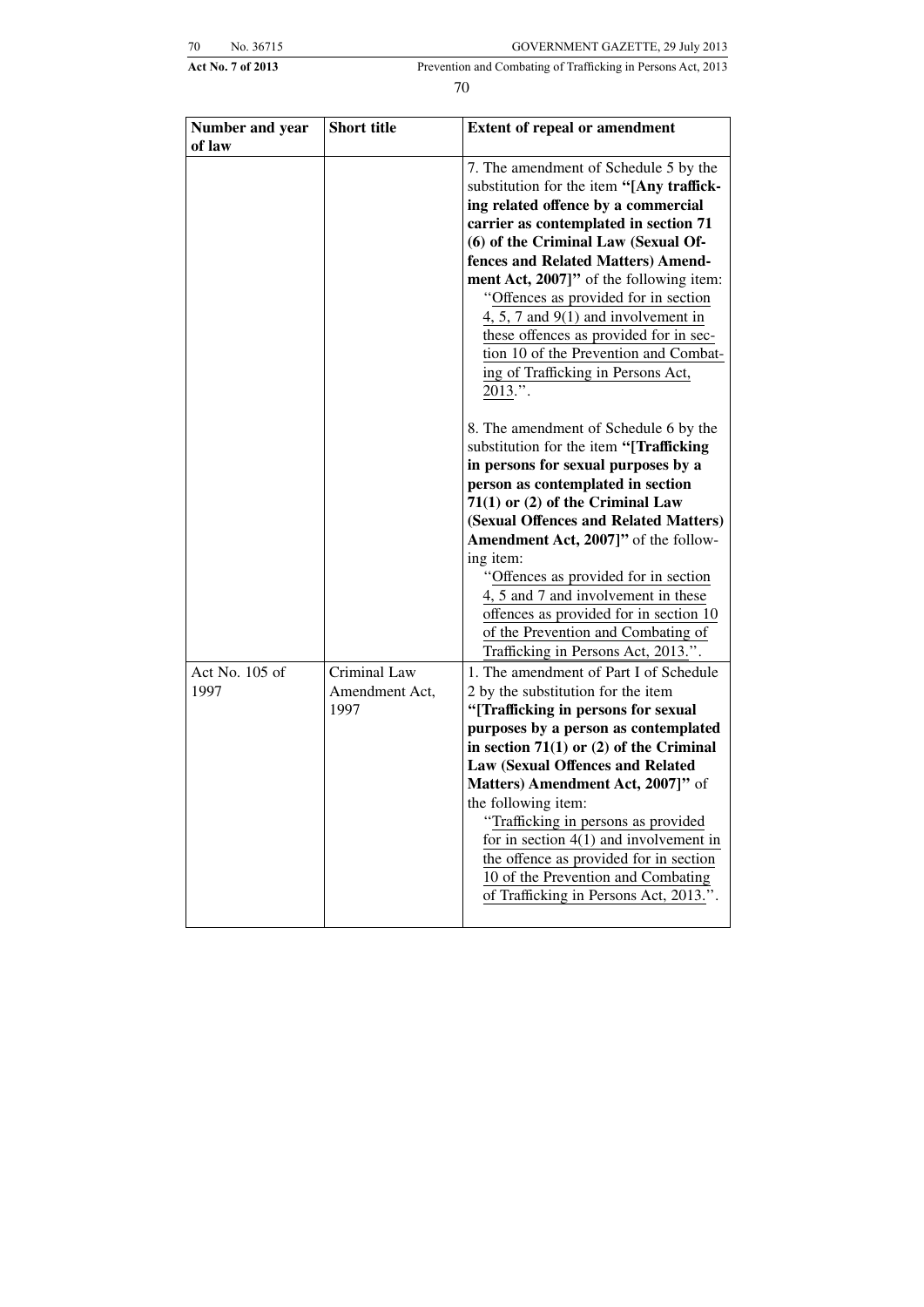| 72 | No. 36715 |
|----|-----------|
|    |           |

| Number and year<br>of law | <b>Short title</b>                                          | <b>Extent of repeal or amendment</b>                                                                                                                                                                                                                                                                                                                                                                                                     |
|---------------------------|-------------------------------------------------------------|------------------------------------------------------------------------------------------------------------------------------------------------------------------------------------------------------------------------------------------------------------------------------------------------------------------------------------------------------------------------------------------------------------------------------------------|
|                           |                                                             | 2. The amendment of Part III of Sched-<br>ule 2 by the deletion of the item "[Any<br>trafficking related offence by a com-<br>mercial carrier as contemplated in<br>section 71 (6) of the Criminal Law<br>(Sexual Offences and Related Matters)<br>Amendment Act, 2007]".                                                                                                                                                                |
| Act No. 112 of<br>1998    | <b>Witness Protection</b><br>Act, 1998                      | The amendment of the Schedule by the<br>substitution for item 10A of the follow-<br>ing item:                                                                                                                                                                                                                                                                                                                                            |
|                           |                                                             | "10A. [Trafficking in persons for<br>sexual purposes by a person or<br>commercial carrier as contemplated<br>in section 71 of the Criminal Law<br>(Sexual Offences and Related Mat-<br>ters) Amendment Act, 2007] Any<br>offence under Chapter 2 of the Pre-<br>vention and Combating of Trafficking<br>in Persons Act, 2013.".                                                                                                          |
| Act No. 121 of<br>1998    | <b>Prevention of</b><br><b>Organised Crime</b><br>Act, 1998 | The amendment of Schedule 1 by the<br>insertion after item 33 of the following<br>item:                                                                                                                                                                                                                                                                                                                                                  |
|                           |                                                             | "33A. Any offence under Chapter 2<br>of the Prevention and Combating of<br>Trafficking in Persons Act, 2013;".                                                                                                                                                                                                                                                                                                                           |
| Act No. 56 of 2001        | Private Security<br><b>Industry Regulation</b><br>Act, 2001 | The amendment of the Schedule by the<br>substitution for the item "[Trafficking<br>in persons for sexual purposes by a<br>person contemplated in section 71 (1)<br>or (2) of the Criminal Law (Sexual<br><b>Offences and Related Matters)</b><br>Amendment Act, 2007]" of the follow-<br>ing item:<br>"Any offence under Chapter 2, except<br>section 9(3), of the Prevention and<br>Combating of Trafficking in Persons<br>Act, 2013.". |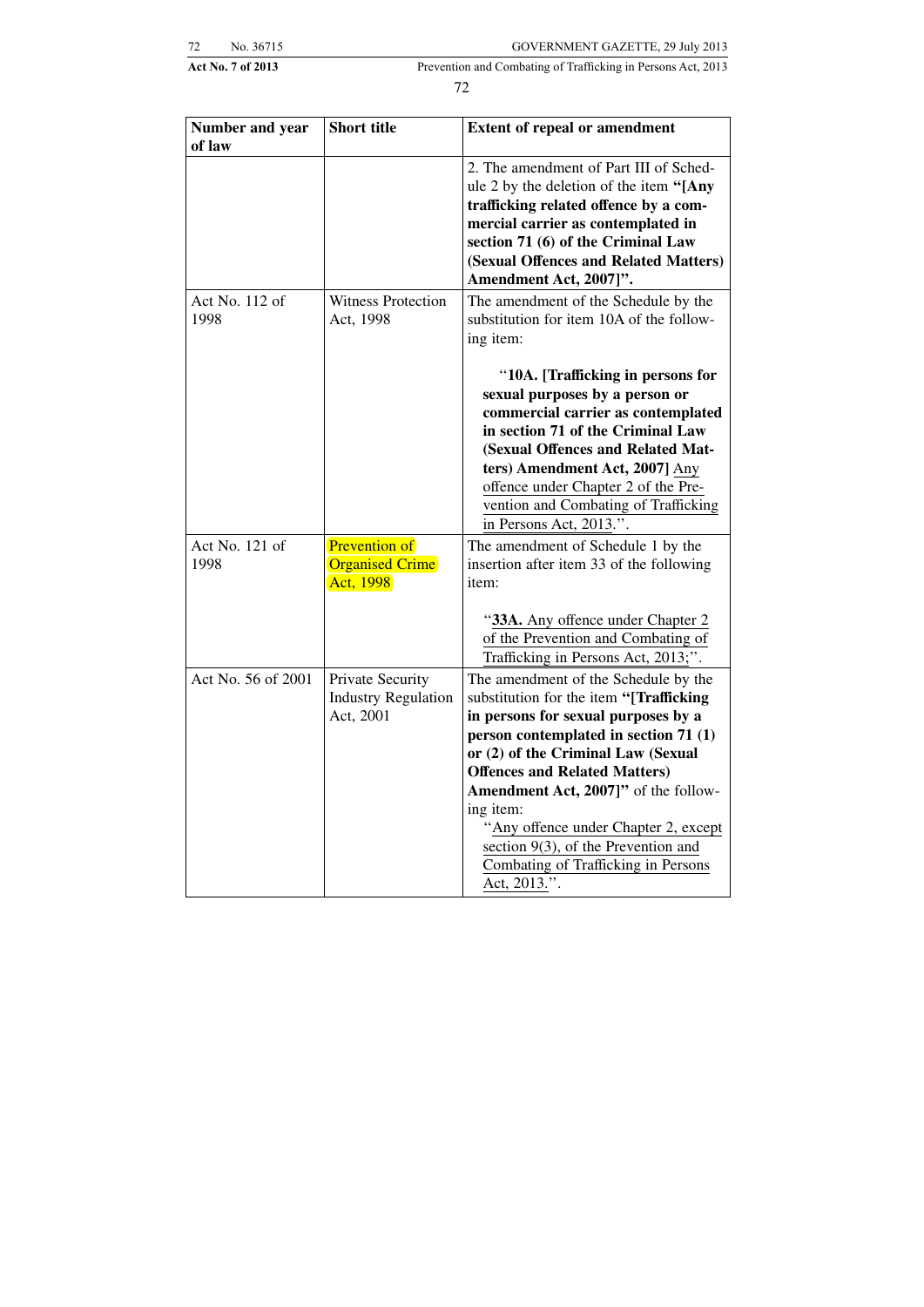| 74 | No. 36715 |
|----|-----------|

Act No. 7 of 2013 Prevention and Combating of Trafficking in Persons Act, 2013 74

| Number and year<br>of law | <b>Short title</b> | <b>Extent of repeal or amendment</b>        |
|---------------------------|--------------------|---------------------------------------------|
| Act No. 13 of 2002        | Immigration Act,   | 1. The amendment of section 29 by-          |
|                           | 2002               | $(a)$ the insertion of the following sub-   |
|                           |                    | sections after subsection (1):              |
|                           |                    | "(1A) A port of entry visa is-              |
|                           |                    | sued to a foreigner before he or            |
|                           |                    | she became a prohibited person in           |
|                           |                    | terms of subsection $(1)(b)$ must be        |
|                           |                    | withdrawn.                                  |
|                           |                    | $(1B)$ Subsection $(1)(b)$ does not         |
|                           |                    | prohibit the relevant authorities           |
|                           |                    | from bringing a person to the Re-           |
|                           |                    | public for prosecution if a warrant         |
|                           |                    | for his or her arrest is outstanding        |
|                           |                    | in the Republic.".                          |
|                           |                    | 2. The amendment of section 35 by-          |
|                           |                    | $(a)$ the addition of the following para-   |
|                           |                    | graph in subsection (5):                    |
|                           |                    | "(e) a list of all the children on          |
|                           |                    | board of the conveyance indi-               |
|                           |                    | cating which children are unac-             |
|                           |                    | companied."; and                            |
|                           |                    | (b) the insertion after subsection $(5)$ of |
|                           |                    | the following subsection:                   |
|                           |                    | "(5A) If an immigration officer             |
|                           |                    | has reason to believe that any pas-         |
|                           |                    | senger on board the conveyance is           |
|                           |                    | a victim of trafficking, he or she          |
|                           |                    | must immediately report the mat-            |
|                           |                    | ter, in terms of section $18(1)$ or         |
|                           |                    | 19(1) of the Prevention and Com-            |
|                           |                    | bating of Trafficking in Persons            |
|                           |                    | Act, 2013, to a police official.".          |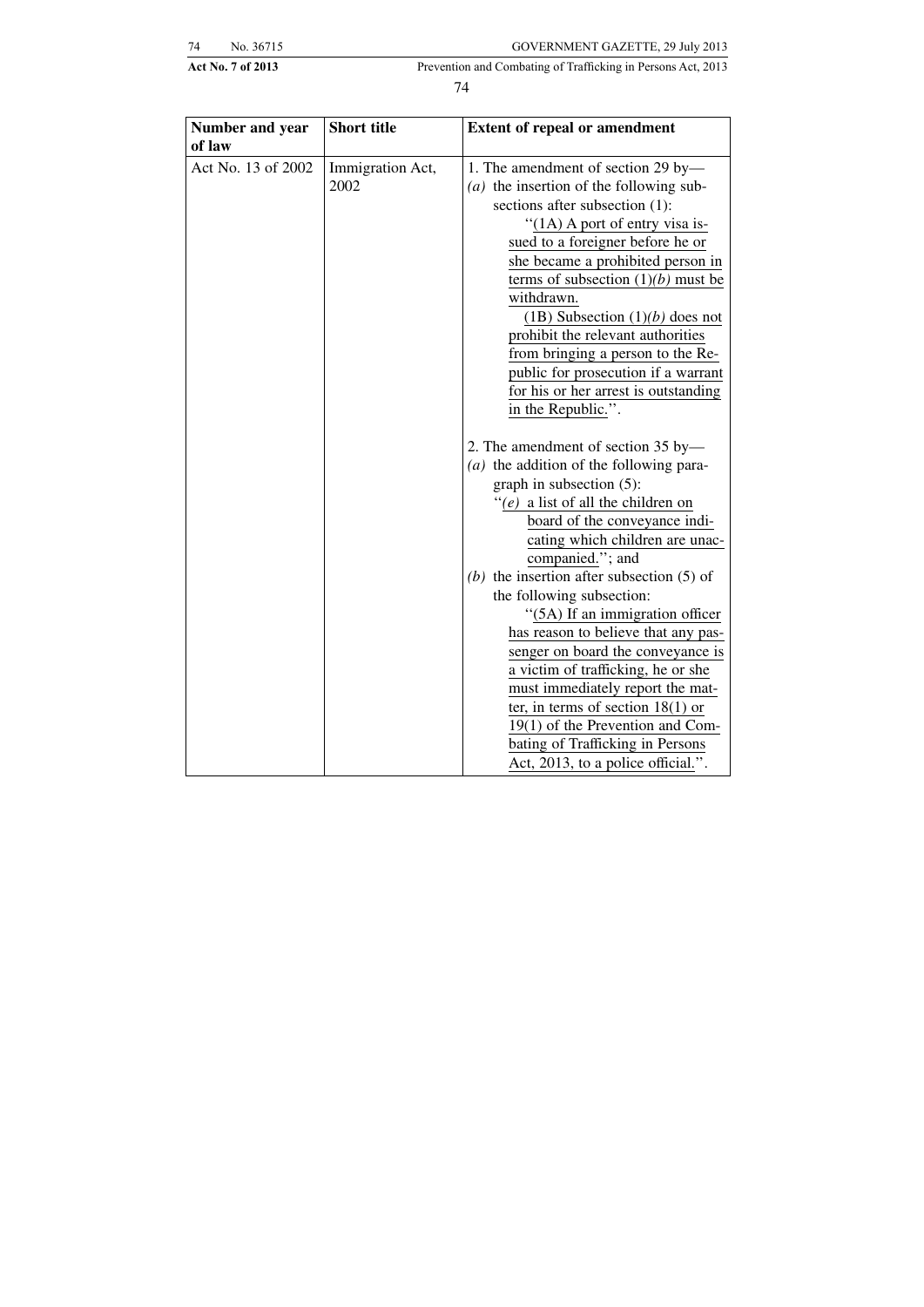| 76 | No. 36715 |  |
|----|-----------|--|

Act No. 7 of 2013 Prevention and Combating of Trafficking in Persons Act, 2013

| Number and year<br>of law | <b>Short title</b> | <b>Extent of repeal or amendment</b>                                                |
|---------------------------|--------------------|-------------------------------------------------------------------------------------|
|                           |                    | 3. The amendment of section 49 by the<br>addition in subsection (15) of the follow- |
|                           |                    | ing paragraph:                                                                      |
|                           |                    | " $(c)$ has in his or her or its possession"                                        |
|                           |                    | or intentionally destroys, confis-                                                  |
|                           |                    | cates, conceals or tampers with any                                                 |
|                           |                    | actual or purported passport, travel                                                |
|                           |                    | document or identity document of                                                    |
|                           |                    | another person in furtherance of a                                                  |
|                           |                    | crime, shall be guilty of an offence                                                |
|                           |                    | and liable on conviction to impris-<br>onment for a period not exceeding            |
|                           |                    | 15 years without the option of a                                                    |
|                           |                    | fine.".                                                                             |
|                           |                    |                                                                                     |
|                           |                    | 4. The amendment of Schedule 1 by the                                               |
|                           |                    | substitution for the item "[Trafficking                                             |
|                           |                    | in persons for sexual purposes by a                                                 |
|                           |                    | person as contemplated in sections 71                                               |
|                           |                    | $(1), (2)$ or $(6)$ of the Criminal Law                                             |
|                           |                    | (Sexual Offences and Related Matters)                                               |
|                           |                    | Amendment Act, 2007]" of the follow-                                                |
|                           |                    | ing item: "Any offence under Chapter 2                                              |
|                           |                    | except section 9(3) of the Prevention and                                           |
|                           |                    | Combating of Trafficking in Persons Act,                                            |
|                           |                    | 2013".                                                                              |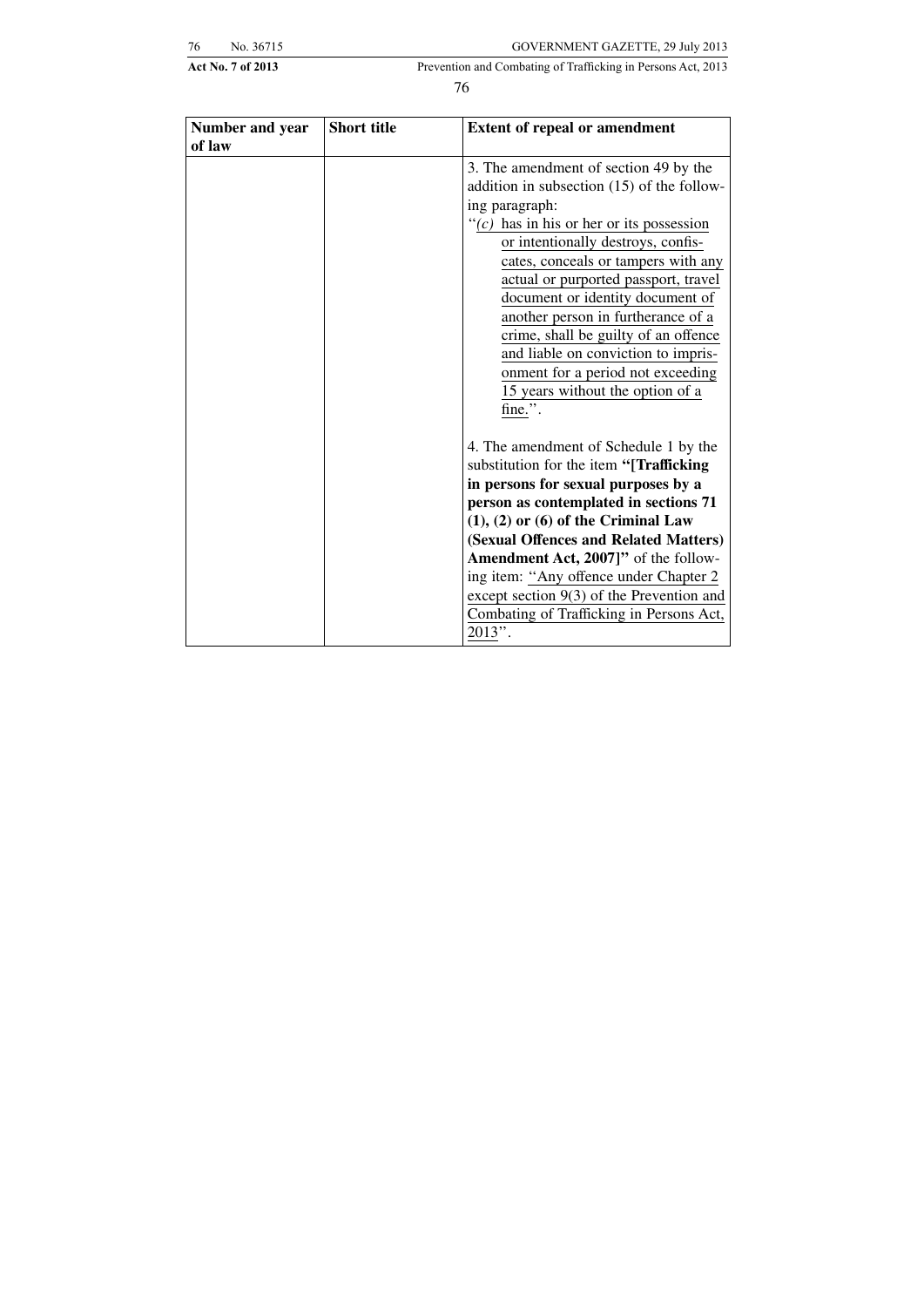| 78 | No. 36715 |  |
|----|-----------|--|
|    |           |  |

Act No. 7 of 2013 Prevention and Combating of Trafficking in Persons Act, 2013

| Number and year<br>of law | <b>Short title</b>      | <b>Extent of repeal or amendment</b>                                                                                                                                                                                                                                                                                                                                                                                                                                                                                                                                                                                                                                                                                                                                                                                                                                                        |
|---------------------------|-------------------------|---------------------------------------------------------------------------------------------------------------------------------------------------------------------------------------------------------------------------------------------------------------------------------------------------------------------------------------------------------------------------------------------------------------------------------------------------------------------------------------------------------------------------------------------------------------------------------------------------------------------------------------------------------------------------------------------------------------------------------------------------------------------------------------------------------------------------------------------------------------------------------------------|
| Act No. 38 of 2005        | Children's Act,<br>2005 | 1. The amendment of the Table of Con-<br>tents by the deletion of the following:<br>$(a)$ "CHAPTER 18<br><b>TRAFFICKING IN CHILDREN</b><br>281. Purposes of Chapter<br>282. UN Protocol to Prevent<br><b>Trafficking in Persons to have</b><br>force of law<br>283. International co-operation<br>284. Trafficking in children<br>prohibited<br>285. Behaviour facilitating<br>trafficking in children prohibited<br>286. Assistance to child who is<br>victim of trafficking<br>287. Trafficking of child by par-<br>ent, guardian or other person who<br>has parental responsibilities and<br>rights in respect of child<br>288. Reporting of child who is<br>victim of trafficking<br>289. Child who is victim of<br>trafficking found in Republic<br>290. Repatriation of child who is<br>victim of trafficking<br>291. Extra-territorial jurisdic-<br>tion" and<br>$(b)$ "Schedule 3". |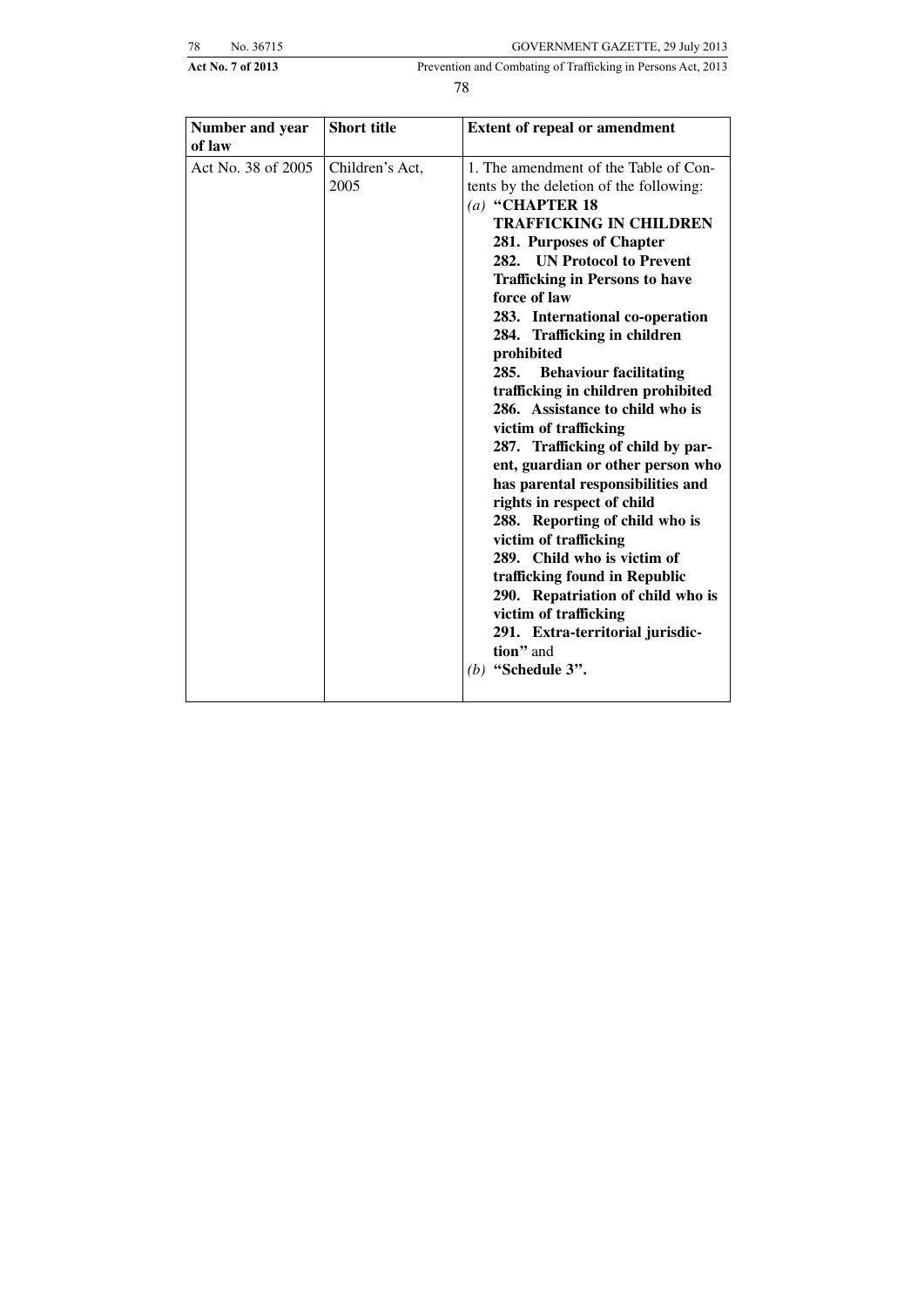| šθ | No. 36715 |
|----|-----------|

| Number and year<br>of law | <b>Short title</b> | <b>Extent of repeal or amendment</b>                                                                                                                                                                                                                                                                                                                                                                                                                                                                                                                                                                                                                                                                                                                                                                                                                          |
|---------------------------|--------------------|---------------------------------------------------------------------------------------------------------------------------------------------------------------------------------------------------------------------------------------------------------------------------------------------------------------------------------------------------------------------------------------------------------------------------------------------------------------------------------------------------------------------------------------------------------------------------------------------------------------------------------------------------------------------------------------------------------------------------------------------------------------------------------------------------------------------------------------------------------------|
|                           |                    | 2. The amendment of section 1 by-<br>$(a)$ the substitution for the definition of<br>"commercial sexual exploitation"<br>of the following definition:<br>"commercial sexual exploita-<br>tion", in relation to a child<br>means $[-$<br>$(a)$ ] the procurement of a child<br>to perform sexual activities<br>for financial or other re-<br>ward, including acts of pros-<br>titution or pornography, irre-<br>spective of whether that<br>reward is claimed by, pay-<br>able to or shared with the<br>procurer, the child, the par-<br>ent or care-giver of the<br>child, or any other person [;<br><sub>or</sub><br>$(b)$ trafficking in a child for use<br>in sexual activities, includ-<br>ing prostitution or pornog-<br>raphy]"; and<br>$(b)$ the repeal of the definitions of<br>"trafficking" and "UN Protocol to<br>Prevent Trafficking in Persons". |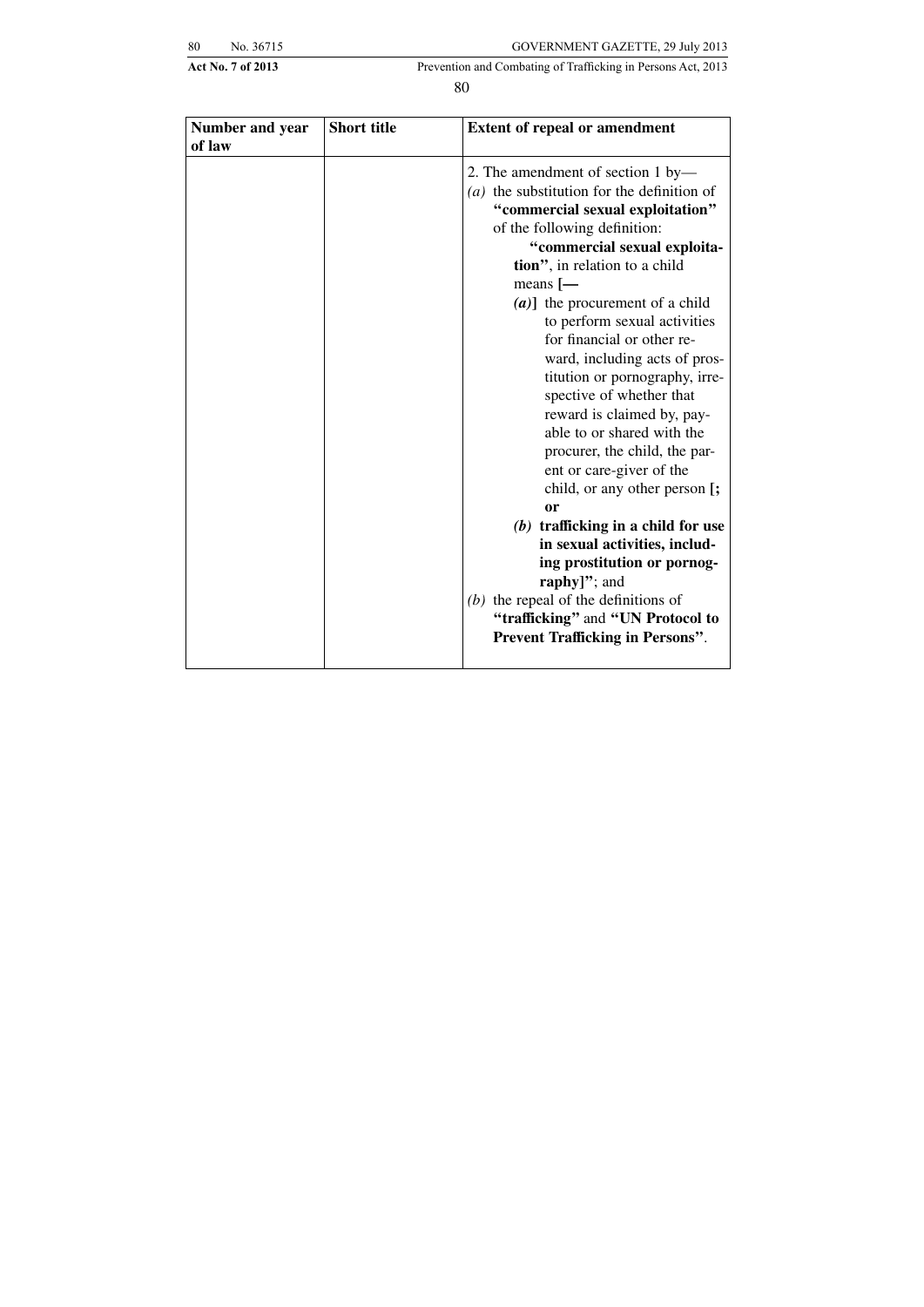| 82 | No. 36715 |  |
|----|-----------|--|
|    |           |  |

| Number and year<br>of law | <b>Short title</b> | <b>Extent of repeal or amendment</b>                                             |
|---------------------------|--------------------|----------------------------------------------------------------------------------|
|                           |                    | 3. The repeal of Chapter 18.                                                     |
|                           |                    | 4. The amendment of section 305 by-<br>(a) the repeal of subsection $(1)(r)$ and |
|                           |                    | $(s)$ ;                                                                          |
|                           |                    | the substitution for subsection $(6)$ of<br>(b)                                  |
|                           |                    | the following subsection:                                                        |
|                           |                    | "(6) [Subject to subsection                                                      |
|                           |                    | $(8)$ , a] A person convicted of an                                              |
|                           |                    | offence in terms of subsection $(1)$ ,                                           |
|                           |                    | $(2)$ , $(3)$ , $(4)$ or $(5)$ is liable to a                                    |
|                           |                    | fine or to imprisonment for a pe-                                                |
|                           |                    | riod not exceeding ten years, or to                                              |
|                           |                    | both a fine and such imprison-                                                   |
|                           |                    | $ment.'$ ; and                                                                   |
|                           |                    | (c) the repeal of subsection $(8)$ .                                             |
|                           |                    | 5. The repeal of Schedule 3.                                                     |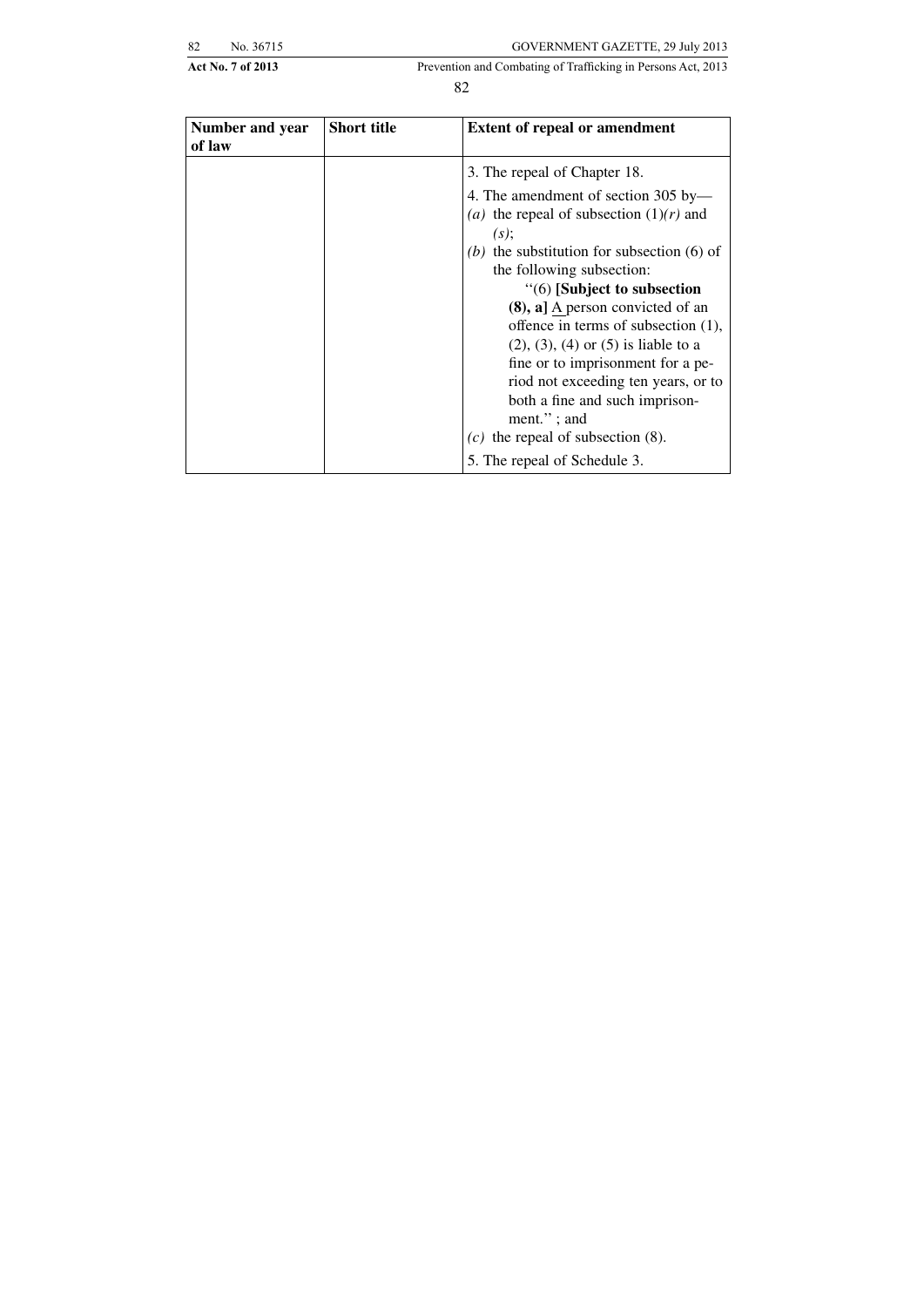| 34 | No. 36715 |
|----|-----------|
|    |           |

Act No. 7 of 2013 Prevention and Combating of Trafficking in Persons Act, 2013

| Number and year<br>of law | <b>Short title</b>                                                                   | <b>Extent of repeal or amendment</b>                                                                                                                                                                                                                                                                                                                                                                                                          |
|---------------------------|--------------------------------------------------------------------------------------|-----------------------------------------------------------------------------------------------------------------------------------------------------------------------------------------------------------------------------------------------------------------------------------------------------------------------------------------------------------------------------------------------------------------------------------------------|
| Act No. 32 of 2007        | Criminal Law<br>(Sexual Offences<br>and Related Mat-<br>ters) Amendment<br>Act, 2007 | 1. The amendment of the long title by<br>the deletion of the following "* making<br>interim provision relating to the traf-<br>ficking in persons for sexual pur-<br>poses;".                                                                                                                                                                                                                                                                 |
|                           |                                                                                      | 2. The amendment of the Index by the<br>deletion in Chapter 7 Part 6 of the fol-<br>lowing:<br>"Transitional provisions relating to<br>trafficking in persons for sexual<br>purposes<br>70. Application and interpretation<br>71. Trafficking in persons for<br>sexual purposes".                                                                                                                                                             |
|                           |                                                                                      | 3. The amendment of section 1 by the<br>substitution for the definition of "sexual"<br>offence" of the following definition: "<br>'sexual offence' means any offence in<br>terms of Chapters 2, 3 and 4 and sec-<br>tion[s] 55 [and 71(1), (2) and (6)] of<br>this Act and any offence referred to in<br>Chapter 2 of the Prevention and Com-<br>bating of Trafficking in Persons Act,<br>2013, which was committed for<br>sexual purposes;". |
|                           |                                                                                      | 4. The amendment of Chapter 7 by the<br>deletion of the heading of Part 6.<br>5. The repeal of sections 70 and 71.                                                                                                                                                                                                                                                                                                                            |